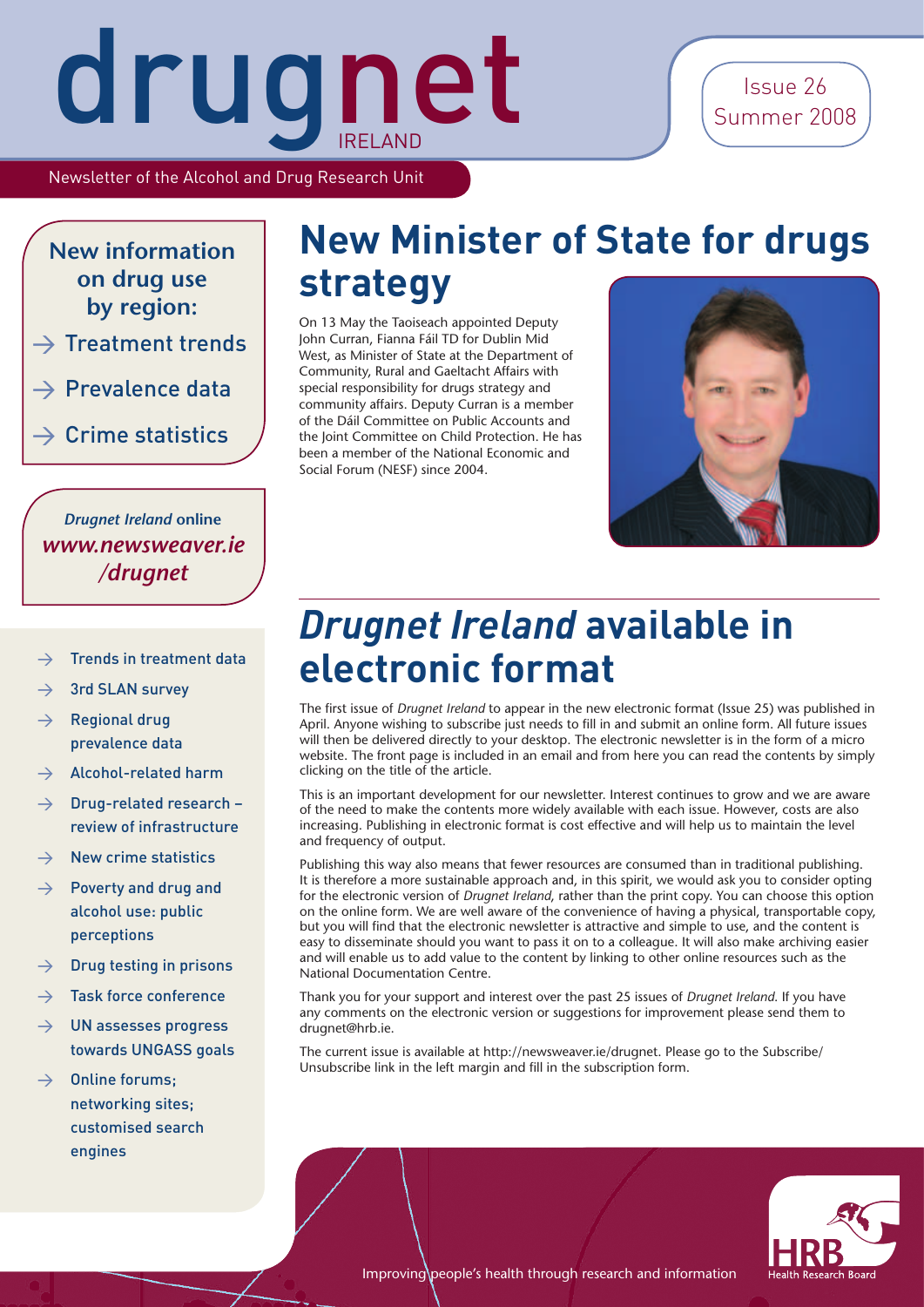#### contents

- 1 New Minister of State for drugs strategy
- 1 *Drugnet Ireland* available in electronic format
- 2 Trends in treated problem drug use in Ireland, 2001 to 2006
- 3 Alcohol and drug data from third SLAN survey
- 4 Drug use among the general population in regional drugs task force areas
- 8 Healing through creativity: RADE's cultural showcase
- 8 Alcohol Advisory Group reports
- 9 Alcohol-related harm in Ireland
- 10 New alcohol advertising codes
- 11 Teenagers discuss solutions to alcohol misuse
- 12 Drug-related research in Ireland 2001–2008
- 13 CSO report: drug-crime statistics
- 16 CSO report: illicit drug market statistics
- 18 Community detoxification pilot scheme
- 19 EMCDDA update on GHB/ GBL
- 19 Eurobarometer survey on poverty and exclusion
- 21 Irish Prison Service annual report 2006
- 22 Drug tests in Irish prisons
- 23 Task force community representatives conference
- 25 MQI safer injecting guide
- 25 UN assesses progress in tackling world drug problem
- 26 Online innovation and use of new technologies
- 28 In brief
- 29 From *Drugnet Europe*
- 29 *Drugs in focus* policy briefing
- 30 Recent publications
- 31 Upcoming events

### **Trends in treated problem drug use in Ireland, 2001 to 2006**

On 14 May 2008, the Health Research Board published trends in treated problem drug use based on data reported to the National Drug Treatment Reporting System (NDTRS) and to the Central Treatment List (CTL).<sup>1</sup> It is important to note that the reporting system collects data on episodes of treatment, rather than the number of individual people treated each year. This means that individuals may appear more than once if they attend more than one treatment service in a year, and may reappear in subsequent years.

The main findings and their implications are:

- There were 68,754 cases treated between 2001 and 2006, of which 31,620 entered treatment during the six-year period. Of these cases, 29,373 (93%) lived in Ireland at an identified address, 2,203 (7%) lived in Ireland at an unidentified address and 44 (0.1%) did not live in Ireland.
- In Ireland, treatment for problem drug use is provided in outpatient, inpatient, lowthreshold and general practice settings. Of the 68,754 cases treated between 2001 and 2006, the majority (68%) attended outpatient services.
- The number of individuals in methadone treatment from the preceding calendar year and carried forward on 1 January each year increased by 46%, from 4,963 in 2001 to 7,269 in 2006.
- Just over 2,300 methadone treatment places have been created since the beginning of the current National Drugs Strategy (2001–2008) and the number of outpatient services has increased by 25%.
- Of the 5,191 cases entering treatment for problem drug use in 2006, 51% received counselling as an initial intervention, 39% received methadone substitution, 17% received a brief intervention and 14% attended medication-free therapy. Thirty-six per cent of cases received more than one initial treatment intervention.
- The prevalence (all cases) of treated problem drug use among 15–64-year-olds living in Ireland, expressed per 100,000 of the population, increased by 15%, from 372 in 2001 to 426 in 2006.
- The incidence (new cases) of treated problem drug use among 15–64-year-olds living in Ireland was marginally lower in 2006 (74.8 new cases per 100,000) than in 2001 (75.7 new cases).
- The relatively stable incidence observed during the period masks separate trends in the former health board areas. The number of new cases increased by 100% in the

Western, by 57% in the Midland, by 37% in the North Eastern and by 33% in the Mid-Western health board areas between 2001 and 2006. The number of new cases increased by 89% in the South Eastern Health Board area between 2001 and 2005 and then stabilised.

- An opiate (mainly heroin) was the most common main problem drug reported by new cases who lived in Dublin. There was a 31% decrease in the number of new opiate cases who lived in Dublin, from 675 in 2001 to 468 in 2006, indicating that the heroin epidemic in this area has abated. In contrast, there was a 96% increase in the number of new opiate cases who lived outside Dublin, from 226 in 2001 to 442 in 2006.
- The main problem drugs reported by new cases were cannabis (41%), opiates (39%) and cocaine (9%). The number of new cases who reported cocaine as their main problem drug increased noticeably, from 43 in 2001 to 342 in 2006. The number of new cases reporting cannabis as their main problem drug increased marginally.
- The vast majority (72%) of new cases treated between 2001 and 2006 reported problem use of more than one substance (polysubstance use).
- In total, 2,473 new injector cases entered treatment between 2001 and 2006. Over half of these were still injecting on entry to treatment, and 47% reported sharing injecting equipment. The proportion of injector cases who reported sharing equipment decreased from 51% in 2001 to 44% in 2006, which indicates the positive effect of proactive outreach work.
- In general, problem drug users are young and male, have low levels of education and are unlikely to be employed, indicating the importance of personal development and educational and employment opportunities as part of the drug treatment and reintegration process.
- Though small, the proportion of cases who reported being homeless and the proportion not born in Ireland increased steadily during the reporting period. The increase in the proportion of other nationalities seeking treatment may have implications for service provision as drug treatment interventions rely heavily on verbal communication.

#### *(Jean Long)*

1. Reynolds S, Fanagan S, Bellerose D and Long J (2008) *Trends in treated problem drug use in Ireland, 2001 to 2006.* HRB Trends Series 2. Dublin: Health Research Board.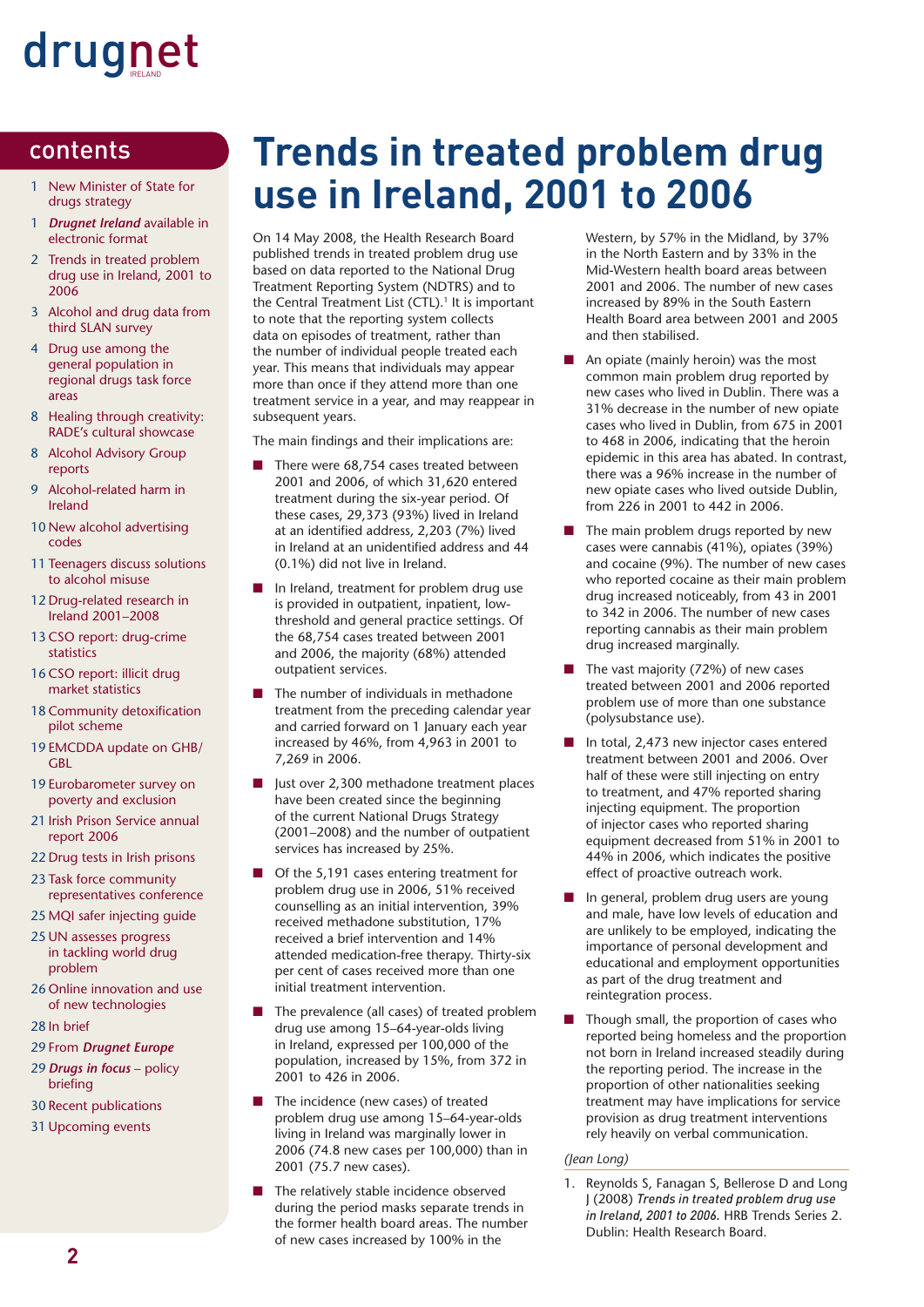### **Alcohol and drug data from third SLAN survey**

On 29 April 2008, the Department of Health and Children published the third SLAN survey of lifestyle, attitudes and nutrition in Ireland. The then Minister for Health Promotion and Food Safety Pat The Cope Gallagher TD launched the findings for Ireland.<sup>1</sup>

The survey involved 10,364 face-to-face interviews with adults resident in Ireland, which represented a 62% response rate. The sample was drawn from the GeoDirectory using a multi-stage probability procedure, and was stratified by townland, urban–rural location, age and social class.

Respondents were asked a number of questions about their alcohol and drug use. The responses were weighted for age, gender, marital status, country of birth and ethnicity.

Respondents who had not consumed alcohol in the 12 months prior to the survey included:

- $\blacksquare$  almost one in five of those surveyed
- 23% of women and 15% of men surveyed
- two in five of those aged over 65 years
- almost one-quarter of respondents classified as social class 5 or  $6<sup>2</sup>$

Respondents who had consumed alcohol four or more times per week in the 12 months prior to the survey included:

- 8% of those surveyed
- 11% of men and 5% of women surveyed
- one in ten of those aged between 45 and 64 years
- $\Box$  one in ten of those classified as social class 1 or 2.2

Respondents who had consumed six or more standard drinks on one or more occasions per week in the 12 months prior to the survey included:

- 28% of those surveyed
- 38% of men and 17% of women surveyed
- two in five of those aged between 18 and 29 years
- just over one-third of those classified as social class 5 or 6.

The proportion reporting that they drank six or more standard drinks on one or more occasion per week in the year prior to the survey fell from 45% in 2002 to 28% in 2007. This decrease was observed across gender, age and social class. Some reduction in the proportion of the population that engaged in binge drinking could be expected as a result of the increase in excise on spirits, but this decrease is larger than expected. In addition, the authors note that this finding must be interpreted with caution because of the change in sample selection and datacollection methods in 2007 compared to those in 2002 and 1998, as shown in Table 1.

Sixty-seven per cent of the respondents who drank alcohol were car drivers, of whom 12% reported that they had driven in the year prior to the survey after consuming two or more standard drinks. More men (17%) than women (5%) reported this practice. Respondents classified in social class 5 or 6 were more likely to report this practice than those in other social classes, 15% compared to 12%. The percentage of drivers who reported this practice decreased from 16% in 2002 to 12% in 2007. This decrease is to be expected since random breath testing for drivers was introduced in June 2006. In addition, the different data-collection method used may account for a proportion of the change (Table 1).

Respondents were asked about their use of illegal drugs in the last year (Table 2). Six per cent reported that they had used an illegal drug in the year prior to the survey; the reported use of such drugs was higher for men (9%) than for women (4%). As expected, cannabis was the most commonly used drug. The percentage of those who used cocaine in the last year was surprisingly low at 1%.

|                     | <b>SLAN 1998</b>                                                                                   | <b>SLAN 2002</b>                                                                                   | <b>SLAN 2007</b>                                                                                       |
|---------------------|----------------------------------------------------------------------------------------------------|----------------------------------------------------------------------------------------------------|--------------------------------------------------------------------------------------------------------|
| Population          | Adults aged 18+                                                                                    | Adults aged 18+                                                                                    | Adults aged 18+                                                                                        |
| Sampling frame      | Electoral register                                                                                 | Electoral register                                                                                 | GeoDirectory                                                                                           |
| Sample              | Multi-stage sample, drawn<br>by electoral division                                                 | Multi-stage sample, drawn<br>by electoral division                                                 | Multi-stage probability<br>sample                                                                      |
| Stratification      | Percentage distribution<br>across each of 26 counties,<br>locality and gender                      | Percentage distribution<br>across each of 26 counties,<br>locality and gender                      | Percentage distribution<br>across townlands, age<br>groups, social classes and<br>urban-rural location |
| <b>Methods</b>      | Self-completion<br>questionnaire and self-<br>completion of Food<br><b>Frequency Questionnaire</b> | Self-completion<br>questionnaire and self-<br>completion of Food<br><b>Frequency Questionnaire</b> | Face-to-face interview and<br>self-completion of Food<br><b>Frequency Questionnaire</b>                |
| Obtained sample     | 6,539                                                                                              | 5,992                                                                                              | 10,364                                                                                                 |
| Response rate       | 62%                                                                                                | 53%                                                                                                | 62%                                                                                                    |
| Source: SLAN (2008) |                                                                                                    |                                                                                                    |                                                                                                        |

#### **Table 1 Summary of SLAN methods, 1998, 2002 and 2007**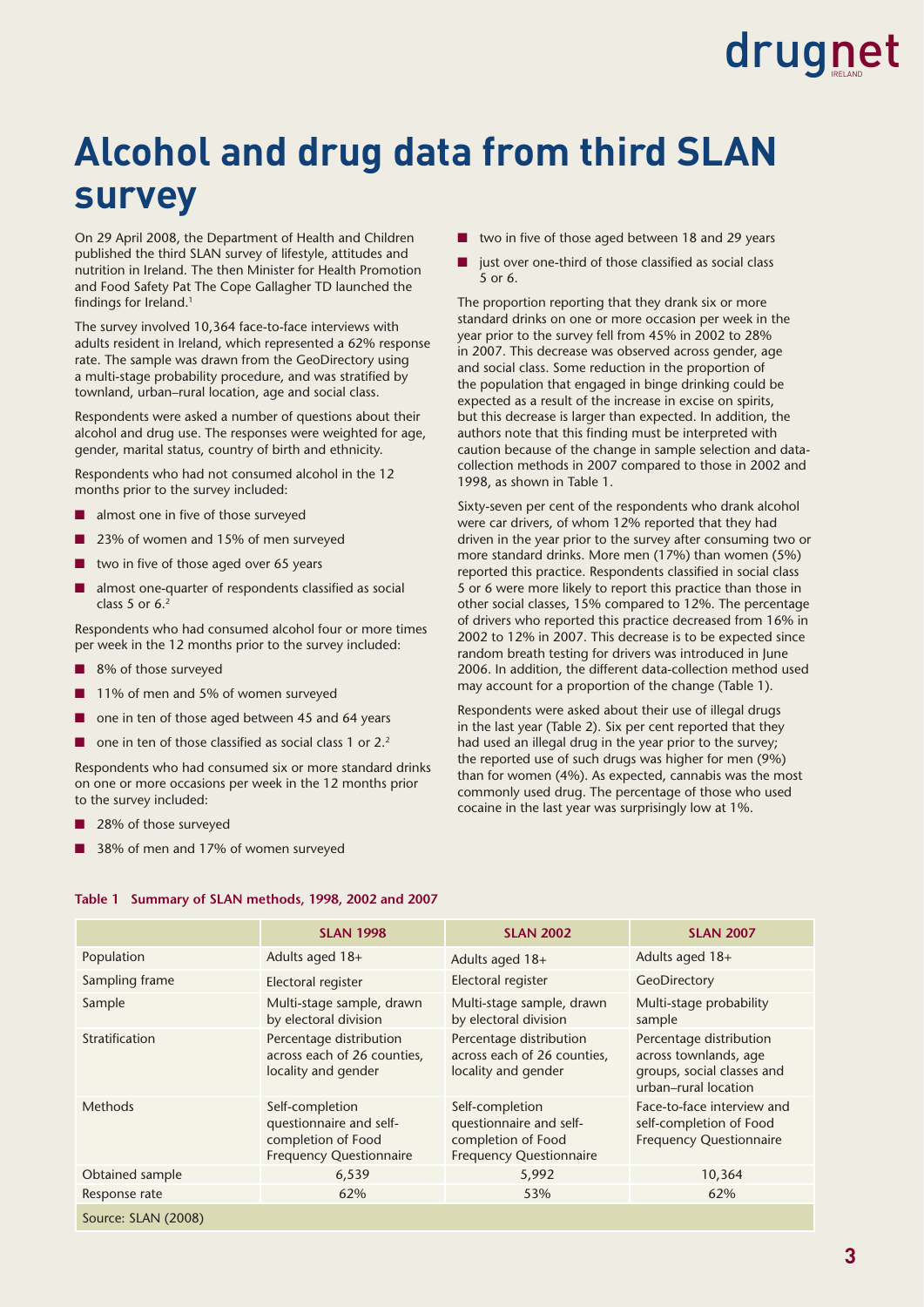#### Data from third SLAN survey *(continued)*

In general, these data are not comparable to the results of the 2006/7 general population survey by the NACD as the SLAN survey excluded those between 15 and 17 and included those over 65 years.

In general, the use of confidence intervals would allow commentators to rule out sampling variation when comparing the SLAN surveys, both over time, and with other surveys completed at the same time.

*(Jean Long)*

- 1. Morgan K, McGee H, Watson D, Perry I, Barry M, Shelley E, Harrington J, Molcho M, Layte R, Tully N, van Lente E, Ward M, Lutomski J, Conroy R and Brugha R (2008) *SLÁN 2007: Survey of lifestyle, attitudes & nutrition in Ireland.* Main report. Dublin: Department of Health and Children.
- 2. Central Statistics Office classification by social class: 1. Professional workers; 2. Managerial and technical; 3. Non-manual; 4. Skilled manual; 5. Semi-skilled; 6. Unskilled.

#### **Table 2 Last-year prevalence of illegal drug use in Ireland**

| <b>During last year</b> | <b>Adults 18 years or over</b><br>$\%$ | Males 18 years or over<br>$\frac{0}{0}$ | Females 18 years or over<br>$\frac{0}{0}$ |
|-------------------------|----------------------------------------|-----------------------------------------|-------------------------------------------|
| Illegal drug use*       | 6.0                                    | 9.0                                     | 4.0                                       |
| Cannabis                | 5.0                                    | 8.0                                     | 3.0                                       |
| Ecstasy                 | 1.0                                    | 1.0                                     | < 1.0                                     |
| Cocaine                 | 1.0                                    | 2.0                                     | <1.0                                      |

\* Illegal drugs in this context are amphetamines, cannabis, cocaine powder, crack, ecstasy, heroin, LSD, magic mushrooms, poppers and solvents.

Source: SLAN (2008)

### **Drug use among the general population in regional drugs task force areas**

On 25 June Minister John Curran released a new bulletin outlining drug prevalence data by regional drugs task force (RDTF) area based on findings from the 2006/2007 national drug prevalence survey.<sup>1</sup> Drug prevalence surveys of the general population are important in that they can shed light on the patterns of drug use, both demographically and geographically and, when repeated, can track changes over time. The Irish survey followed best practice guidelines recommended by the European Monitoring Centre for Drugs and Drug Addiction (EMCDDA).

As expected, the use of illegal drugs was lowest in the north west and highest in the east of the country (Table 1).

#### **Lifetime use**

- Cannabis was the most commonly reported illegal drug in each of the RDTF areas, with proportions ranging between 13% in the North West and 36% in the East Coast areas (Table 2 and Figure 1).
- Ecstasy was among the four most commonly reported drugs in each of the RDTF areas, with proportions ranging between 2% in the North West and 11% in North Dublin (Table 3).
- Cocaine was among the top four drugs ever used by the survey respondents in all areas except the

North West RDTF (Table 4). Lifetime cocaine use was highest in the North Dublin and East Coast RDTF areas.

Poppers were among the four most commonly used drugs in the north west of the country while amphetamines were among the more commonly used drugs in the south east.

Though the proportions were small, there were significant increases in lifetime use of cocaine in five task force areas in 2006/7 when compared to  $2002/3^2$  (Table 4).

#### *(Jean Long)*

- 1. National Advisory Committee on Drugs and Drug and Alcohol Information and Research Unit (2008) *Drug use in Ireland and Northern Ireland: results from the 2006/2007 drug prevalence survey by regional drugs taskforce area.* Bulletin 2. Dublin: National Advisory Committee on Drugs.
- 2. National Advisory Committee on Drugs and Drug and Alcohol Information and Research Unit (2005) *Drug use*  in Ireland and Northern Ireland: first results (revised) from *the 2002/2003 drug prevalence survey.* Dublin: National Advisory Committee on Drugs.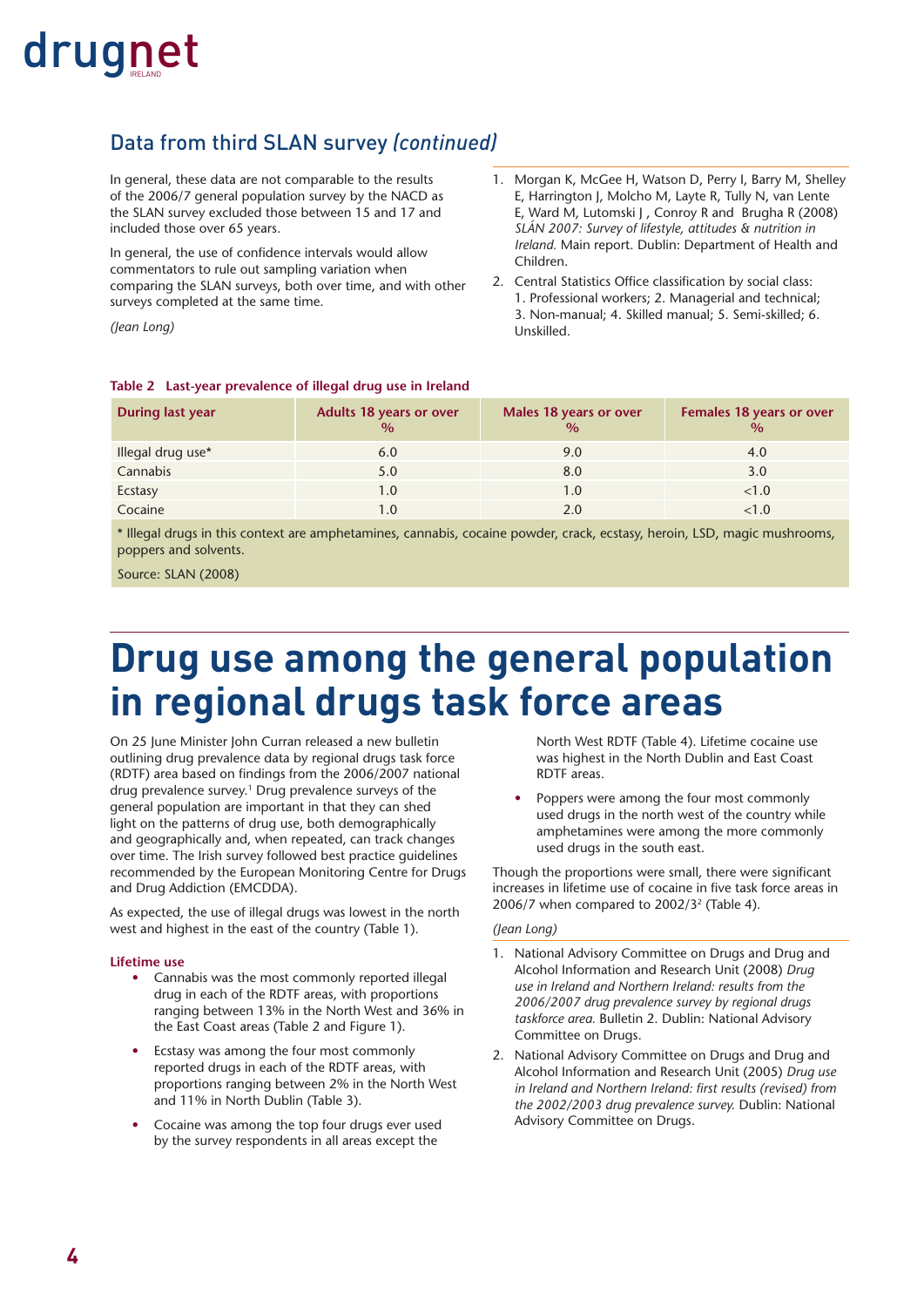#### Drug use in RDTF areas *(continued)*

**Table 1 Proportion of respondents who reported lifetime, last-year and last-month use of illegal drugs, by regional drugs task force area of residence**

|                               | Percentage that used any illegal drugs* |                   |        |                         |        |                          |  |
|-------------------------------|-----------------------------------------|-------------------|--------|-------------------------|--------|--------------------------|--|
| <b>RDTF</b> area of residence | <b>Ever in lifetime</b>                 |                   |        | In year prior to survey |        | In month prior to survey |  |
|                               | 2002/3                                  | 2006/7            | 2002/3 | 2006/7                  | 2002/3 | 2006/7                   |  |
| East Coast                    | 25.9                                    | 38.4 <sup>†</sup> | 6.3    | $12.4^+$                | 4.1    | 5.3                      |  |
| North Dublin City & County    | 29.5                                    | 32.2              | 8.4    | 12.8                    | 5.3    | 8.2                      |  |
| South West (Dublin)           | 24.0                                    | 25.6              | 7.5    | 7.4                     | 4.3    | 2.0                      |  |
| South East                    | 18.5                                    | 25.4              | 6.9    | 7.9                     | 3.1    | 3.6                      |  |
| North Eastern                 | 18.9                                    | 22.9              | 6.4    | 5.7                     | 2.4    | 1.1                      |  |
| Midland                       | 11.0                                    | $19.6^+$          | 2.8    | 4.4                     | 1.0    | 1.7                      |  |
| Mid West                      | 12.0                                    | 18.0              | 3.2    | 5.8                     | 1.6    | 1.4                      |  |
| Southern                      | 12.1                                    | 16.3              | 4.7    | 4.9                     | 2.1    | 2.0                      |  |
| Western                       | 12.5                                    | $23.3^{+}$        | 2.9    | 4.7                     | 1.9    | 1.6                      |  |
| North West                    | 10.6                                    | 14.5              | 2.6    | 2.9                     | 0.2    | 0.3                      |  |

\* Illegal drugs in this context are amphetamines, cannabis, cocaine powder, crack, ecstasy, heroin, LSD, magic mushrooms, poppers and solvents.

† Signifi cant changes in proportion for the two survey periods.

Source: National Advisory Committee on Drugs and Drug and Alcohol Information and Research Unit (2005, 2008)

#### **Table 2 Proportion of respondents who reported lifetime, last-year and last-month use of cannabis, by regional drugs task force area of residence**

|                               | Percentage that used cannabis |                   |        |                         |        |                          |  |
|-------------------------------|-------------------------------|-------------------|--------|-------------------------|--------|--------------------------|--|
| <b>RDTF</b> area of residence | <b>Ever in lifetime</b>       |                   |        | In year prior to survey |        | In month prior to survey |  |
|                               | 2002/3                        | 2006/7            | 2002/3 | 2006/7                  | 2002/3 | 2006/7                   |  |
| <b>East Coast</b>             | 24.5                          | 35.9 <sup>†</sup> | 6.1    | 11.3 <sup>†</sup>       | 3.8    | 4.2                      |  |
| North Dublin City & County    | 26.9                          | 28.8              | 7.7    | 11.9                    | 4.5    | 7.9                      |  |
| South West (Dublin)           | 23.2                          | 24.0              | 7.3    | 6.7                     | 3.9    | 1.8                      |  |
| South East                    | 16.8                          | 23.3              | 5.8    | 5.1                     | 2.1    | 2.8                      |  |
| North Eastern                 | 17.8                          | 19.5              | 5.2    | 4.6                     | 1.9    | 0.8                      |  |
| Midland                       | 10.7                          | 17.0              | 2.8    | 4.1                     | 1.1    | 1.1                      |  |
| Mid West                      | 10.9                          | 17.0              | 3.0    | 4.7                     | 1.6    | 1.4                      |  |
| Southern                      | 11.6                          | 15.0              | 4.4    | 4.6                     | 2.1    | 2.0                      |  |
| Western                       | 12.0                          | $21.0^{+}$        | 2.0    | 4.3                     | 1.3    | 1.6                      |  |
| North West                    | 9.3                           | 12.8              | 2.2    | 2.9                     | 0.2    | 0.3                      |  |

† Signifi cant changes in proportion for the two survey periods.

Source: National Advisory Committee on Drugs and Drug and Alcohol Information and Research Unit (2005, 2008)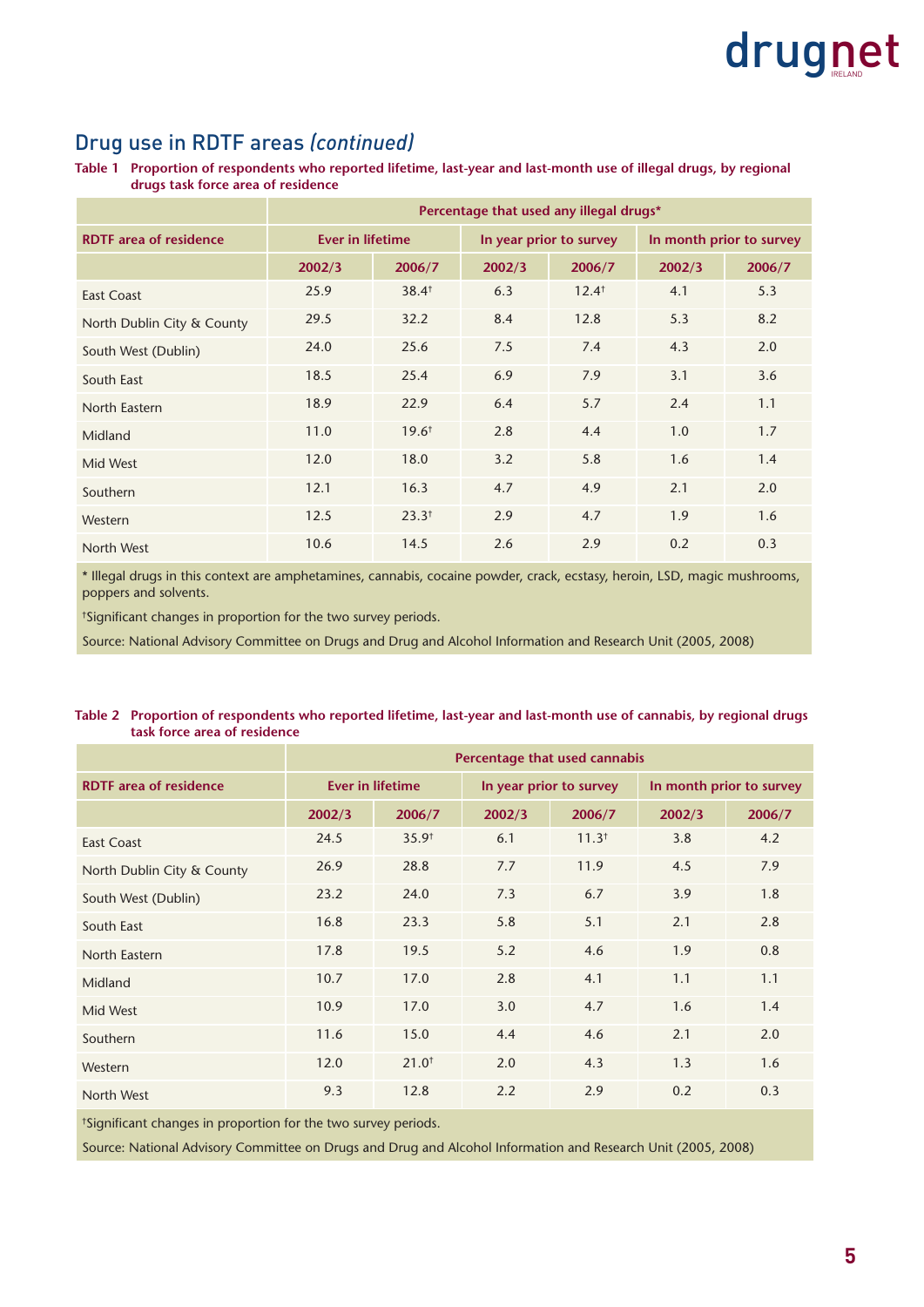#### Drug use in RDTF areas *(continued)*

**Table 3 Proportion of respondents who reported lifetime, last-year and last-month use of ecstasy, by regional drugs task force area of residence**

|                               | Percentage that used ecstasy |                         |        |                         |        |                          |  |
|-------------------------------|------------------------------|-------------------------|--------|-------------------------|--------|--------------------------|--|
| <b>RDTF</b> area of residence |                              | <b>Ever in lifetime</b> |        | In year prior to survey |        | In month prior to survey |  |
|                               | 2002/3                       | 2006/7                  | 2002/3 | 2006/7                  | 2002/3 | 2006/7                   |  |
| <b>East Coast</b>             | 5.4                          | 7.6                     | 2.5    | 2.3                     | 0.9    | 0.5                      |  |
| North Dublin City & County    | 6.5                          | 11.2                    | 1.6    | 2.9                     | 0.3    | 1.0                      |  |
| South West (Dublin)           | 5.9                          | 4.1                     | 1.3    | 0.5                     | 0.0    | 0.0                      |  |
| South East                    | 4.3                          | 6.5                     | 1.3    | 1.9                     | 1.3    | 0.3                      |  |
| North Eastern                 | 2.6                          | 5.4                     | 0.5    | 0.9                     | 0.0    | 0.0                      |  |
| Midland                       | 2.0                          | $5.8^{+}$               | 0.9    | 0.9                     | 0.0    | 0.3                      |  |
| Mid West                      | 1.7                          | 2.9                     | 0.6    | 0.8                     | 0.0    | 0.3                      |  |
| Southern                      | 2.8                          | 3.5                     | 0.9    | 0.6                     | 0.2    | 0.2                      |  |
| Western                       | 1.8                          | 4.4                     | 0.3    | 0.9                     | 0.3    | 0.3                      |  |
| North West                    | 0.3                          | $2.2^+$                 | 0.0    | 0.3                     | 0.0    | 0.3                      |  |

<sup>†</sup>Significant changes in proportion for the two survey periods.

Source: National Advisory Committee on Drugs and Drug and Alcohol Information and Research Unit (2005, 2008)

#### **Table 4 Proportion of respondents who reported lifetime, last-year and last-month use of cocaine, by regional drugs task force area of residence**

|                                  | Percentage that used cocaine* |                  |                         |        |                          |                  |  |  |
|----------------------------------|-------------------------------|------------------|-------------------------|--------|--------------------------|------------------|--|--|
| <b>RDTF</b> area<br>of residence | <b>Ever in lifetime</b>       |                  | In year prior to survey |        | In month prior to survey |                  |  |  |
|                                  | 2002/3                        | 2006/7           | 2002/3                  | 2006/7 | 2002/3                   | 2006/7           |  |  |
| <b>East Coast</b>                | 6.3                           | 9.1              | 2.3                     | 3.1    | 0.5                      | 0.8              |  |  |
| North Dublin City & County       | 5.2                           | $11.0^{+}$       | 1.7                     | 3.3    | 0.8                      | 1.4              |  |  |
| South West (Dublin)              | 5.0                           | 3.8              | 1.5                     | 0.8    | 0.6                      | 0.3              |  |  |
| South East                       | 2.5                           | 6.7 <sup>†</sup> | 1.7                     | 2.4    | 0.0                      | 0.9 <sup>†</sup> |  |  |
| North Eastern                    | 1.2                           | $5.6^{+}$        | 0.0                     | 1.5    | 0.0                      | 0.0              |  |  |
| Midland                          | 1.3                           | $4.4^{\dagger}$  | 0.3                     | 1.7    | 0.3                      | 0.9              |  |  |
| Mid West                         | 1.1                           | 2.9              | 0.6                     | 1.0    | 0.0                      | 0.0              |  |  |
| Southern                         | 1.9                           | 3.1              | 0.7                     | 1.1    | 0.4                      | 0.2              |  |  |
| Western                          | 1.6                           | 3.5              | 0.7                     | 1.5    | 0.4                      | 0.4              |  |  |
| North West                       | 0.0                           | $1.6^{+}$        | 0.0                     | 0.3    | 0.0                      | 0.3              |  |  |

\*Cocaine in this context is cocaine powder and crack.

<sup>†</sup>Significant changes in proportion for the two survey periods.

Source: National Advisory Committee on Drugs and Drug and Alcohol Information and Research Unit (2005, 2008)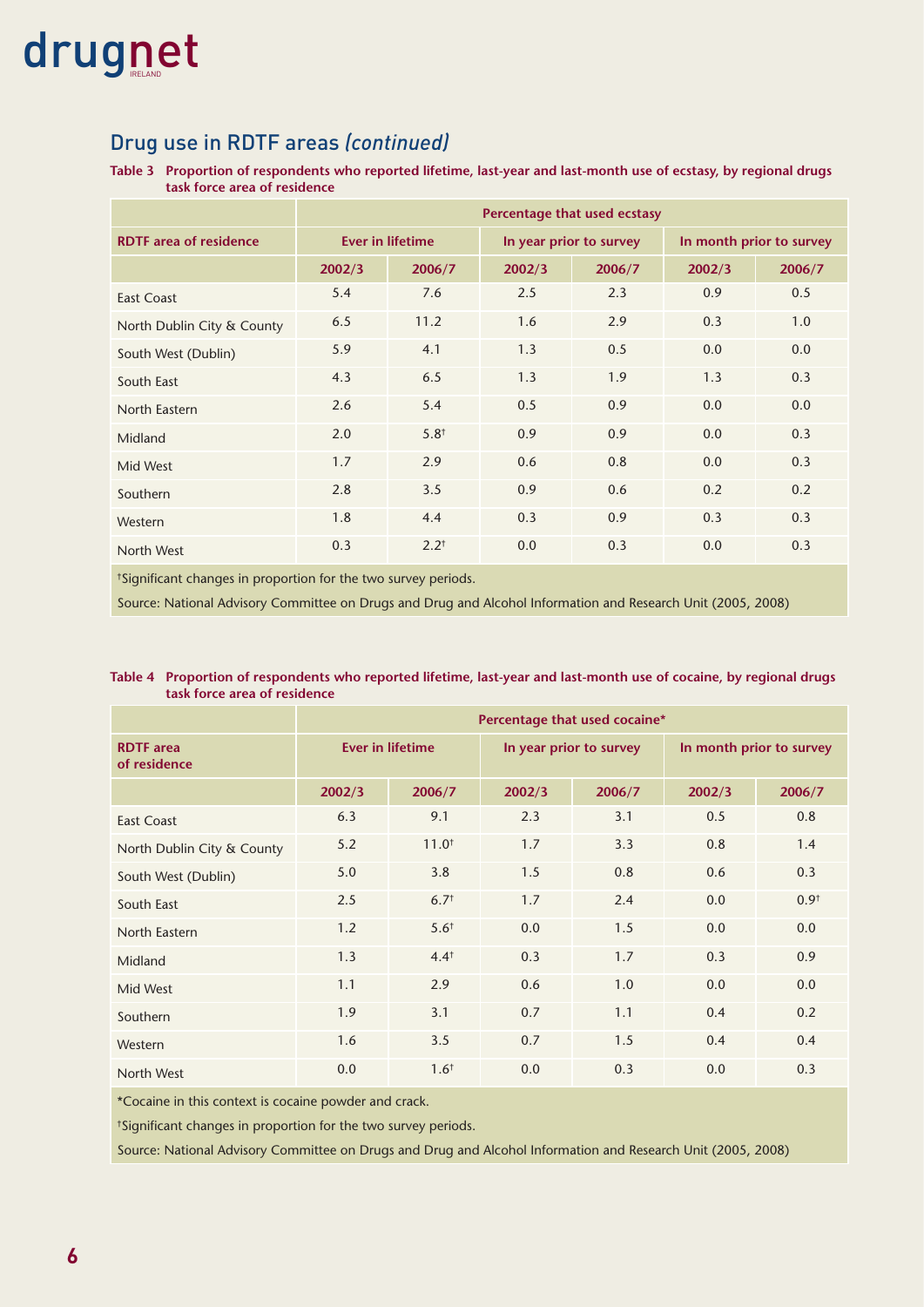#### Drug use in RDTF areas *(continued)*



**7**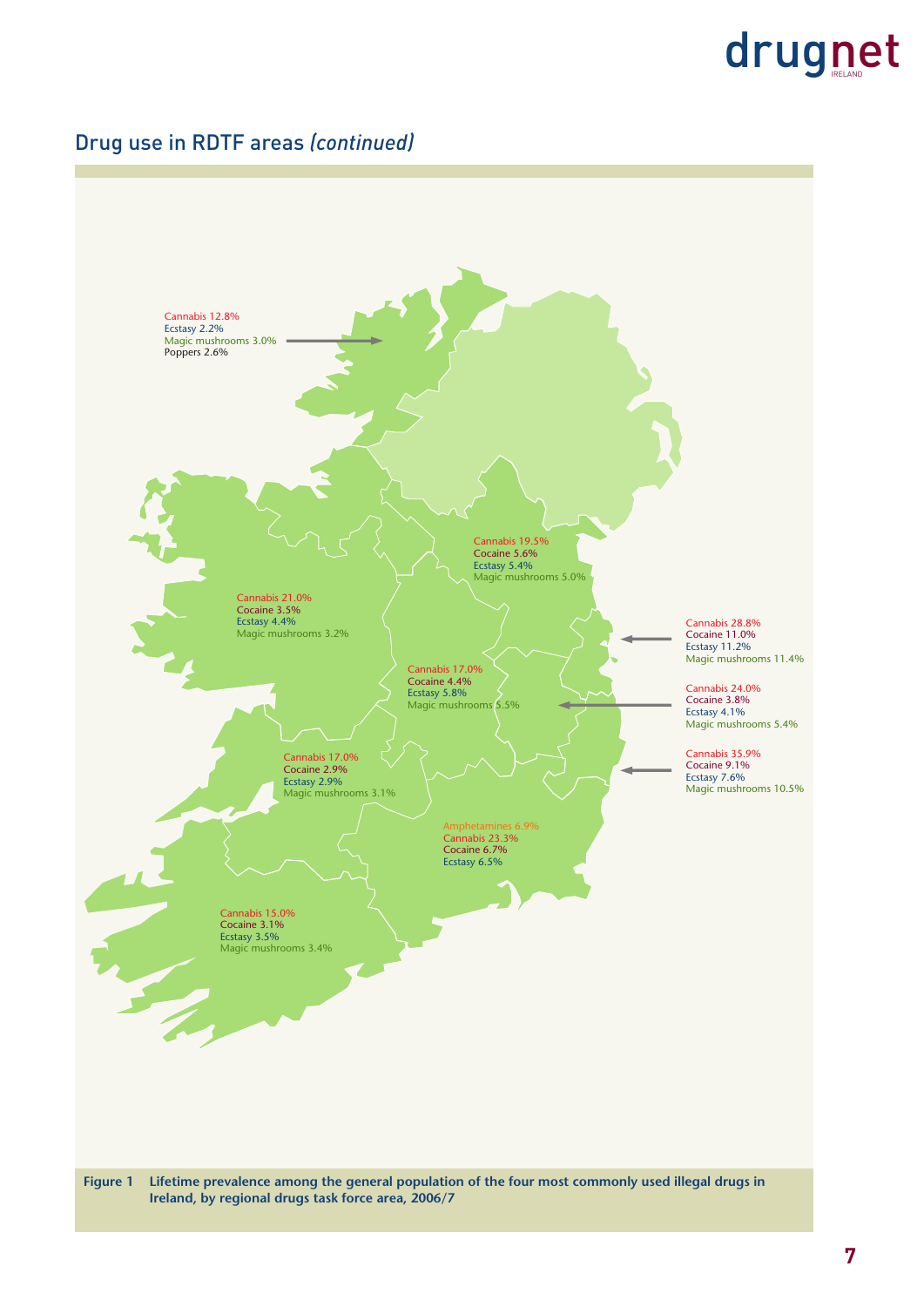### **Healing through creativity: RADE's cultural showcase**

The fifth annual RADE (Recovery through art, drama and education) showcase of creative work produced by recovering drug users took place in May of this year. Established in August 2004, RADE's purpose is 'to train participants in arts activities designed to facilitate and encourage them in progression routes such as employment, further education and training'.1 These participative programmes involve some of Ireland's leading contemporary artists from all artistic mediums. The event was opened by the then Minister of State Pat Carey TD in the Project Arts Centre in Temple Bar.

Ken Farrell and Christine Dempsey commenced by reciting their creative writing works entitled *Two Different Worlds*, which will feature in RADE's forthcoming book. This was followed by the world premier of *Raiders of the Lost Art*. This play, written and directed by RADE manager Michael Egan, blended myth with modern reality in a comic and vibrant fashion. An adaptation of the Táin Bó Cúailnge, it also served as the inspiration for the samples of art work and clips from a forthcoming documentary which were also on display. The art work is in preparation for an exhibition that will take place in Dublin Civic Offices from 30 June to 4 July.

The healing power of expression through creativity has recently gained increased attention.2 Minister Carey spoke of this form of recovery as a useful 'agent for change' which harnesses both the strengths and weaknesses of a person's character. Referring to the current revision of the National Drugs Strategy, he stressed the need for innovation in order to help former drug users realise their 'highest levels of functional ability.' He reiterated this focus on original thinking required: 'Let's not be looking back, let's always look forward.' Michael Egan praised his cast, stressing the application of discipline, focus and attention that the play demanded. He closed by defining the programme as an 'alternative to other activities that drag you down'.

#### *(Caroline Forde)*

- 1. Further information is available on the RADE website at www.rade.ie. See also Connolly J (2007) President opens RADE's cultural showcase. *Drugnet Ireland*, Issue 22: 5.
- 2. Friend F (2008) Complementary therapy: creative writing. *Drink and Drugs News,* 21 April 2008: 12–13.

#### **Upcoming RADE events:**

RADE Art Exhibition on 30 June, 1.00 pm, Dublin City Council Civic Offices, Wood Quay, Dublin 8. Admission free. The exhibition is running for a week.

*Raiders of the Lost Art* on 14, 15, 17 and 18 July at 2.30 pm, Ballyfermot Civic Centre, Ballyfermot. Tickets €8. Call 01 454 8733.



**Michael Egan, RADE Manager, with Minister Carey (Photo: JJ Berkeley)** 



**Members of the cast of RADE's** *Raiders of the Lost Art* **(Photo: Evin McCarthy)** 

### **Alcohol Advisory Group reports**

The Government Alcohol Advisory Group presented its report to the (then) Minister for Justice Brian Lenihan on 23 April 2008.<sup>1</sup> This Group was set up to examine key aspects of the law governing the sale and consumption of alcohol. The issues examined by the Group were:

- the increase in the number of supermarkets, convenience stores and petrol stations with off-licences, and the manner and conditions of sale of alcohol products in such outlets, including below-cost selling and special promotions;
- the increasing number of special exemption orders which permit longer opening hours being granted to licensed premises around the country; and

■ the use, adequacy and effectiveness of existing sanctions and penalties, particularly those directed towards combating excessive and underage consumption.

The report highlights recent trends in alcohol consumption, public health and public order. It states that Ireland has one of the highest levels of alcohol consumption in the European Union, with levels in 2006 about 30% higher than the EU average. The number of people admitted to hospitals intoxicated or drunk rose to a peak in 2002, in line with a peak in alcohol consumption. Such admissions increased by 76% between 1997 and 2002. In 2006, approximately 60,000 proceedings were taken under the Criminal Justice (Public Order) Act 1994.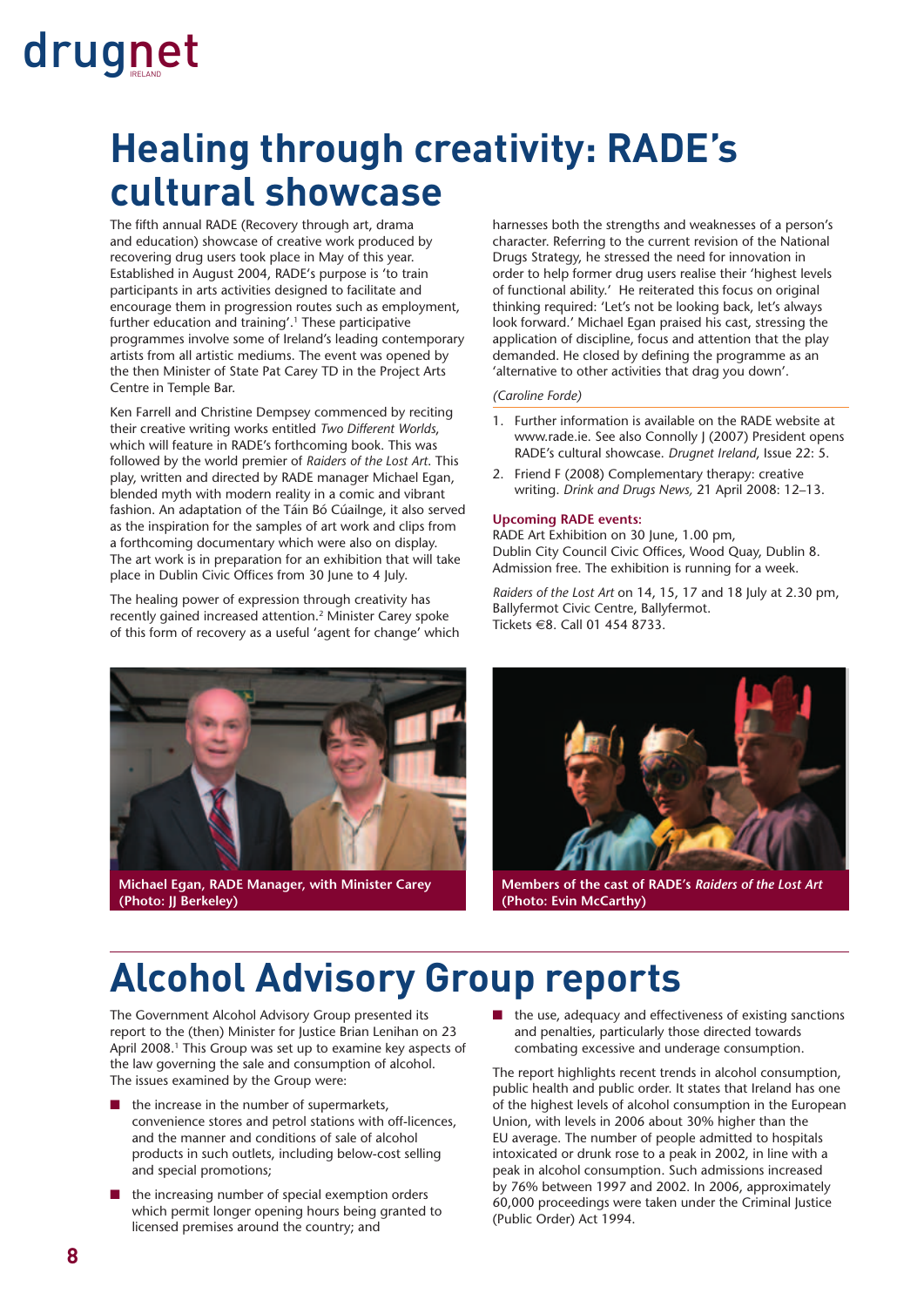#### Alcohol Advisory Group reports *(continued)*

#### **Recommendations of the Group**

The report makes thirty-one recommendations, under four headings, including:

#### **General**

- The specific properties of alcohol are recognised in public policy-making and the consequences which flow from that recognition be taken into account in decision-making across the public policy spectrum.
- An overall national strategy on alcohol is developed and implemented with a coherent approach across government departments and other public bodies.

#### **Sale of alcohol**

- Applicants for a wine-retailer's off-licence are required to produce a District Court Certificate to the Revenue Commissioners.
- The grounds on which objection may be made to the granting of District Court Certificates for spirit, beer and wine off-licences are extended to include the suitability of licensed premises for the needs of local residents and the adequacy of the existing number of licensed premises in the neighbourhood.
- Off-sales of alcohol are restricted to the hours of 10.30am to 10.00pm, including Sundays, in the case of off-licences and mixed trading premises.
- Structural separation of alcohol products from non-alcohol products in mixed trading premises is introduced.
- The minimum age for selling alcohol in off-licences and mixed trading premises is increased to 21 years.
- A statutory provision to permit test purchasing of alcohol by persons under the age of 18 years is enacted.
- The District Court is authorised to insist upon an adequate CCTV system as a condition for the grant of a certificate, or renewal of a licence, in respect of an off-licence or mixed trading premises.
- Alcohol products are priced and sold on the basis of a unit price; this is intended to prohibit alcohol promotions and sales involving price discounts and '2 for 1' offers.

#### **Extended trading hours**

- Special exemption orders granted to nightclubs and late bars are to comply with fire safety standards and determination by the Court of maximum occupancy levels.
- The current statutory extended time limit of 2.30 am is changed to 2.00 am.
- The District Court does not grant a special exemption order for any premises unless satisfied that the special occasion will be conducted in a manner that will not cause undue inconvenience or nuisance to people living in the locality, or create an undue threat to public order or safety.
- Premises with theatre licences are subject to the general time limits applicable to public houses.
- The granting of general exemption orders which permit early opening for premises located in the vicinity of fairs and markets is repealed.

#### **Sanctions, penalties and enforcement**

- Fines for offences involving drunkenness, disorderly conduct and the provision of alcohol to under-age people is increased towards maximum District Court levels.
- A minimum closure period of two days is applied in the case of temporary closure orders for a first offence.

While these recommendations have been put forward to the Minister, they may not all be drafted into legislation. When announcing the establishment of the Group, the Minister also signalled that work would continue on the drafting of a comprehensive Sale of Alcohol Bill, which is included in the government's legislation programme for 2008. This Bill will modernise and streamline the laws relating to the sale and consumption of alcohol by repealing the Licensing Acts 1833 to 2004, as well as the Registration of Clubs Acts 1904 to 2004, and replacing them with updated provisions.

#### *(Deirdre Mongan)*

1. Government Alcohol Advisory Group (2008) *Report of the Government Alcohol Advisory Group*. Dublin: Department of Justice, Equality and Law Reform.

### **Alcohol-related harm in Ireland**

The Health Service Executive (HSE) recently published *Alcohol-related harm in Ireland*, by Dr Ann Hope.1 The report provides an overview of more than 30 recent studies and outlines the rising trends in alcohol consumption rates, and the harmful effects on the user and on other people. It looks at 60 factors relating to problem alcohol use, including health, workplace absences, pregnancy, domestic abuse, public order offences and road crashes.

The report makes it clear that alcohol-related harm is not confined to the drinker, but extends to the family, community and wider society. It describes the burden of harm to others, including public violence in the form of physical assaults, homicide, domestic violence and road injuries. Key findings presented in the report are shown below.

#### **Alcohol-related harm to the drinker**

- 28% of all injury attendances in Accident and Emergency departments in acute hospitals were related to alcohol.
- Alcohol-related hospital discharges increased by 92% between 1995 and 2002.
- Incidence rates for cancer of the liver had the highest increase of all cancer rates between 1994 and 2003.
- The number of new alcohol-related cancers will more than double for females and increase by 81% for males in the period 2005 to 2020.
- Alcohol affects an adolescent brain differently from an adult brain and damage from alcohol use during adolescence can be long term and irreversible.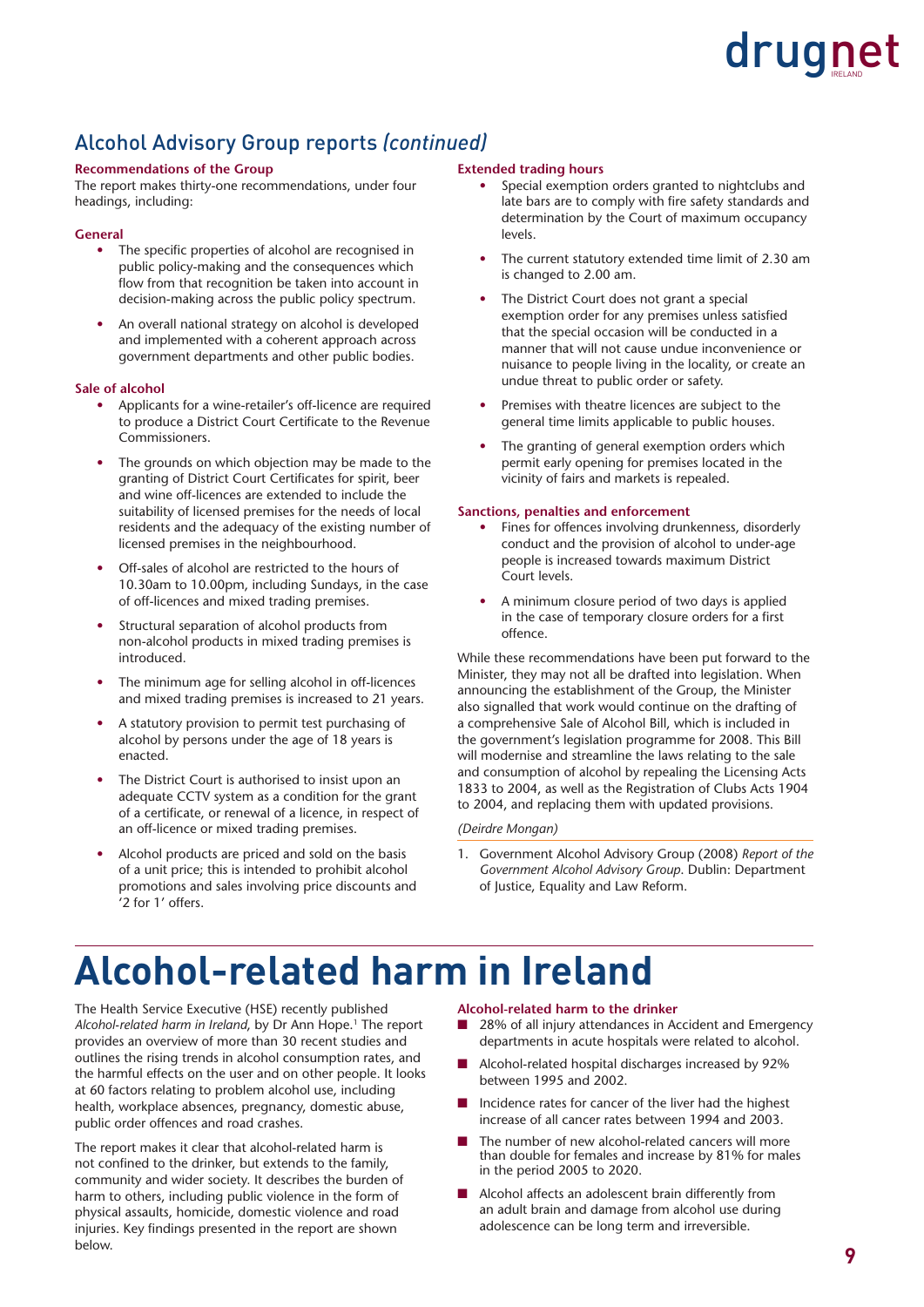#### Alcohol-related harm *(continued)*

- Almost half of men and over a quarter of women agreed that drinking alcohol had contributed to their having had sex without contraception.
- Between 1995 and 2004, sexually transmitted infections (STIs) increased by 217%.
- Alcohol was a contributory factor in 36.5% of all fatal crashes in 2003.
- Between 1996 and 2002, public order offences by adults increased by 247% (from 16,284 to 56,822); they decreased in 2003 and 2004 but increased again in 2005.

#### **Alcohol-related harm to others**

- Almost half (46%) of those who committed homicide were intoxicated at the time.
- Between 1990 and 2006, 2,462 people were killed on the roads between 9 pm and 4 am, the time most associated with alcohol-related accidents.
- In a general population survey, 44% of all respondents had experienced harm caused by their own or someone else's alcohol use.
- A study of college students found that almost two-thirds of male and over half of female students reported that they had experienced at least one incident of harm as a consequence of someone else's alcohol use.
- In a quarter of severe domestic abuse cases, alcohol was involved.
- The Coombe Women's Hospital found that 63% of women reported alcohol use during pregnancy, with 7% drinking six or more drinks per week.
- A survey of employers found that alcohol-related illness was cited by 12% of companies as a cause of short-term absence from work by males, and by 4% of companies as a cause of absence by females.

The report acknowledges that the findings paint a grim picture of the increasingly negative role played by alcohol in Irish society, which has major implications for policy makers, especially in the areas of health, justice and social policy. It calls for a set of integrated policies to reduce alcohol-related harm. It points out that the Strategic Task Force on Alcohol (STFA) provided the template for reducing alcohol-related harm in Ireland based on scientific evidence, but that there is no national structure with measurable targets and timelines in place to implement the STFA recommendations. A number of areas are identified where immediate action is required:

- Effective policy a set of integrated policies, based on effectiveness and cost effectiveness in reducing alcohol-related harm
- National structure an agency or body taking responsibility for alcohol policy implementation, such as happens with drugs and tobacco
- Quality data systems effective monitoring of alcohol-related harm needs quality data gathering across a range of alcohol-harm indicators, and many gaps still exist.

The report concludes that alcohol-related harm is complex and multifaceted and will not be reduced unless action is taken. The dramatic increase in alcohol-related harm does not bode well for the future health and well-being of the population in Ireland. Ireland is moving in the wrong direction, alcohol harm must be significantly reduced. Delaying the necessary action increases the growing burden of harm for everyone in society.

#### *(Deirdre Mongan)*

1. Hope A (2008) *Alcohol-related harm in Ireland.* Dublin: Health Service Executive – Alcohol Implementation Group.

### **New alcohol advertising codes**

The Government has announced its decision to strengthen the measures in place to control alcohol advertising.<sup>1</sup> New advertising codes have been negotiated between the Department of Health and Children and representatives from the Irish alcohol and advertising industries. The purpose of these codes is to reduce the exposure of young people to alcohol advertising and marketing, and to limit the overall level of alcohol advertising and sponsorship across all Irish media.

#### **Under the new measures:**

- Alcohol advertising will not be permitted unless the relevant medium has an adult audience profile of greater than 75%, rather than 67% as currently applies.
- Where alcohol advertising is permitted, it will be limited to no more than 25% of available space or time on any occasion.
- No alcohol advertising slots or messages from sponsors before the normal ad breaks in sports programming (known as 'stings') will be allowed.
- Breakfast-time television (6–10 am) will be treated as children's viewing time and will not carry any alcohol advertising.
- All alcohol advertisements must be vetted and carry the Central Copy Clearance Ireland (CCCI) stamp of approval before acceptance by any media.
- A new consultative group will be established to advise and consult with the chairman of the Alcohol Marketing Communications Monitoring Body (AMCMB), which will allow a wider stakeholder involvement in the monitoring process.

The revised codes will be published shortly and will be operational by the summer. They will be reviewed by the AMCMB, which will have responsibility for monitoring compliance with the new codes.

#### *(Deirdre Mongan)*

1. Department of Health and Children (2008) *Minister Gallagher announces strengthened measures to control alcohol advertising.* Press release, 24 April. Retrieved 28/04/2008 from www.dohc.ie/press/ releases/2008/20080424.html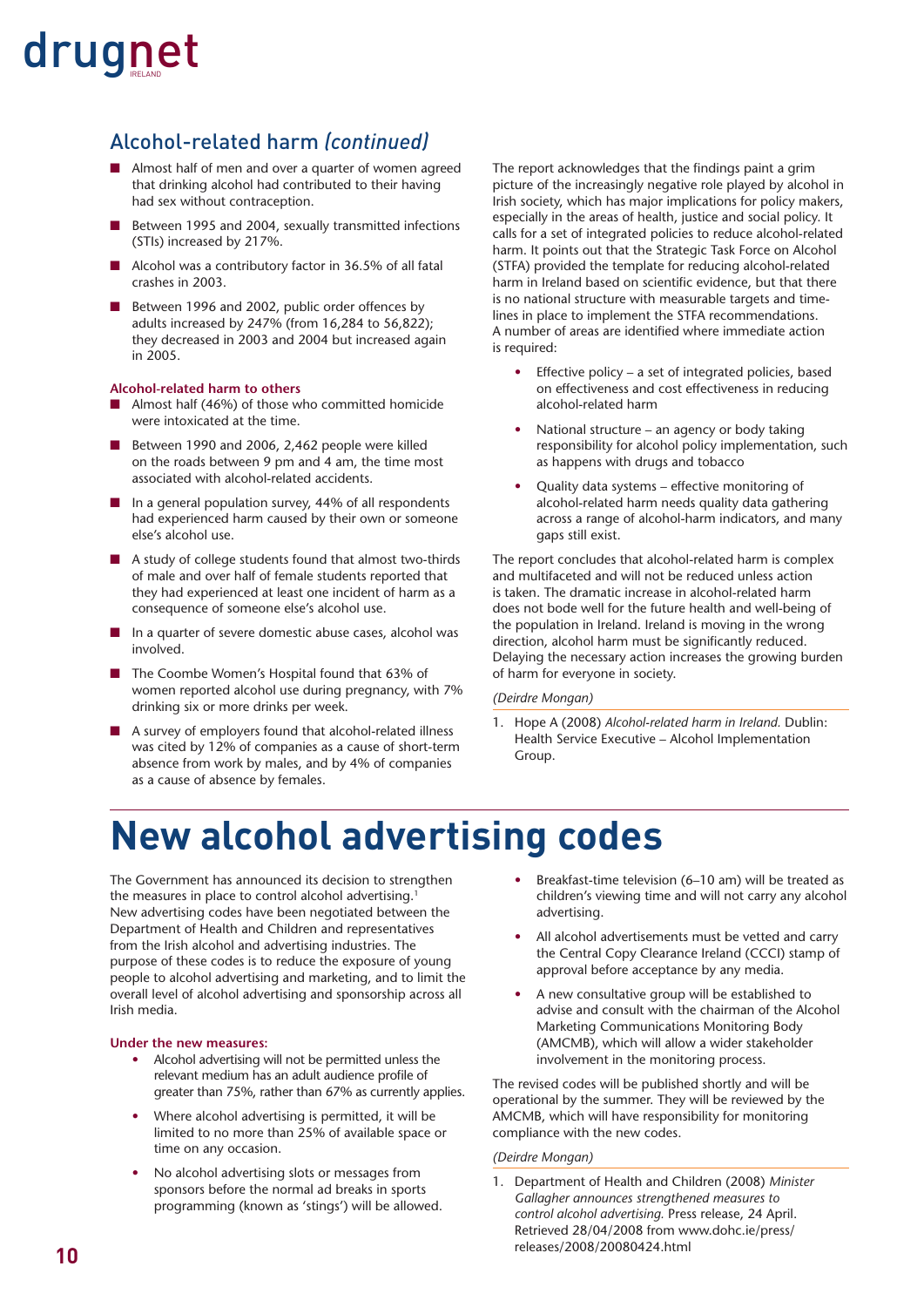### **Teenagers discuss solutions to alcohol misuse**

A national consultation was undertaken by the Office of the Minister for Children and the Department for Health and Children in 2007 in order to investigate the views of teenagers in relation to problem alcohol use.<sup>1</sup> This consultation was on foot of the commitment by the Department of Health and Children to involve children and young people in researching their own lives, as highlighted in the National Children's Strategy 2000–2010.2

The consultation involved 257 Irish teenagers (aged 12–18) from secondary schools, youth organisations, Youth Reach centres and special interest groups. Five consultations were held, one each in Athlone, Sligo and Cork and two in Dublin. Workshops were facilitated by adults and some cofacilitated by young people from the Children and Young Peoples Forum (CYPF).

The consultation process involved the preliminary identification of solutions to problem alcohol use, which informed the themes for each workshop, and were then discussed by all participants at a Plenary session. There was considerable consistency in the themes identified at each consultation. The four main solutions identified were: a reduction in the legal age for drinking alcohol, alternative alcoholfree facilities, education, and law enforcement. The first two themes were noted as the most important by the teenage participants.

A small number of participants favoured raising the legal age limit to 21 years, while the majority favoured allowing 16–18-year-olds to drink in moderation under the monitoring of a 'safelimit' card. A 'safe-limit' card would allow young people over the age of 16 a 'safe number' of alcoholic drinks of any type per night. They also recommended allowing those under the age of 16 to drink alcoholic beverages with less than 5% alcohol content. Participants reported that it would be more sociable and safer for young people to drink in public houses rather than covertly in public places. This would facilitate surveillance and reduce the 'buzz' surrounding teenage drinking which is enhanced by the illicit nature of the activity. Participants spoke of the necessity for an enforced system of identification for 12-25-year-olds. It was felt that only one form of identification should be accepted, such as the Garda Age Card, and that there was a clear need for tougher penalties for under age drinking.

The provision of affordable, alcohol-free facilities was an important solution highlighted by participants. While youth cafés were noted as a potential means of reducing the demand for alcohol-based recreation, it was noted that this would not fully eradicate the demand for alcohol among teenagers. It was argued that such facilities must have considerable teenage input in both their development and review.

Sport was noted as a vital area for developing alternative activities through both the strategic timing of activities (e.g. Saturday and Sunday mornings, thus hindering drinking behaviour on weekend nights) and increasing their inclusive focus, whereby participation is not restricted to a talented minority.

Participants identified a deficit in information relating to the consequences of problem alcohol use and felt that the delivery of age-appropriate material by objective professionals, rather than by teachers, could help greatly in addressing this deficit. It was noted that responsible drinking, rather than abstinence, was a more realistic approach for participants and that peer-mentoring and the use of role-models who drink responsibly could improve current alcohol education programmes. The role of parents was identified as important in underpinning education-based solutions, whereby a relationship of mutual respect, guidance and role modelling was paramount in fostering an attitude of responsibility towards alcohol use among teenagers.

While this report offers insights into teenagers' opinions, their recommendations for reducing problem alcohol use are in conflict with those advocated by the World Health Organization – regulating availability and increasing prices – which have been proven as the most effective policy interventions. It also appears that the teenagers were not informed of the effectiveness of potential solutions prior to the consultation; if this information had been provided, the strategies recommended might have been different.

#### *(Sarah Gibney)*

- 1. Department of Health and Children (2008) *Teenagers' views on solutions to alcohol misuse.* Dublin: Stationery Office.
- 2. Department of Health and Children (2000) *National Children's Strategy: our children – their lives.* Dublin: Stationery Office.

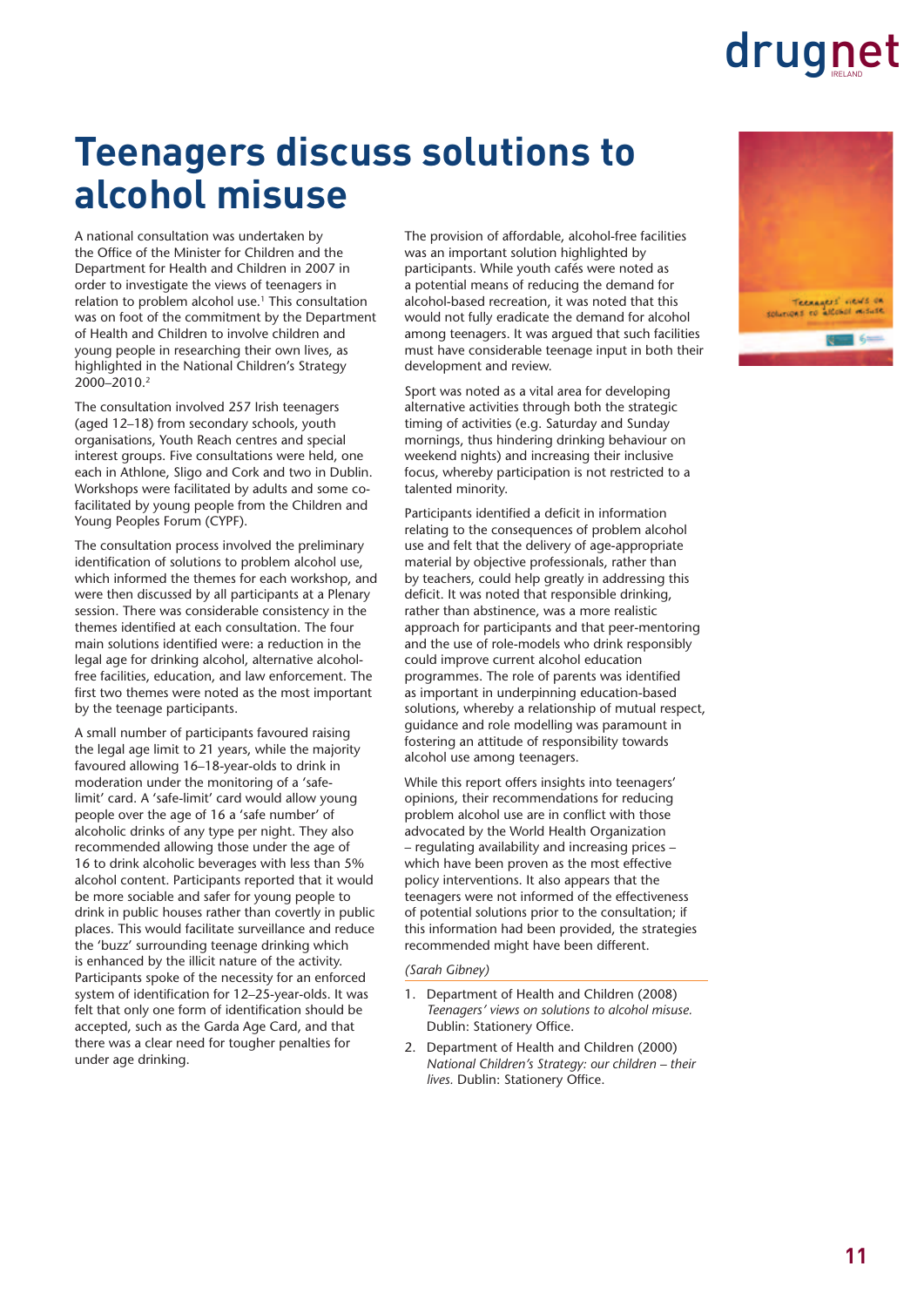### **Drug-related research in Ireland 2001–2008**

As Ireland's National Drugs Strategy (NDS) 2001–2008 is being reviewed, it is useful to consider how the research infrastructure has developed during this period and what contribution research has made to achieving the Strategy's aim to have 'valid, timely and comparable data on the extent and nature of drug misuse in Ireland'.

#### **Information providers**

For several years prior to the NDS the National Drug Treatment Reporting System (NDTRS), maintained by the Drug Misuse Research Division (DMRD, now called the Alcohol and Drug Research Unit, ADRU) of the Health Research Board (HRB), was the main source of information on drug misuse in Ireland and the DMRD supplied the EU with the data required for comparative analysis of the drug situation in the member states. In the year prior to the launch of the NDS, the National Advisory Committee on Drugs (NACD) was established to address remaining research and information gaps. Together with the DMRD, the NACD was given responsibility for providing the quality information and the comprehensive and comparable data essential to the delivery of a successful drugs strategy and to fulfilling Ireland's commitment to the EU in this area.<sup>1</sup>

Developments in research during the lifetime of the NDS are considered below.

- 1. Prevalence data The NDS Review Group recognised the limitations of methods which extrapolated from treatment figures, and from statistics on drug-related arrests and deaths, to produce estimates of the prevalence of opiate use. A major task facing the NACD at the time was to determine how best the size and nature of the drug problem in Ireland could be measured. In 2005 the NACD published the findings of a major survey of households in Ireland and Northern Ireland carried out in 2002/2003. This survey was repeated in 2006/2007 and the results published in 2008. The NACD has also commissioned studies on drug prevalence among vulnerable groups, including the homeless, new communities in Ireland and Travellers.
- 2. Treatment data The NDS Review Group recommended changes to ensure that treatment facilities reported problem drug use to the DMRD (now ADRU) in order to improve the efficiency and quality of flow of this information. The ADRU manages the National Drug Treatment Reporting System (NDTRS), an anonymised epidemiological database that records demand for treatment for problem alcohol and drug use. The NDTRS is one of two national registers that record drug treatment in Ireland; the other is the Central Treatment List (CTL), an administrative database used to regulate the dispensing of methadone treatment. The CTL is a complete register of all

patients receiving methadone (as treatment for problem opiate use) in Ireland. Following a review of the NDTRS a concerted effort was made to improve the completeness and accuracy of recorded data from 2001.<sup>2</sup> In early 2008 the HRB was able to publish trends in treated drug use across Ireland between 2001 and 2006. In 2006 the NACD published the results of a longitudinal study evaluating the effectiveness of drug treatment (ROSIE). This study found that there was a significant reduction in heroin and other drug use one year

after treatment uptake.

- 3. Drug-related deaths The NDS recommended that Ireland should develop a dedicated system for recording drug-related deaths, a capacity essential for comparative analysis with other countries. The NDS envisaged that this task would be undertaken by the Central Statistics Office (CSO), who had responsibility for maintaining the General Mortality Register. However, in 2005 the ADRU, on behalf of the departments of Justice and Health, established the National Drug-Related Deaths Index (NDRDI), a census of drug-related deaths (such as those due to accidental or intentional overdose) and deaths among drug users (such as those due to hepatitis C and HIV). The NDRDI is a multi-source index, extracting and matching data from coroners' files, the CTL, the Hospital In-Patient Enquiry Scheme (HIPE), and the General Mortality Register.
- 4. **Drug-related infectious diseases (HIV, hepatitis)** – The NDS Review Group used statistics compiled by the Department of Health and Children as the main source of information on HIV and hepatitis infection among drug users in the general population. Two major reports provided a detailed picture of the prevalence of drug-related infectious diseases in prisons. There have been some developments in this area during the lifetime of the NDS. The Health Protection Surveillance Centre (HPSC) introduced an extended surveillance system for hepatitis B in 2004 and for hepatitis C in 2007. In 2006 the HRB published an overview on blood-borne viral infections among injecting drug users in Ireland between 1995 and 2005. However, there has been no concerted effort to monitor the incidence and prevalence of hepatitis B, hepatitis C or HIV among drug users since the NDS was launched.
- 5. **Drug-related arrests and offences and drug seizures** – The annual reports of the Garda Síochána were the source of information on drug-related arrests and offences and on seizures referred to by the Review Group. Since then, improved data management by Garda authorities has led to improvements in the quality of these data. The Garda Síochána Act 2005 transferred responsibility for the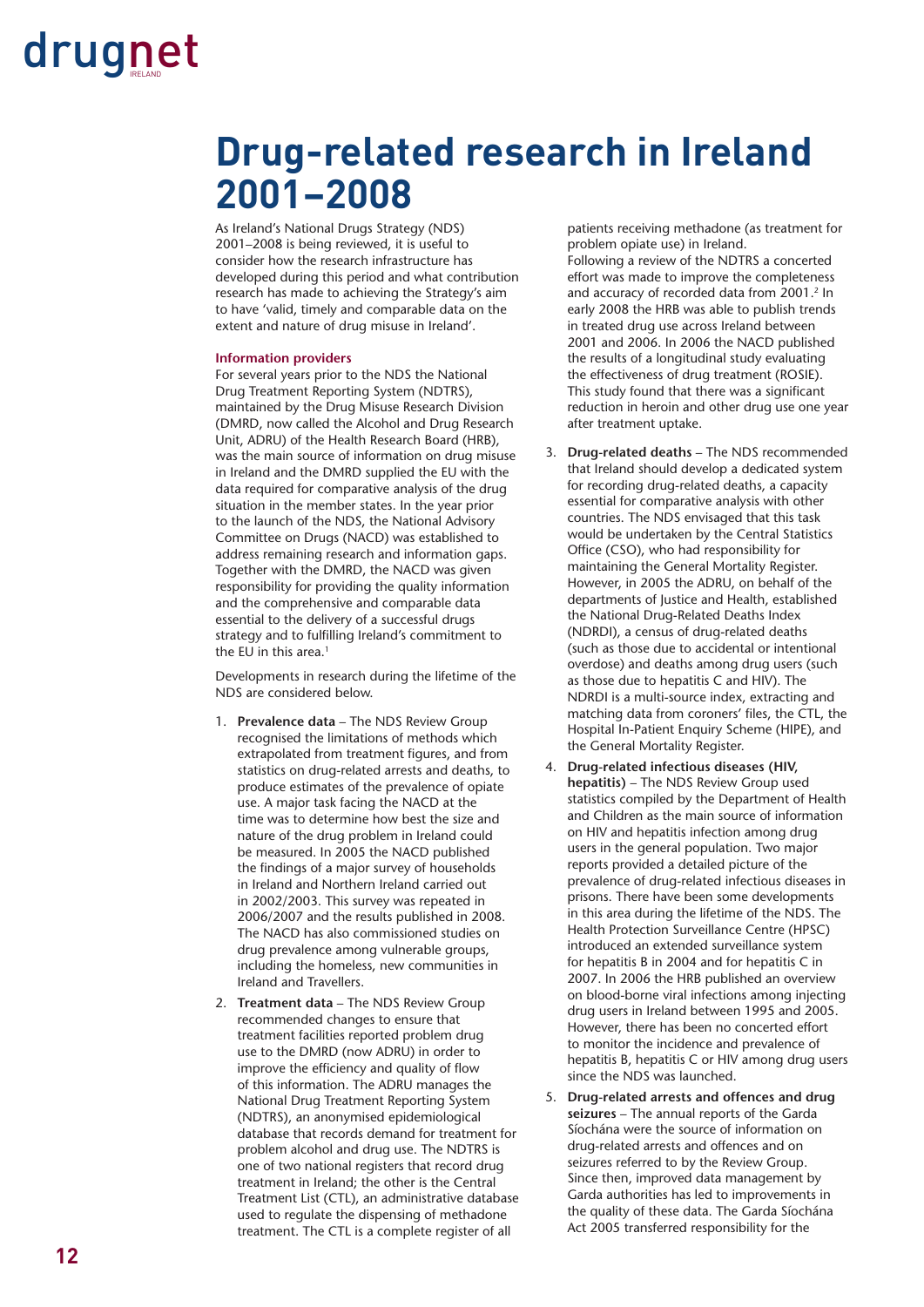#### Drug-related research *(continued)*

compilation and publication of recorded crime statistics from An Garda Síochána to the CSO. In 2008 the CSO adopted a new classification system for criminal offences in its new publication Garda recorded crime statistics 2003–2006. The new system includes a distinct category of 'controlled drug offences', broken down into three sections covering supply, possession and other drug offences.

Developments under the last of these indicators are a good example of how the increase in research and information-gathering capacity since 2001 in certain areas can affect capacity in apparently unrelated areas. For instance, the NACD's selection of drugs and crime as a priority area and its decision to support specific research projects in this field, including a major study on drug markets, were based on evidence derived from the ROSIE study, research on vulnerable groups mentioned above, community studies and drug trend monitoring, as well as on specific studies on drugs and crime undertaken by the HRB.

The first years of the new drugs strategy will see more of this cross-fertilisation as information from dedicated prevalence studies, more comprehensive and accurate treatment demand data and drugrelated deaths data are published and assimilated and we come closer to closing the information gaps identified by the NACD. $3$  The bodies charged with implementing the actions under the various pillars of the new strategy will thus be able to work in a much richer information environment than prevailed in 2001.

*(Brian Galvin and Louise Farragher)*

- 1. The HRB and NACD publications referred to are available on the organisations' websites at www.hrb.ie and www.nacd.ie.
- 2. Kavanagh P, Long J and Barry J (2006) Completeness and accuracy of the drug treatment reporting system in Dublin, Ireland. *Irish Journal of Medical Science,* 175 (3): 52–56.
- 3. In its 2005–2008 business plan the NACD matched its work programme to most of the gaps identified by the Interim Advisory Committee on Drugs in 2000. Most of the remaining gaps relate to criminal justice issues and cost effectiveness in delivery of treatment, prevention and other interventions.

### **CSO report: drug-crime statistics**

Until 2006, the principal source of information on drug offences was the annual reports of the Garda Síochána. In 2006, responsibility for reporting crime statistics was transferred to the Central Statistics Office (CSO).

On 28 January this year the CSO issued *Headline crime statistics: quarter 4 2007*. 1 This quarterly report compared the headline crime statistics for quarter four of 2006 and 2007, using the old Garda headline crime classification system. On 17 April the CSO introduced a new Irish Crime Classification System (ICCS), together with an overview summarising the history of the former headline classification system and the rationale behind the new system. On 23 April the CSO published *Garda recorded crime statistics, 2003–2006*, based on the new ICCS.<sup>2</sup> This was accompanied by a briefing document, *Interpreting crime statistics*, issued on 25 April, which explained the sources used and the difficulties encountered in relation to crime

classification. The findings of the 28 January and 23 April reports are described in this article.

*Garda recorded crime statistics* provides an overview of the background to its publication and framework. It also outlines the revisions made to the recording of crime data on the PULSE system (Police Using Leading Systems Effectively), the counting rules used in relation to crimes committed, issues around the detection of crime and the interpretation of court proceedings. There are also a number of selected features, including the breakdown of recorded controlled drug offences by city. Appendix II of the report presents details of the Garda Síochána Diversion Programme.

The vast majority of drug offences reported come under one of three sections of the Misuse of Drugs Act (MDA) 1977: section 3 – possession of any controlled drug without due authorisation

All four Central Statistics Office publications mentioned in this article are available on the CSO website at www.cso.ie.

#### **Table 1 Annual total headline drug offences, 2006 and 2007**

|                     | <b>Offence type</b>                     |                                                   |                    |  |  |  |  |
|---------------------|-----------------------------------------|---------------------------------------------------|--------------------|--|--|--|--|
|                     | <b>Possession for sale</b><br>or supply | <b>Cultivation, manufacture</b><br>or importation | <b>Obstruction</b> |  |  |  |  |
| 2006                | 3,025                                   | 135                                               | 472                |  |  |  |  |
| 2007                | 3,620                                   | 214                                               | 589                |  |  |  |  |
| % Increase          | 19.7                                    | 58.5                                              | 24.8               |  |  |  |  |
| Source: CSO (2008a) |                                         |                                                   |                    |  |  |  |  |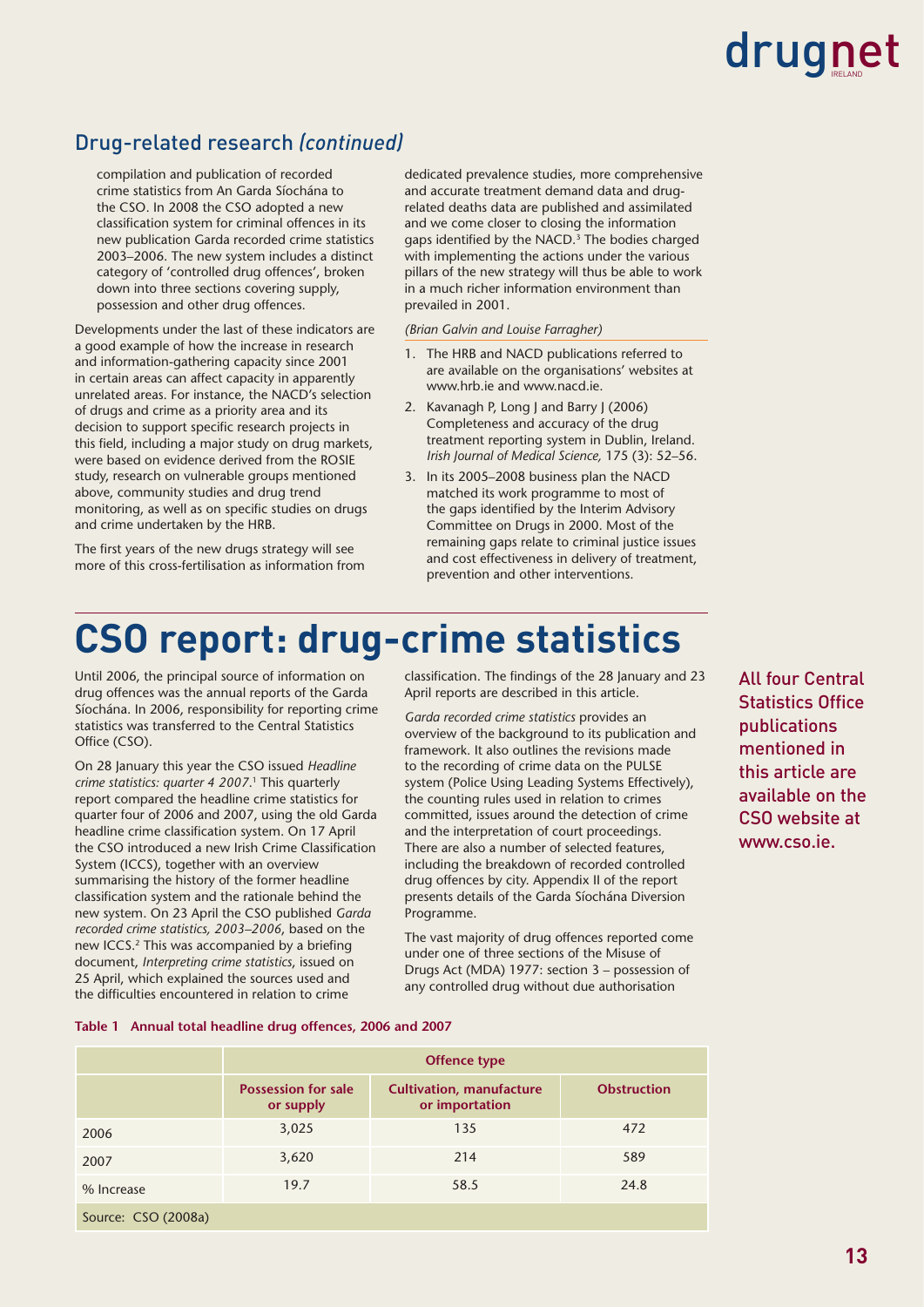#### Drug crime statistics *(continued)*



**Figure 1 Trends in relevant legal proceedings for possession (s.3 MDA), supply (s.15 MDA) and total drug offences, 2003–2006** 

Source: CSO (2008b)



#### **Figure 2 Trends in relevant legal proceedings for selected MDA offences, 2003–2006**  Source: CSO (2008b)

(simple possession); section 15 – possession of a controlled drug for the purpose of unlawful sale or supply (possession for sale or supply); and section 21 – obstructing the lawful exercise of a power conferred by the Act (obstruction). Other MDA offences regularly recorded relate to the unlawful importation into the State of controlled drugs (section 21); permitting one's premises to be used for drug supply or use (section 19); the use of forged prescriptions (section 18); and the cultivation of cannabis plants (section 17).<sup>3</sup>

Table 1 displays total headline offences in the drugs category for the years 2006 and 2007. Increases were recorded in all such offences in 2007, with an overall increase of 791 (21.8%). The offence of cultivation, manufacture or importation of drugs,

while the lowest in the category, showed the largest percentage increase (58.5%) in 2007. Possession of drugs for sale or supply, representing the largest offence type in the drugs category, increased by 595 (19.7%).

Figure 1 shows trends in relevant legal proceedings for possession and supply between 2003 and 2006.4 The majority of these proceedings are for drug possession, which have risen since 2003 and accounted for 68.4% of drug offence proceedings in 2006. The number of relevant legal proceedings for supply offences in 2006 was 2,291, representing 25.7% of total drug offence proceedings.

Figure 2 shows trends in relevant legal proceedings for a selection of other drug offences between 2003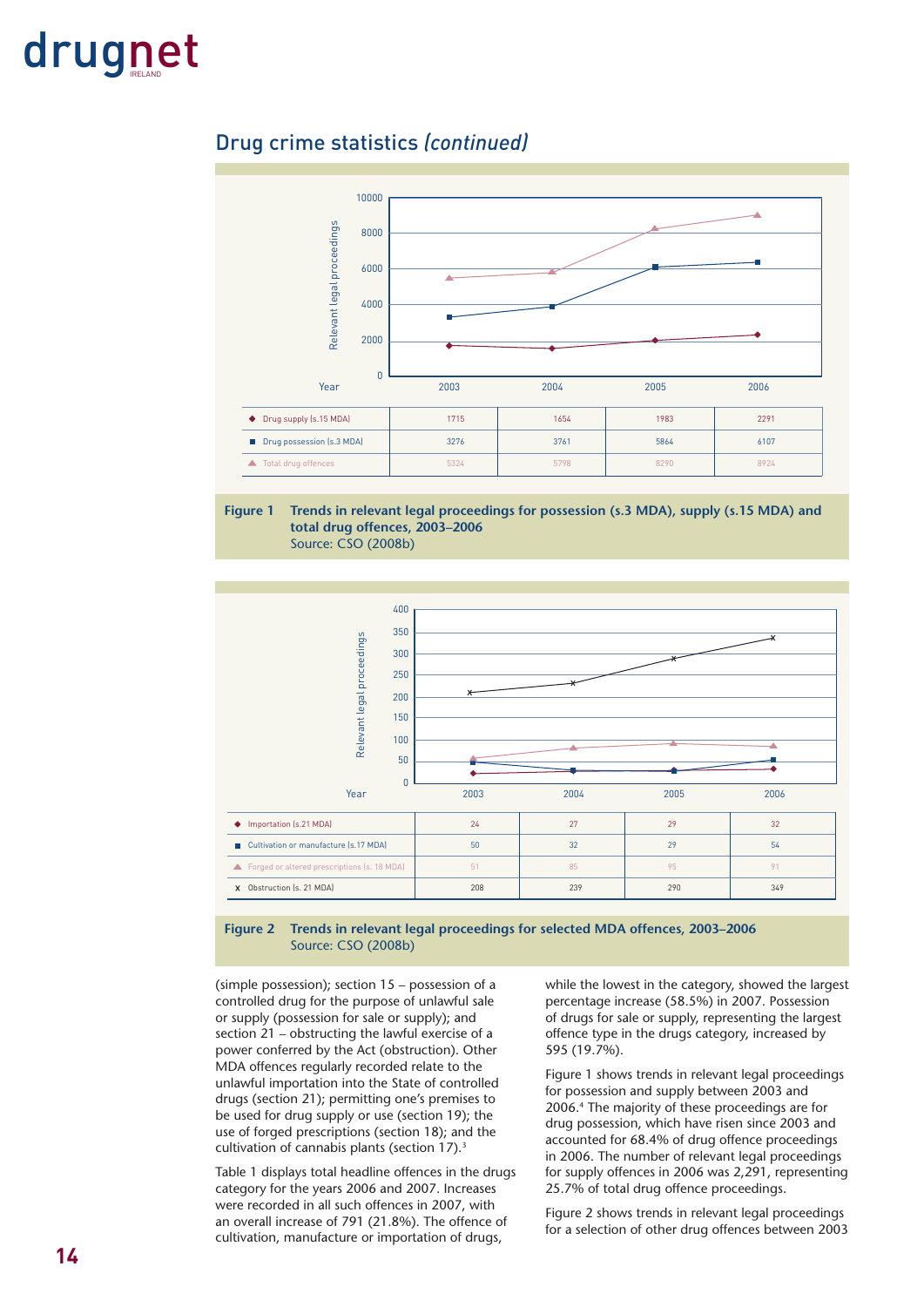3000 2500 Proceedings for possession Proceedings for possession 2000 1500 1000 500  $\overline{0}$ Year 2003 2004 2005 2006 Heroin 995 1201 1601 2364 ■ Ecstasy-type substances 1529 1331 1105 1499 Cocaine 1015 | 1348 | 1367 | 2442

Drug crime statistics *(continued)*





**Figure 4 Trends in total proceedings for possession and those for cannabis-type substances, 2003–2006**  Source: CSO (2008b)

and 2006. Obstruction offences increased steadily from 208 in 2003 to 349 in 2006. Following a two-year decline, relevant legal proceedings for cultivation or manufacture of drugs increased during 2006 to slightly above the 2003 figure.

Figure 3 shows trends in proceedings for possession of drugs, by drug type, for a selection of substances between 2003 and 2006.<sup>5</sup> Both heroin and cocaine show steady increases since 2003, with heroin increasing by 47.7% between 2005 and 2006. Following a 38% decline over two years, proceedings for possession of ecstasy-type substances increased by 35% between 2005 and 2006, almost reaching their 2003 level.

Figure 4 shows trends in total proceedings for possession and those for cannabis-type substances between 2003 and 2006. Cannabis-type substances consistently accounted for the majority of these proceedings, representing 6,947 (49.6%) of the total in 2006.

Table 2 provides a breakdown of events that take place once an incident of a controlled drug offence is recorded in the PULSE system. The table is based on the 2006 data and includes the new ICCS references. The data provided in Table 2 enhance our understanding of the operation of the criminal justice system. Of the 67 cases of importation/manufacture of drugs in which court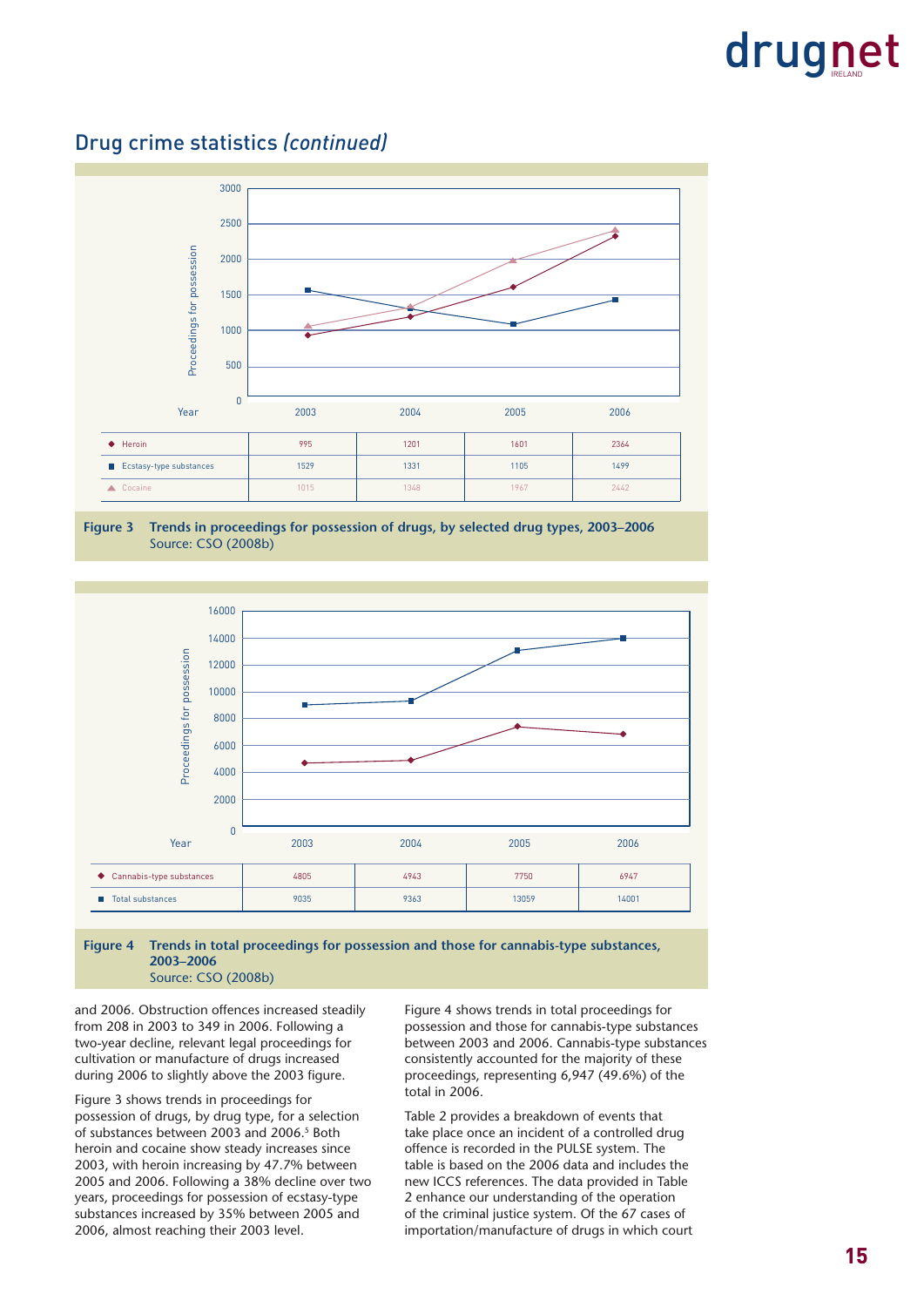#### Drug crime statistics *(continued)*

Table 2 Incidents recorded, resultant proceedings and outcomes for offences, 2006

| <b>Offence type</b>                             | <b>Recorded</b> | <b>With</b><br>relevant<br>proceedings | <b>Court</b><br>proceedings<br>commenced | <b>Conviction</b> | Proved &<br>order made<br>without<br>conviction/<br><b>Probation of</b><br><b>Offenders Act</b> | Non-<br>conviction | <b>Pending</b><br>(incl.<br>appeals<br>allowed) |
|-------------------------------------------------|-----------------|----------------------------------------|------------------------------------------|-------------------|-------------------------------------------------------------------------------------------------|--------------------|-------------------------------------------------|
| Controlled drug<br>offences (10)                | 14,233          | 8,924                                  | 5,762                                    | 2,676             | 428                                                                                             | 757                | 1,901                                           |
| Importation or<br>manufacture of<br>drugs (101) | 135             | 86                                     | 67                                       | 29                | 5                                                                                               | $\overline{3}$     | 30                                              |
| Possession of<br>drugs (102)                    | 13,488          | 8,398                                  | 5,353                                    | 2,507             | 413                                                                                             | 704                | 1,729                                           |
| Other drug<br>offences (103)                    | 610             | 440                                    | 342                                      | 140               | 10                                                                                              | 50                 | 142                                             |
| Source: CSO (2008b)                             |                 |                                        |                                          |                   |                                                                                                 |                    |                                                 |

proceedings commenced, 29 resulted in a conviction and 30 were pending. Of the 5,353 possession cases in which proceedings commenced, 2,507 resulted in conviction and 1,729 were pending.

*(Johnny Connolly and Caroline Forde)*

- 1. Central Statistics Office (2008a) *Headline crime statistics: quarter 4 2007*. Dublin: CSO.
- 2. Central Statistics Office (2008b) Garda recorded crime statistics 2003-2006. Dublin: Stationery Office.
- 3. See also Connolly J (2007) Drug-crime statistics. *Drugnet Ireland,* Issue 23: 16-18.
- 4. 'Relevant proceedings' refers to the legal proceedings, such as prosecution, taken in relation to the offence as it was originally recorded in the PULSE system.
- 5. 'Proceedings' is a list of charges and proceedings which do not necessarily relate to the offence as it was originally recorded in the PULSE system.

### **CSO report: illicit drug market statistics**

The report, *Garda recorded crime statistics 2003–2006*, published by the Central Statistics Office (CSO) in April provides data which can assist us in understanding aspects of the operation of the illicit drug market in Ireland.<sup>1</sup> With regard to the so-called middle market level, which involves the importation and internal distribution of drugs, data on drug supply offence prosecutions by Garda division are a possible indicator of national drug distribution patterns.2 While these data primarily reflect law enforcement activities and the relative ease of detection of different drugs, they may also provide an indicator of national drug distribution trends. This data can be compared with drug treatment data, to show us whether the heroin trade is growing outside the Dublin region for example (see p.2 of this issue). Such data can also provide an indicator of trafficking patterns by showing, for example, whether there is a concentration of prosecutions along specific routes. Figure 1 shows the number of relevant legal proceedings for drug supply offences by Garda region outside the Dublin Metropolitan Region (DMR).<sup>3</sup>

The upward trend since 2004 in relevant legal proceedings for drug supply continued in 2006 (Figures 1 and 2). Although the majority of such proceedings still take place in the DMR, the proportion of the total number which take place outside the DMR has increased since 2004 (Figure 2).

The number of drug seizures in any given period can be affected by such factors as law enforcement resources,

strategies and priorities, and by the vulnerability of traffickers to law enforcement activities. However, drug seizures are considered as indirect indicators of the supply and availability of drugs.

Cannabis seizures account for the majority of all drugs seized. Of the 8,417 reported drug seizures in 2006, 4,243 (50.4%) were cannabis-related. Figure 3 shows trends in seizures for a selection of drugs, excluding cannabis, between 2003 and 2006. We can see a continuous steady rise in cocaine seizures since 2003. Heroin seizures rose sharply during 2006, increasing from 763 in 2005 to 1,254 in 2006. The number of seizures of ecstasy-type substances also rose in 2006, following a steady decline since 2003.

#### *(Johnny Connolly and Caroline Forde)*

- 1. Central Statistics Office (2008) Garda recorded crime statistics 2003-2006. Dublin: Stationery Office.
- 2. Connolly J (2005) *The illicit drug market in Ireland.* Overview 2. Dublin: Health Research Board. See also Connolly J (2007) Drug-crime statistics. *Drugnet Ireland,* Issue 23: 16–18.
- 3. The report uses the term 'relevant proceedings' which refers to the legal proceedings, such as prosecution, taken in relation to the offence as it was originally recorded in the PULSE system.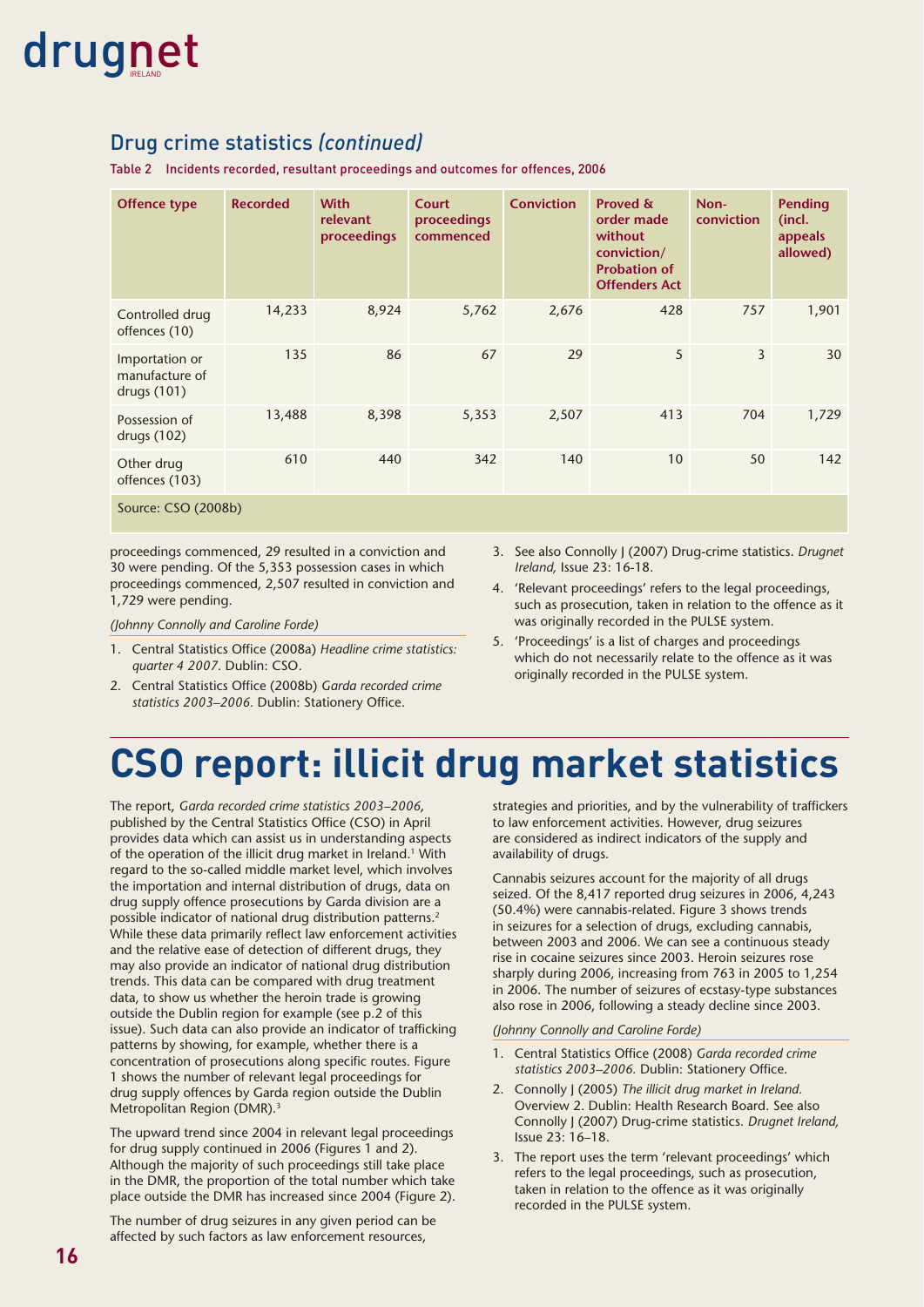Drug market statistics *(continued)*



**Figure 1 Drug supply (s.15 MDA) offences outside the Dublin Metropolitan Region where relevant legal proceedings commenced, 2003–2006** Source: CSO (2008)



#### **Figure 2 Trends in total number of relevant legal proceedings for supply offences and those in the Dublin Metropolitan Region, 2003–2006**  Source: CSO (2008)



**Figure 3 Trends in the number of seizures of selected drugs, excluding cannabis, 2003–2006**  Source: CSO (2008)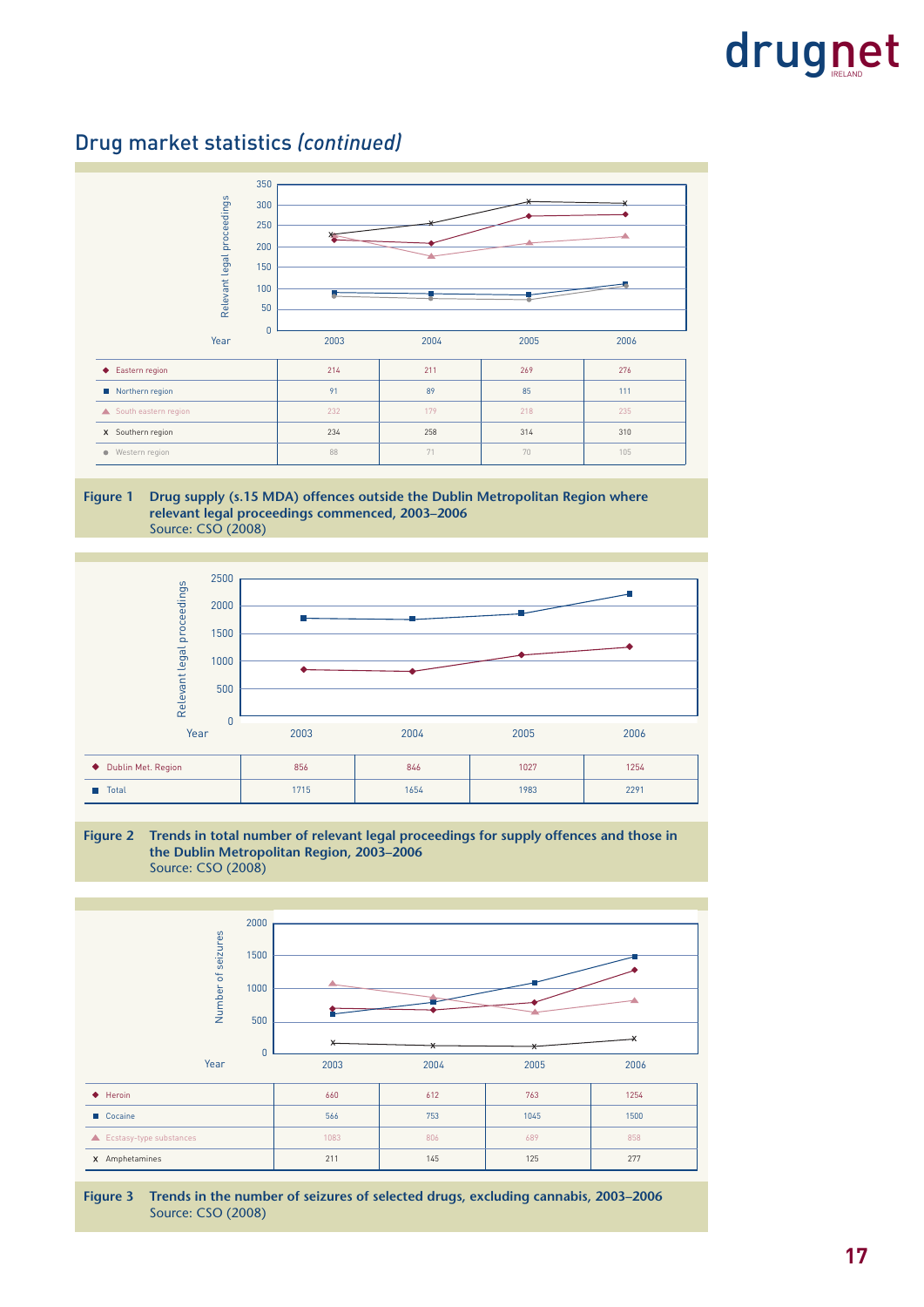

**(Progression Routes Initiative Co-ordinator, SAOL Project) speaking at the seminar (Photo: JJ Berkeley)**

### **Community detoxification pilot scheme**

A series of seminars was held on 8 April with health care professionals and community and voluntary groups to introduce intra-agency community methadone detoxification protocols. It aimed to give opportunities for discussion around offering community detoxification as a viable alternative option for people. The then Minister of State Pat Carey TD also addressed the participants.

These protocols will be piloted in the North Inner City Drugs Task Force (NICDTF) area over the next 18 months. They aim to provide an option for people who find it difficult to take up a residential detoxification bed due to family or work commitments. They may also benefit individuals who want to reduce their methadone dosage in order to access a residential programme. They were developed in response to concerns voiced by the community and by drug users that people were being 'parked' on long-term methadone maintenance.

These protocols are based on best practice guidelines from the UK and input from Irish experts. They emphasise empowerment – drug users are empowered to choose what treatment option best suits them, but also to take responsibility for their treatment. The protocols are designed to address the concerns of GPs about the risk factors associated with the process, including integrating the necessary social support for their patient for a successful and safe detoxification.

#### **Overview of process**

**Assessment –** When the client expresses an interest in undertaking the programme, the process starts with an assessment (including history of drug misuse which may also require testing). The client needs to provide one month's clean urine (free from opiates and illicit use of prescription drugs) and sign a consent form.

Meetings are held with the client, their case manager and GP to explain the process, clarify roles and responsibilities, and provide education on the dangers of relapse and overdose in detoxification. If the urinalysis shows non-compliance, in special circumstances and on agreement between all parties, the detoxification may go ahead.

**The case manager** – The case manager's role is important as it provides the social support essential for a successful and safe detoxification outside a residential facility, which the GP alone cannot provide. The case manager is responsible for assessing the client's suitability for the programme and for ensuring that correct protocols are followed. He/she has primary responsibility for the client's care plan. In consultation with the client, the case manager will develop a relapse-prevention and aftercare plan, and will work with the client during and after the detoxification (for a minimum of six months).

**The client –** Clients wishing to undergo a community detoxification also have responsibilities under the protocol. As well as providing clean urine samples, they must show willingness to engage regularly and reliably with their case manager and treatment agency. They must also commit to inform the case manager if they relapse or wish to stop the detoxification.

#### **Contra-indications**

- Previous history of epileptic seizures while undergoing detoxification
- Dual addiction, where both addictions are unstable or where a second addiction other than opiates is uncontrolled
- Severe mental health problems that are currently untreated
- Major medical illness
- Active treatment for hepatitis C
- Pregnancy

#### **Example of methadone detoxification schedule**

- Reduce methadone intake by 5ml per week until client reaches 50ml
- Continue at 50ml for one month, then
- Reduce by 3-5ml per week until client reaches 20ml
- Continue at 20ml for one month (attempt to transfer to community pharmacist where possible), then
- Reduce by 3ml per week until client reaches 10ml
- Continue at 10ml for one month, then
- Reduction from 10ml to zero may require:
	- Buprenorphine or lofexidine detox
	- Continued community detox as above - In-patient detox.

**Benzodiazepine detoxification** – The aim of benzodiazepine detoxification is to become drug free, not to be maintained on lower doses. In this case, the client shows their commitment by attending four care planning meetings over a period of two to six weeks. They are also required to fill out weekly drug diaries<sup>1</sup>.

**The future** – This pilot project will be monitored for at least the next 18 months by the steering committee. Caroline Gardner is the Progression Routes Co-ordinator. progressionroutes@saol. project.ie

#### *(Suzi Lyons)*

1. See Department of Health and Children (2002) *Benzodiazepines: good practice guidelines for clinicians,* pp 21–25. Available on the DOHC website at www.dohc.ie/publications.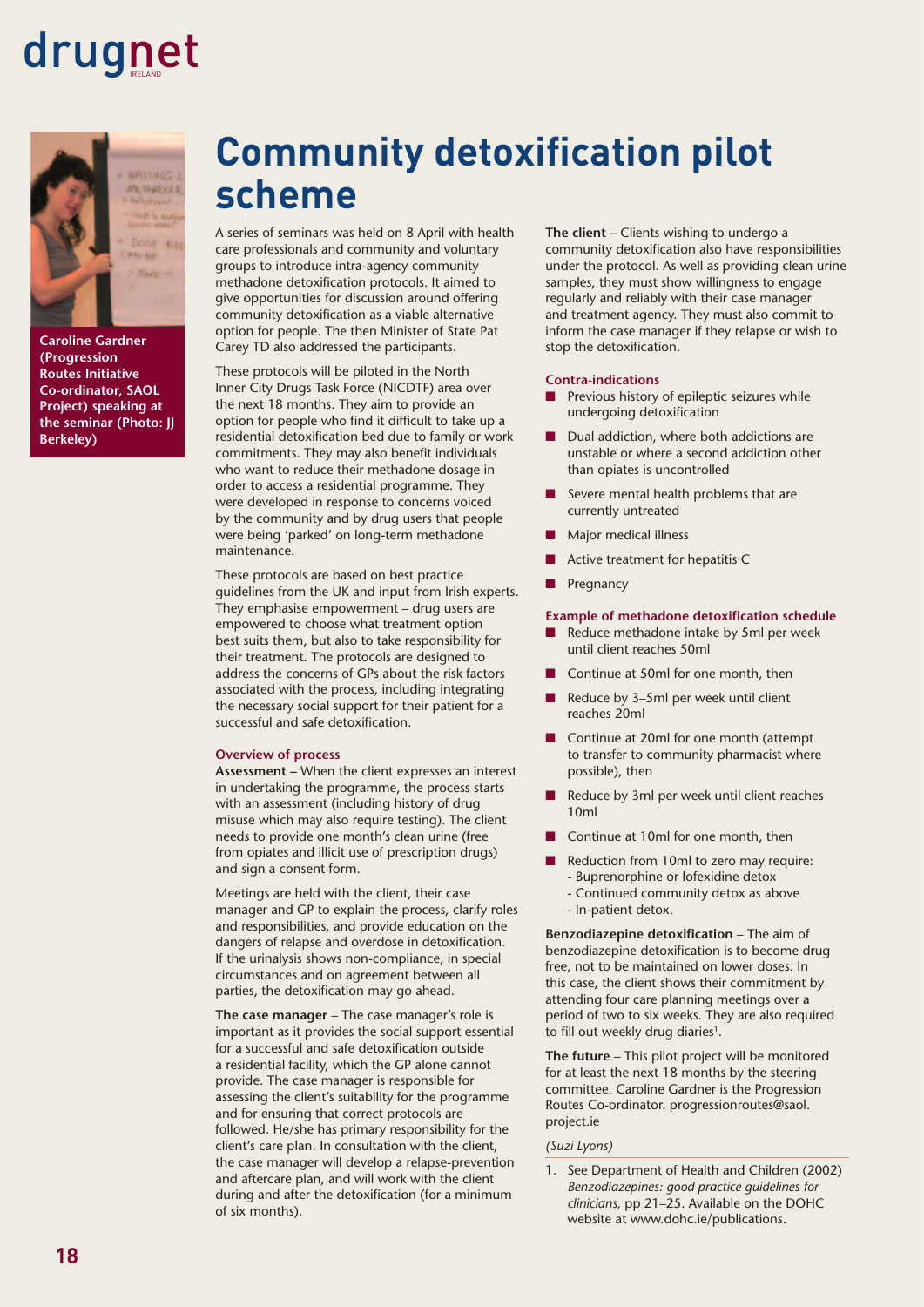### **EMCDDA update on GHB/GBL**

On 17 March 2008, the European Monitoring Centre for Drugs and Drug Addiction (EMCDDA) published a thematic paper, *GHB and its precursor GBL: an emerging trend case study.*1 GHB (gammahydroxybutyric acid) is commonly known as liquid ecstasy. It was used in the eighties for its bodybuilding effects, and in the nineties as a recreational drug at music venues. In 2000, the EMCDDA and its partners carried out a risk assessment on GHB and the drug was placed under international control by the United Nations in March 2001. Since 2001 the new controls have curtailed the open sale of the drug but there are now concerns over its chemical precursors, GBL (gamma-butyrolactone) and 1,4-butanediol, which are now being sold as substitutes for GHB, and are not controlled by international law.

The chemical precursors of GHB are widely used for legitimate purposes (for example, in cleaning solvents) and can be purchased over the internet from 15 suppliers in Germany, The Netherlands, Poland and the UK. Health warnings are displayed on 12 of the 15 sites. Italy, Latvia and Sweden have introduced controls on one or both precursors. GBL and 1,4-butanediol can be used easily to manufacture GHB. Indeed, when ingested by

humans the precursors are naturally converted to GHB.

The use of GHB/GBL in recreational settings is relatively uncommon when compared to that of ecstasy or cocaine. Little is known about the use of these chemicals in private settings. According to the authors, the effects of GHB/GBL on humans, when taken in small quantities, are similar to those of alcohol, but increase greatly with each small increase in quantity consumed. The toxic effects of the drug include impaired consciousness and coma. Hospital emergency departments in Ibiza, Amsterdam and London reported a rising number of non-fatal overdoses due to GHB or GBL. These substances have rarely been shown to be implicated in the death of a drug user because forensic analysis is difficult due to the short period of time it can be detected in blood or urine and due to the fact that low quantities of GHB are normally present in the body. There is little or no evidence to implicate GHB in date rape.

#### *(Jean Long)*

1. Hillebrand J, Olszewski D and Sedefov R (2008) *GHB and its precursor GBL: an emerging trend case study.* Lisbon: European Monitoring Centre for Drugs and Drug Addiction.

### **Eurobarometer survey on poverty and exclusion**

In September 2007, the European Commission published a Special Eurobarometer survey of public opinion about poverty and exclusion.<sup>1</sup> This survey canvassed the views of 26,466 respondents in the 27 EU member states and 1,000 residents of Croatia. TNS MRBI carried out 1,000 interviews in Ireland.

#### **Perceptions about the existence and the causes of poverty**

In general, poverty is seen as a widespread problem that affects the majority of people to some extent. Europeans feel that, in their own area, about three people out of ten (29%) live in poverty and one person in ten lives in extreme poverty.

Poverty is seen to affect more people living in new member states than in the former EU15 countries (63% vs. 32%). However, in the former EU15 countries there was a significant increase since 2002 in the proportion of people who perceive poverty to exist  $(+12%)$ .<sup>2</sup>

Those surveyed were asked which of four statements as to why people live in need was closest to their own opinion (Table 1).

The top three perceived reasons why people are poor or excluded from society are work related (Figure 1). The fourth reason given is addiction (29%). An examination of answers according to the respondents' socio-economic background reveals

#### **Table 1 Respondents' opinions as to why people live in need**

|                                            | Europe % | <b>Ireland %</b> |
|--------------------------------------------|----------|------------------|
| Because they have been unlucky             | 19       | 26               |
| Because of laziness and lack of willpower  | 20       | 16               |
| Because there is much injustice in society | 37       | 30               |
| It's an inevitable part of progress        | 13       | 11               |
| None of these                              | 6        | $\overline{4}$   |
| Don't know                                 |          | 13               |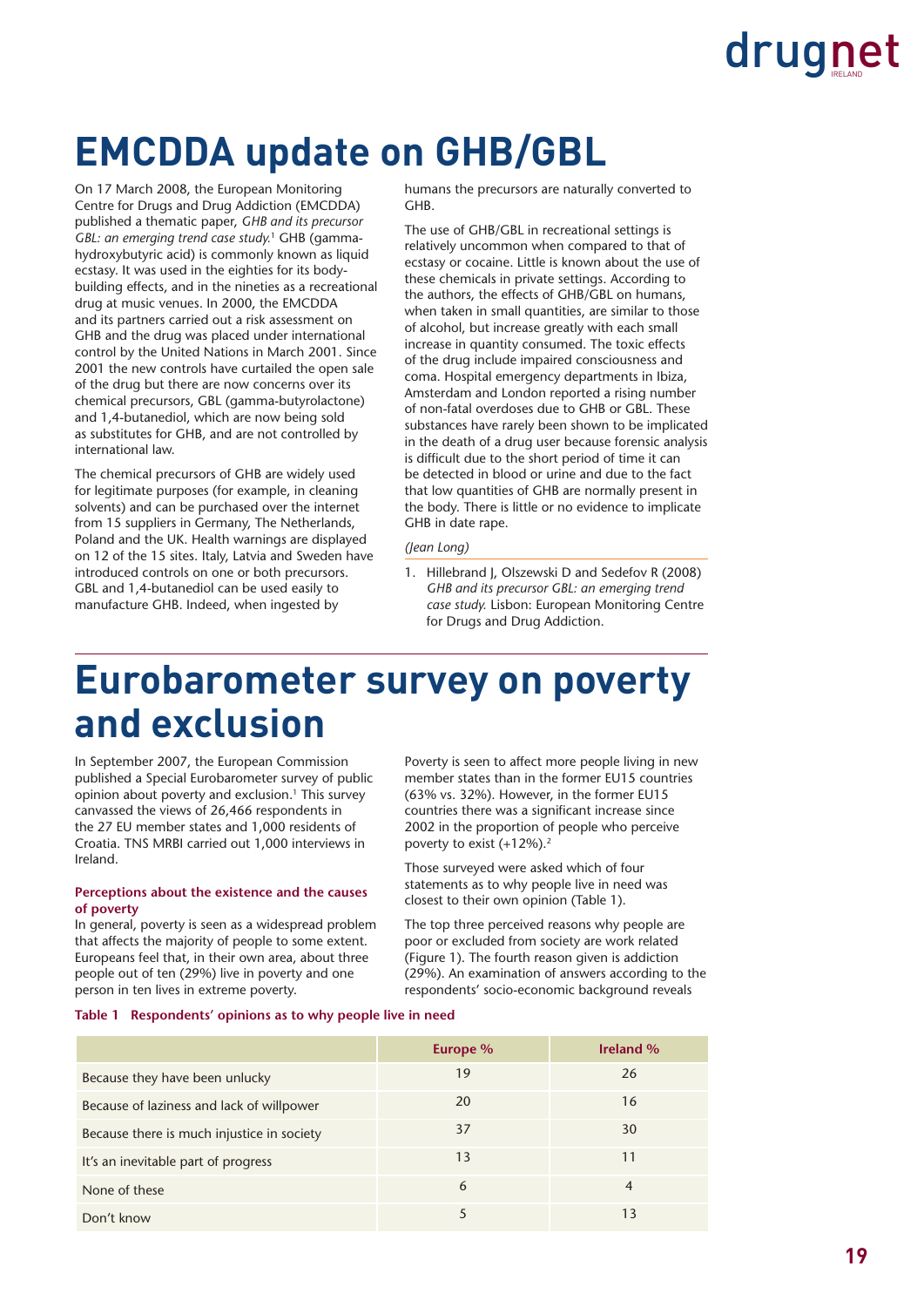#### Eurobarometer *(continued)*





**Figure 2 Perceived reasons\* why people become homeless**  \*Respondents could choose a maximum of three options from those provided. Source: Poverty and exclusion Eurobarometer 2007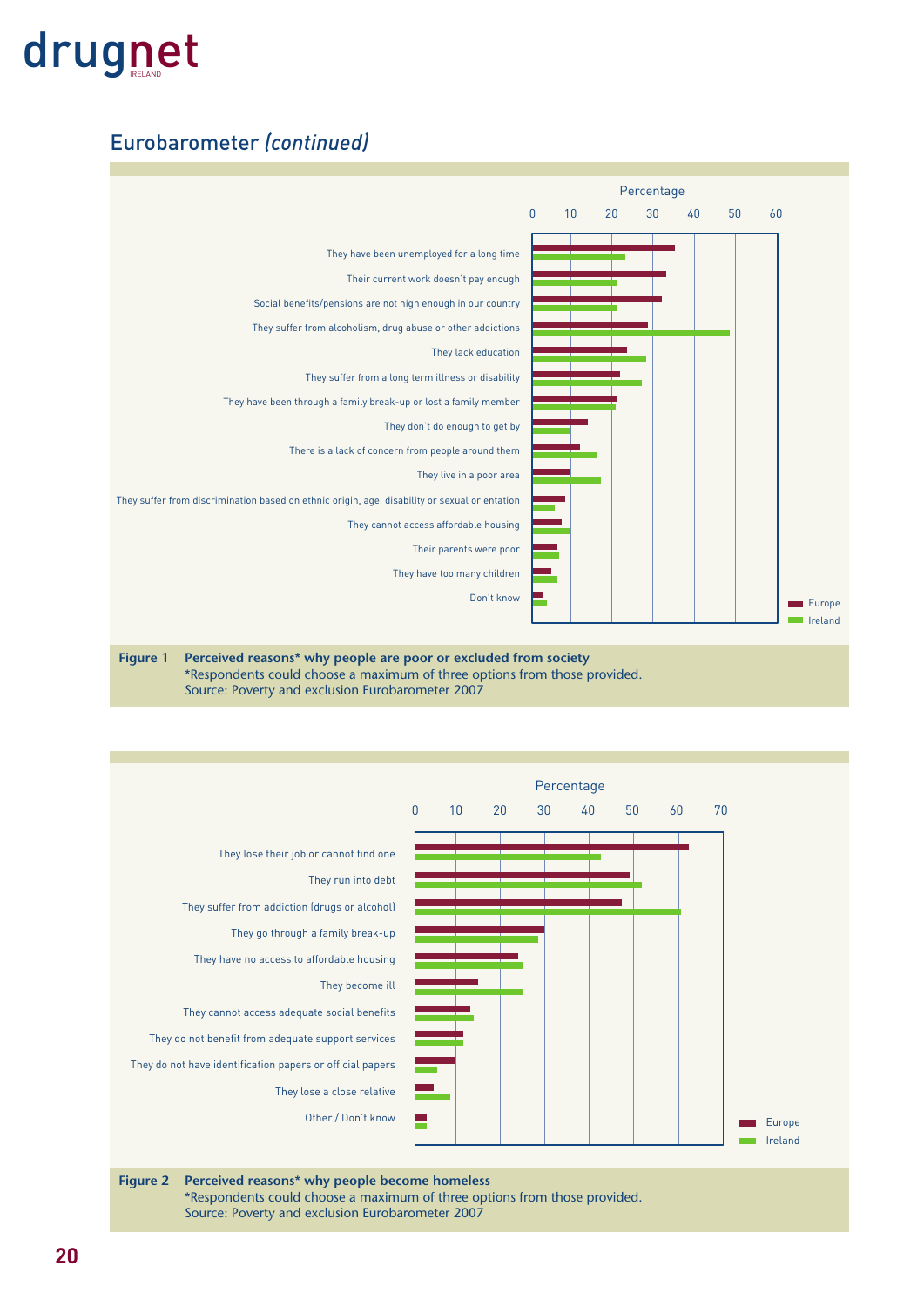#### Eurobarometer *(continued)*

a fairly similar ranking. For most groups, the same three items top the list, although addiction appears in the top three among people living in rural villages (33%), students and the youngest respondents (both 32%), managers (31%), employees (30%) and those who stayed in full-time education until the age of 20 or older (29%). Respondents classed by the survey as 'not poor' mention addiction more frequently (at 36%) than they do some of the work-related reasons. Those who believe poverty is a person's own fault are most inclined to see alcoholism and other addictions as a reason for poverty (44%).

Unlike their European counterparts, Irish respondents see 'alcoholism, drug abuse or other addictions' as the most likely reason for poverty or social exclusion (49%).

#### **Causes of homelessness**

The Irish also differ from other Europeans regarding homelessness. Again, they place higher significance on addiction, seeing it as the number one reason for people becoming homeless (60% vs. 46% for Europeans) (Figure 2).

All answers were examined in relation to the respondents' own feelings of subjective poverty and degree of financial difficulty. The less economic strain people suffer, the more likely they are to see addiction as a cause of homelessness, with 56% of people with no economic strain holding this view, compared to 33% of people who suffer the most economic strain.

#### **Standard of living**

The survey finished with an examination of what Europeans consider acceptable in order to have a decent standard of living. Seventy-four items relating to financial means, housing conditions, durable goods, basic necessities and social integration were included in the survey. Most are deemed to be absolutely necessary (31 items) or necessary (26 items). There is also a great degree of consensus among Europeans regarding the requirements for children to live and develop well.

People's views about what is required for a decent standard of living are most strongly influenced by the social norms, expectations and values of their country. The actual standard of living in a country seems to be less relevant.

#### *(Mary Dunne)*

- 1. TNS Opinion & Social (2007) *Poverty and Exclusion*. Special Eurobarometer 279. Luxembourg: Office for Official Publications of the European Communities. http://ec.europa.eu/public\_opinion/archives/ebs/ ebs\_279.pdf
- 2. The 2002 report, *Social precarity and social integration: Report for the European Commission* based on Eurobarometer 56.1, was conducted under the framework of the Eurobarometer (special Eurobarometer 162 / Wave EB56.1). It is available at www.ec.europa.eu/ public\_opinion/archives/eb\_special\_en.htm.

### **Irish Prison Service annual report 2006**

The Irish Prison Service (IPS) annual report for 2006 was published in December 2007.<sup>1</sup> In 2006 there were 12,157 committals to prison: 5,642 under sentence; 5,311 on remand; 1,196 under immigration law; and eight for contempt of court. These committals related to 9,700 individuals. Of the 5,642 sentenced committals, 113 were for intoxication (by alcohol) in a public place and 395 for drug offences (up 29% on the 2005 figure).

The IPS aims 'to provide a range of care services to prisoners to a standard commensurate with that obtaining in the wider community'. Included are medical, dental, psychiatric, psychological, education, vocational training, work, welfare, spiritual, counselling and recreational services. Healthcare is provided to prisoners by psychiatrists, general practitioners, nurses, counsellors and medical orderlies.

#### **Drugs and prison**

In May 2006 the Minister for Justice launched the IPS drugs policy and strategy document, *Keeping drugs out of prisons.* This sets out the steps required to tackle the supply of drugs into prisons, to provide adequate treatment services to those who are addicted to drugs, and to ensure that developments in the prisons are linked to those in the community. The IPS has reported significant progress in implementing this strategy.

#### **Treatment and rehabilitation services**

New services and programmes for addicted prisoners were developed in 2006. These were delivered by the IPS in partnership with the Health Service Executive (HSE) and contracted private services.

- Seven nurse officers and five prison officers were allocated to dedicated drug treatment teams in Cloverhill and Wheatfield prisons.
- An additional consultant in addiction was provided to improve the quality and co-ordination of drug treatment in prisons.
- A contract was awarded to Merchants Quay Ireland to provide access for prisoners to addiction counselling (1,000 hours per week).
- The Dormant Accounts Fund financed four community groups to provide addiction counselling and other supports to prisoners while in prison and on release in the community.
- A consultant-led infectious diseases service was contracted from St James's Hospital to provide treatment to prisoners who suffer from infectious diseases. It is hoped to expand this service to other sites.
- A HSE consultant in forensic psychiatry in the Western Region was contracted to provide dedicated sessions to Limerick Prison.
- The second contracted pharmacy service was introduced to Loughan House (an open prison) in April 2006.
- A tender for dedicated pharmacy services to provide drug treatment was developed and awarded. This will provide pharmacy services in a number of closed prisons.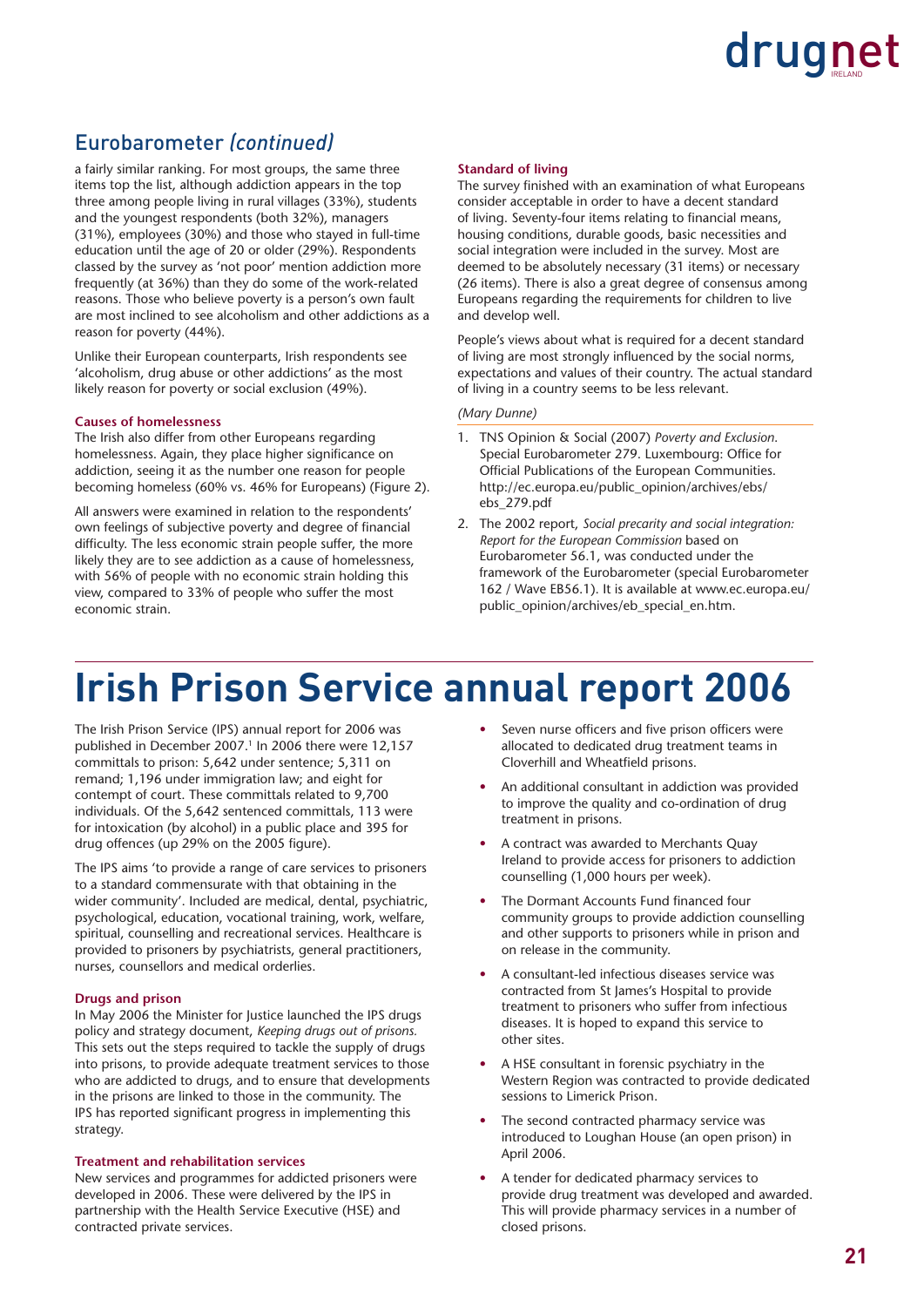#### IPS annual report *(continued)*

#### **Table 1 Numbers of individuals receiving methadone treatment\* in Irish prisons in 2006**

| <b>Prisons</b>               | <b>Total patients</b><br>during 2006 | New patients in 2006 | Number on 31<br>December 2006 |
|------------------------------|--------------------------------------|----------------------|-------------------------------|
| <b>Cloverhill Prison</b>     | 678                                  | 107                  | 175                           |
| Dochas Centre                | 216                                  | 20                   | 32                            |
| Limerick Prison              | 8                                    | $\Omega$             | 6                             |
| <b>Midlands Prison</b>       | 19                                   | $\mathfrak{p}$       | 12                            |
| <b>Mountjoy Main Prison</b>  | 416                                  | 13                   | 145                           |
| Mountjoy Prison Medical Unit | 48                                   | $\mathfrak{p}$       | 12                            |
| <b>Portlaoise Prison</b>     | 2                                    |                      | $\mathcal{P}$                 |
| St Patrick's Institution     | 8                                    |                      | 6                             |
| <b>Wheatfield Prison</b>     | 184                                  | 16                   | 82                            |
| <b>Total</b>                 | 1579                                 | 162                  | 472                           |

\*Methadone treatment in this context is either substitution or detoxification.

- The psychology service in Irish prisons increased its team to seven clinical psychologists, eight counselling psychologists and one forensic psychologist.
- Further work was undertaken to promote and facilitate the use of the prison medical record system through training and support, and the development of changes based on user feedback.

Nine prisons provided methadone treatment to 1,579 prisoners in 2006, of whom 162 were receiving methadone for the first time (Table 1). It is noteworthy that methadone treatment was not provided in two large prisons, Cork and Castlerea.

#### **Eliminating the supply of drugs**

During 2006 the IPS intensified its focus on preventing illicit drugs being brought into prisons. The traditional means of effecting supply reduction – staff vigilance, physical searches and supervision of people entering prisons – continue to be

reinforced by means of improved facilities and procedures. Specific measures put in place in 2006 include:

- More secure prisoner visiting arrangements, which involve greater control over the number and identity of visitors, and enhanced supervision of such visits
- Enhanced perimeter security through improved netting and closer co-operation with the Garda Síochána
- Enhanced technology for searching of cells and prison property, resulting in improved detection and seizure of contraband
- The introduction of dogs to detect drugs on people entering prisons and to aid searches within prisons.

#### *(Vivion McGuire and Jean Long)*

1. Irish Prison Service (2008) *Annual report 2006.* Dublin: Irish Prison Service.

### **Drug tests in Irish prisons**

Information on drug testing in prisons from 2005 to 2007 was obtained from the Irish Prison Service by *The Irish Times* under the Freedom of Information Act.<sup>1,2,3</sup> According to this data, more than 20,000 voluntary tests were carried out each year to monitor drug use and responses to treatment. These tests included those carried out on committals (new entries) as well as on existing inmates. It may be assumed therefore that some of the positive test results relate to drugs or alcohol consumed outside the prison. Between one-third and one-half of those screened tested positive for at least one drug. The common metabolites detected indicated use of cannabis, benzodiazepines and opiates (Table 1). It is not clear whether the numbers of positive cases excluded prisoners who were prescribed benzodiazepines; if they do not, these figures overstate the extent of unregulated use of benzodiazepine in prisons. Cocaine and alcohol were

detected in a small number of tests. The profile of positive drug tests was similar among prisoners tested in Mountjoy, Wheatfield, Limerick, Midland and Cloverhill prisons. The proportion of positive tests was low in St Patrick's Institution and in Castlerea and Cork prisons.

#### *(Jean Long)*

- 1. Conor Lally (18 February 2008) 40,000 positive drug tests in prisons. *Irish Times*: 1.
- 2. Conor Lally (18 February 2008) Prison drugs figures show extent of challenge ahead. *Irish Times*: 4.
- 3. Data confirmed in personal communication with W Burke of the Irish Prison Service (13 June 2008).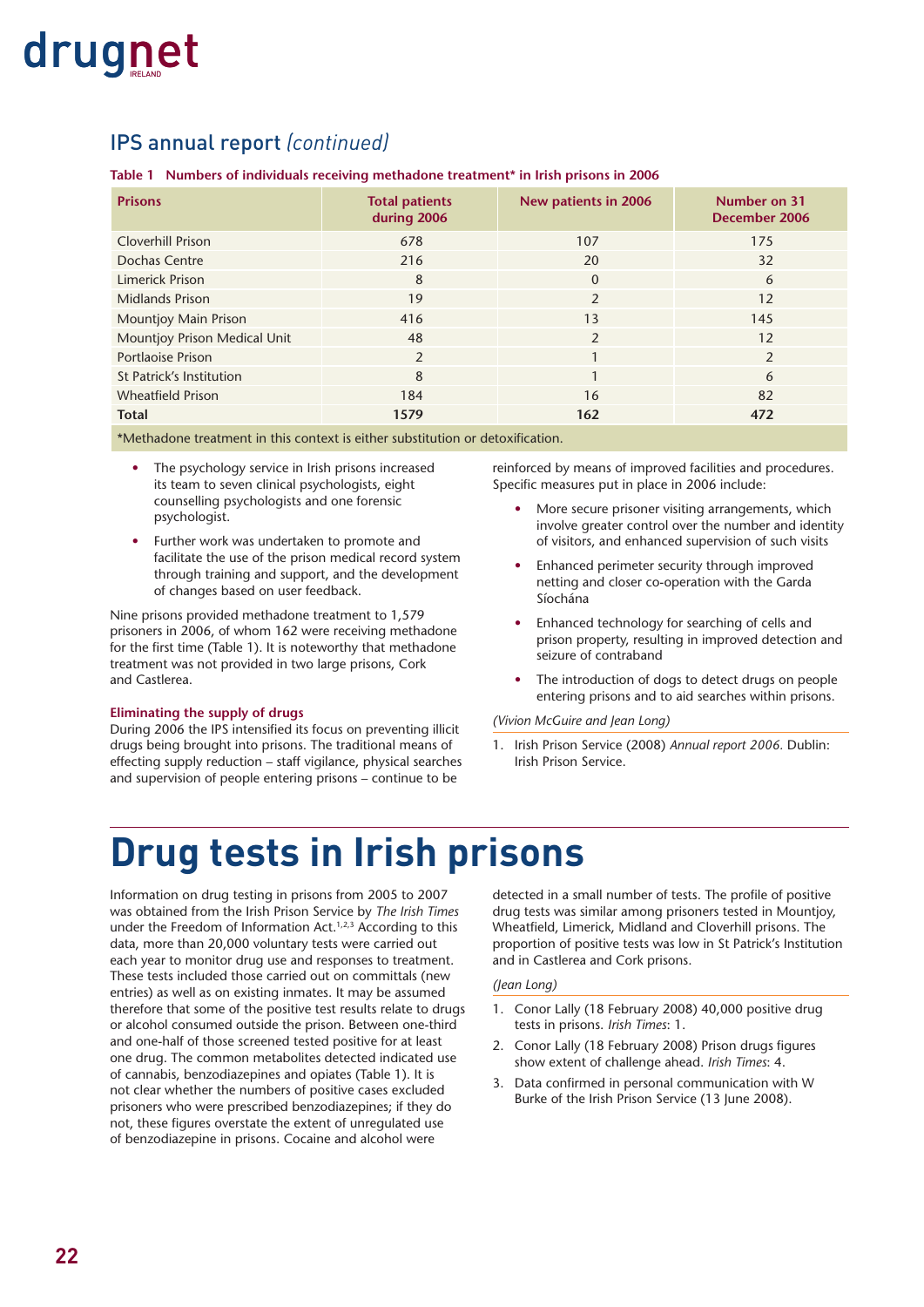| <b>Prison</b>                                       | No. of<br>tests | <b>Cannabis</b> | <b>Benzodiazepines</b> | <b>Opiates</b> | Cocaine     | <b>Alcohol</b> | <b>Amphetamines</b> |  |
|-----------------------------------------------------|-----------------|-----------------|------------------------|----------------|-------------|----------------|---------------------|--|
| Mountjoy Main                                       | 3,680           | 1,860 (51%)     | 1,871 (51%)            | 2,112 (57%)    | 78 (2%)     | $23(0.6\%)$    | 29 (0.8%)           |  |
| Dochas Centre                                       | 2,464           | 844 (34%)       | 1,294 (50%)            | 751 (46%)      | 85 (11%)    | 55 (3%)        | 14 (1%)             |  |
| Wheatfield                                          | 4,369           | 2,122 (49%)     | 1,572 (36%)            | 1,842 (44%)    | 51 (1%)     | 31 (0.7%)      | 35 (0.8%)           |  |
| Cloverhill                                          | 3,301           | 833 (25%)       | 1,206 (37%)            | 1,141 (35%)    | 267 (8%)    | 79 (2%)        | 31 (0.9%)           |  |
| St Patrick's Instit.                                | 3,489           | 245 (7%)        | 179 (5%)               | 86 (3%)        | $12(0.3\%)$ | 14 (0.4%)      | $20(0.6\%)$         |  |
| Castlerea                                           | 92              | 14 (15%)        | 17 (19%)               | $9(10\%)$      | $0(0\%)$    | $0(0\%)$       | 2(2%)               |  |
| Loughan House                                       | 407             | 128 (32%)       | 55 (14%)               | 16(4%)         | 7(2%)       | 9(2%)          | 8(2%)               |  |
| Shelton Abbey                                       | 382             | 97 (25%)        | 45 (12%)               | 22(6%)         | 19(5%)      | 12(3%)         | 10(3%)              |  |
| Limerick                                            | 518             | 189 (37%)       | 233 (43%)              | 228 (44%)      | $3(0.6\%)$  | 18(4%)         | 5(1%)               |  |
| Cork                                                | 97              | 3(3%)           | 8(8%)                  | $1(1\%)$       | $0(0\%)$    | $1(1\%)$       | $0(0\%)$            |  |
| Midland                                             | 1,694           | 263 (16%)       | 422 (25%)              | 871 (51%)      | 18 (1%)     | $9(0.5\%)$     | $9(0.5\%)$          |  |
| Portlaoise                                          | 20              | 3(15%)          | 4(20%)                 | 4(20%)         | $0(0\%)$    | 1(5%)          | $0(0\%)$            |  |
| Source: Data received from the Irish Prison Service |                 |                 |                        |                |             |                |                     |  |

#### Drug tests in Irish prisons *(continued)*

**Table 1 Numbers of tests, by prison, and number (%) of positive tests, by prison and by drug type, 2007** 

### **Task force community representatives conference**

The Local/Regional Task Force Community Representatives Conference, facilitated by CityWide and hosted by the National Drugs Strategy Team (NDST) and the Inter-Departmental Group on the National Drugs Strategy (IDG), took place at the Killeshin Hotel in Portlaoise from 4 to 6 April. In light of the development of the new National Drugs Strategy 2009–2016, the main objective of this conference was to consult with community representatives so as to identify priority actions needed to address drug misuse in communities. A further objective included establishing how communities can play a lead role in developing, planning and delivering the new National Drugs Strategy.

The conference commenced with opening addresses from Garda Detective Superintendent Barry O'Brien, Chairperson of the National Drugs Strategy Team; Anna Quigley, Coordinator of CityWide Drugs Crisis Campaign and Pat Carey TD, the then Minister of State with responsibility for drugs strategy. The Minister acknowledged the progress made since 1996, but underlined the need for advances in the area of rehabilitation. He was particularly eager to establish the National Drug Rehabilitation Implementation Committee. In relation to the new strategy, he urged communities to voice their concerns and ideas: 'The development of this new strategy gives all of you an opportunity to voice your views

and I believe that "everything is up for grabs" in relation to developing a new strategy.'

While the three key areas focused upon were drug treatment, supply control and prevention, a recurring theme throughout the conference was the perceived need for a revised set of political structures to deal with drug misuse. Fergus McCabe, community representative for the IDG, argued that drug misuse requires a special ministry and

a cabinet committee located in either the Department of Health or the Department of the Taoiseach.

#### **Drug treatment and prevention**

Liam O'Brien of CARP, Tallaght, outlined the development of drug treatment in Ireland since the early 1990s. He noted that some of the biggest challenges in the current climate include the emergence of cocaine as a destabilising influence on recovering opiate users, the reluctance to acknowledge the damaging effects of alcohol abuse and the unwillingness of communities outside Dublin to acknowledge growing opiate misuse in their areas.

The drug treatment workshop produced a set of priority actions which included:

- Implement the NACD recommendations on drug use and mental health.
- Identify gaps in service provision.
- Review the effectiveness of existing treatment options.
- Meet women's needs, especially in relation to childcare.

With regard to prevention, Martin Hayes, community representative on the NDST, highlighted the need for fresh thinking in prevention strategies. He suggested that harm reduction can be seen as a preventative strategy as it prevents an escalation in serious drug-related harms. Priority actions from the prevention workshop included:

• Audit the Social, Personal and Health Education (SPHE) and Walk Tall programmes to ascertain if and how schools are delivering them.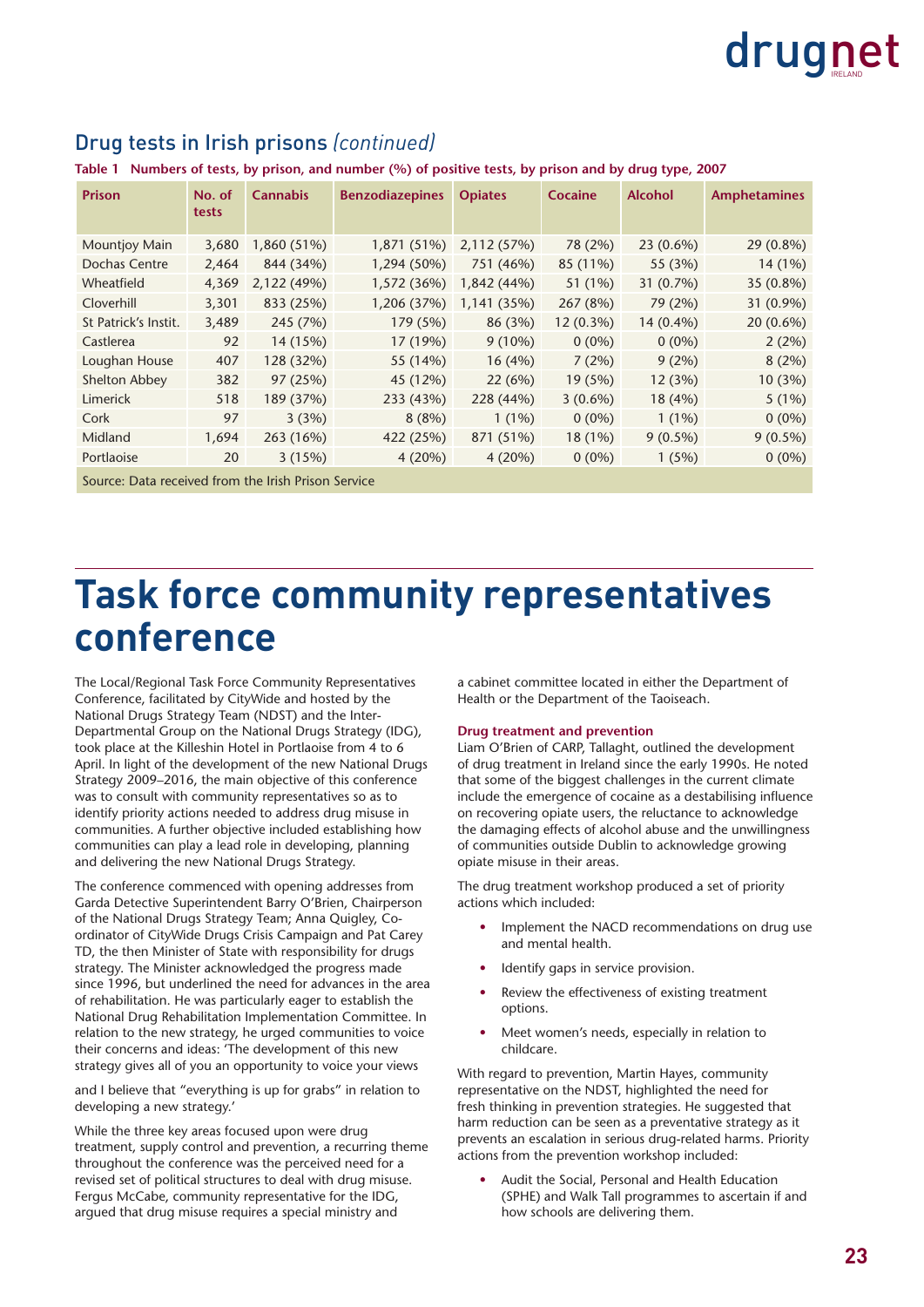#### Task force conference *(continued)*

- Include a community representative on the SPHE programme.
- Develop culturally sensitive programmes and collaborate with leaders of new communities in Ireland.
- Implement best practice to support parents and families.

#### **Supply control**

Criminologist Johnny Connolly of the Health Research Board highlighted the significant gaps in our understanding of how illicit drug markets operate. He pointed out that, despite the major anxiety within society about drug-related crime and the huge resources invested in drug law enforcement, we have very limited information on how these resources are used or what sort of impact they have. He suggested that there is growing evidence internationally that partnership between stakeholders including local communities, law enforcement, local authorities and health workers offers the most sustainable method of responding to many drug problems in this area. He suggested that the joint policing committees and, in particular, the local policing fora being rolled out in line with the National Drugs Strategy and the Garda Síochána Act, 2005, have the potential to provide the necessary infrastructure through which such partnership approaches can be delivered at local level.

#### **Priority actions from the supply control workshop included:**

- Put community policing fora in place in all LDTF areas as a matter of urgency and facilitate discussion as to how the model can be adapted to RDTF areas.
- Develop a more intensive and targeted response to drug 'hotspots' identified at local level.
- Implement a national programme of arrest referral schemes.
- Encourage liaison between the Courts Service, the NDST and drugs task forces to progress Action 72 of the strategy relating to the training of members of the judiciary.
- Expand the means by which people can safely and anonymously contact the gardaí in relation to drug dealing.
- Ring-fence money obtained through the Criminal Assets Bureau for re-investment in local communities most affected by drugs.
- Address drug supply within the Traveller community in local and regional policing plans.

Sinead Smyth of Pavee Point emphasised the importance of accommodating the needs of communities of interest<sup>1</sup> in the next drugs strategy. She reported that groups such as Travellers and immigrants are often under-represented in service delivery and emphasised that 'there needs to be a big push within the NDS to support equality issues as it is very ad hoc and piecemeal'.

Dr Gemma Cox of the National Advisory Committee on Drugs (NACD) emphasised the importance of developing an integrated set of measures or community indicators to aid targeted action and help relevant bodies monitor the benefits to the community of actions around drugs.<sup>2</sup> Dr Mary Ellen McCann of University College Dublin (UCD) presented results from a collaborative study by CityWide, UCD and the NDST which assessed the role and experience of community representatives. There are 140 representatives nationally who are generally nominated, invited or elected to their position. The study reported that the role of community representatives mainly involved taking issues form the grassroots level and feeding them into task forces, assisting in emergencies and planning. The study also found that, while community representatives appreciate the opportunity to contribute to the development of their communities, many were dissatisfied with the minor impact they felt they were currently making. A report on the conference will be provided by CityWide Drugs Crisis Campaign in the coming weeks and can be accessed on their website www.citywide.ie.

#### *(Anne Marie Donovan and Johnny Connolly)*

- 1. Communities of interest have been described as groups or communities who have shared identity, experiences and purposes. They are often referred to as 'hard to reach groups'.
- 2. More details on community indicators are reported in Loughran and McCann (2006) A community drugs study: developing community indicators for problem drug use. Dublin: NACD.



**Copies of Spring issue of** *Hyper* **available from NDC: 01 2345175 or ndc@hrb.ie**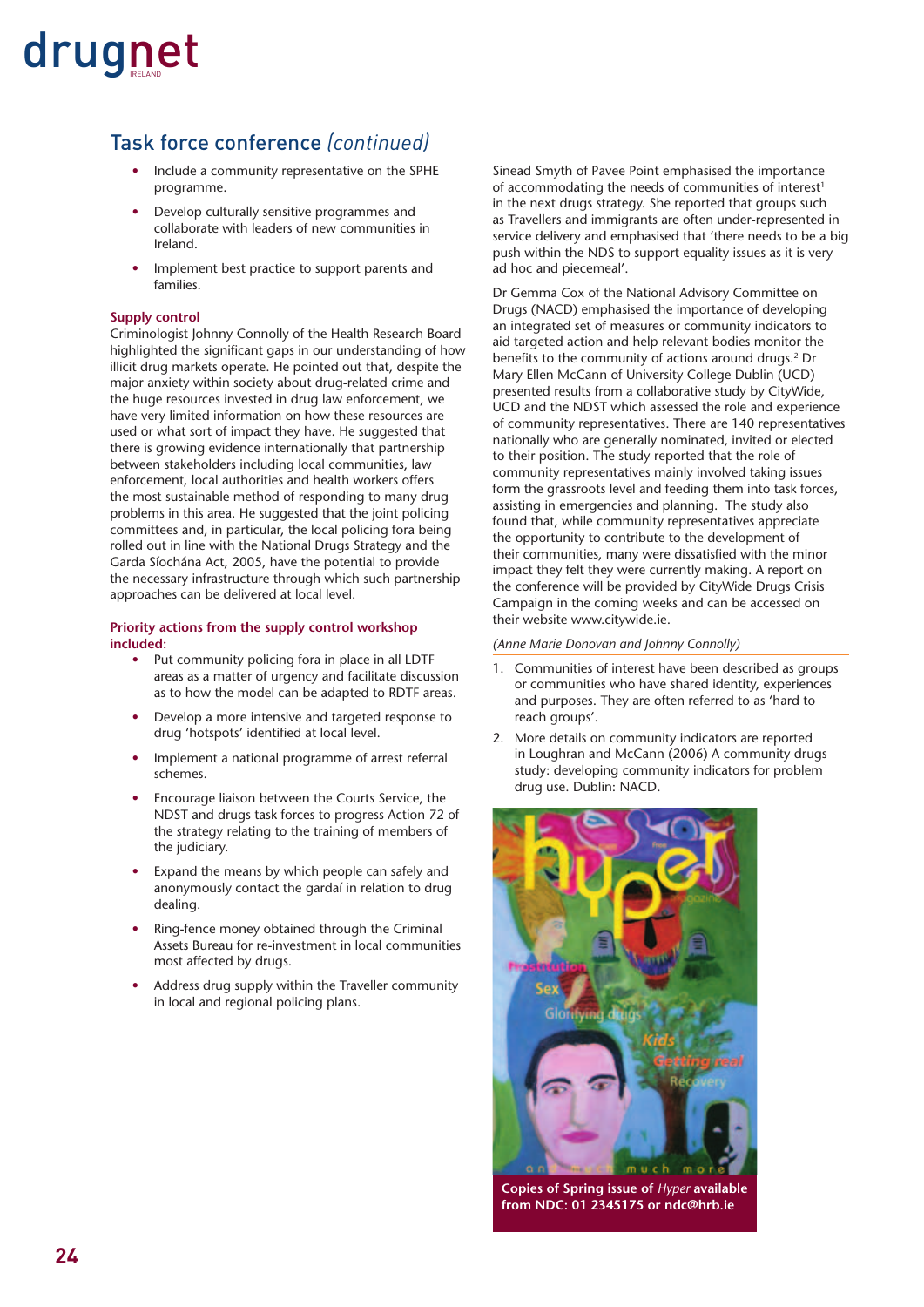### **MQI safer injecting guide**

On 3 April 2008, Merchants Quay Ireland (MQI) launched the booklet *Safer injecting* at a seminar focused on reducing the harm associated with injecting drug use.<sup>1</sup>

In launching the guide, Minister of State Pat Carey TD stated that the reality of substance misuse meant that, in the short term, abstinence was rarely achievable, making harm reduction interventions necessary. He said that there was a need to develop more needle and syringe-exchange services in Ireland, while acknowledging that such action might invite criticism.

This safer injecting guide is produced for people who inject drugs. The booklet includes advice about safer injecting practices and different types of injecting – into a vein or muscle, or under the skin (skin popping). The importance of washing one's hands prior to injecting to reduce the risk of infection is a simple and important point highlighted in the guide. Advice is provided about how to look after veins and decrease vein damage. Readers are encouraged to seek medical attention if they experience any health-related issues associated with injecting. A full description of the necessary injecting equipment is provided, along with the important statement that 'single-use syringes are the safest as water and/or bleach will not destroy all viruses'. Overdose prevention techniques and responses are described, along with information on the increased risk of overdose due to polydrug use. The necessity for protection against the acquisition and transmission of blood-borne viruses is also discussed.

For further information, contact Merchants Quay Ireland on (01) 645 6524/00 or www.mqi.ie, or drop in to the service at 4 Merchants Quay, Dublin 8.

#### *(Janet Robinson)*

1. Merchants Quay Ireland (2008) *Safer Injecting: reducing the harm associated with injecting drug use.* Dublin: MQI.

### **UN assesses progress in tackling world drug problem**

Between 10 and 14 March 2008 the Commission on Narcotic Drugs (CND), the central policy-making body of the United Nations (UN) in drug-related matters, met in Vienna for its 51st Session.<sup>1</sup> A key event at the Session was a thematic debate on progress achieved by governments in meeting the goals and targets for the years 2003 and 2008 as set out in the Political Declaration adopted by the UN General Assembly Special Session (UNGASS) on Illicit Drugs in 1998.<sup>2</sup> Broadly speaking, the goals and targets included achieving significant and measurable results in the field of demand reduction; eliminating or significantly reducing the illicit manufacture, marketing and trafficking of psychotropic substances; and eliminating or significantly reducing the illicit cultivation of the coca bush, the cannabis plant and the opium poppy.

The following is a summary of the 'salient points' made in this debate, as identified by the Chair of the Commission:

#### **General comments**

- In the 10 years since the adoption of the Political Declaration, progress had been made; for example, today there is a more structured legal scheme and better tools for the international fight against drugs. However, the objectives established in 1998 have not been accomplished.
- The quality of the information on which the performance of the international drugs control scheme is assessed needs to be improved.
- The importance of the principle of common and shared responsibility, as enshrined in Article 2 of the Political Declaration, was a recurrent theme in the debate. Speakers reminded participants that at the centre of the international fight against drugs are human beings.

#### **Demand reduction**

- An evidence-based and long-term sustained comprehensive approach to demand reduction is necessary. This approach should take into consideration the imbalance of resources for demand reduction; the stigma on drug dependent persons; and the need to focus on the reduction of human suffering, including measures to reduce the harm caused by drugs, as one of the main aims of the international drug control conventions.
- Civil society and the capacity of non-governmental organisations (NGOs) need to be engaged in efforts to reduce the demand for drugs.

#### **Supply reduction**

- As regards the fight against illicit drug supply, the thematic debate recognised the progress made on many fronts including the development of national drug strategies, improved enforcement capacities and regional and international co-operation.
- At the same time, the debate confirmed that there have been significant changes over the past 10 years in illicit drug supply, including:
	- new trafficking trends
	- diversified sources of production of drugs, including the illicit manufacture and trade of ATS
	- the increasing use of alternative or substitute chemicals that are not subject to international or national control
	- the impact of globalisation in reducing the difference between producer and consumer countries in the production, trafficking and consumption of drugs
	- the ever-growing links between drug trafficking and international organised crime.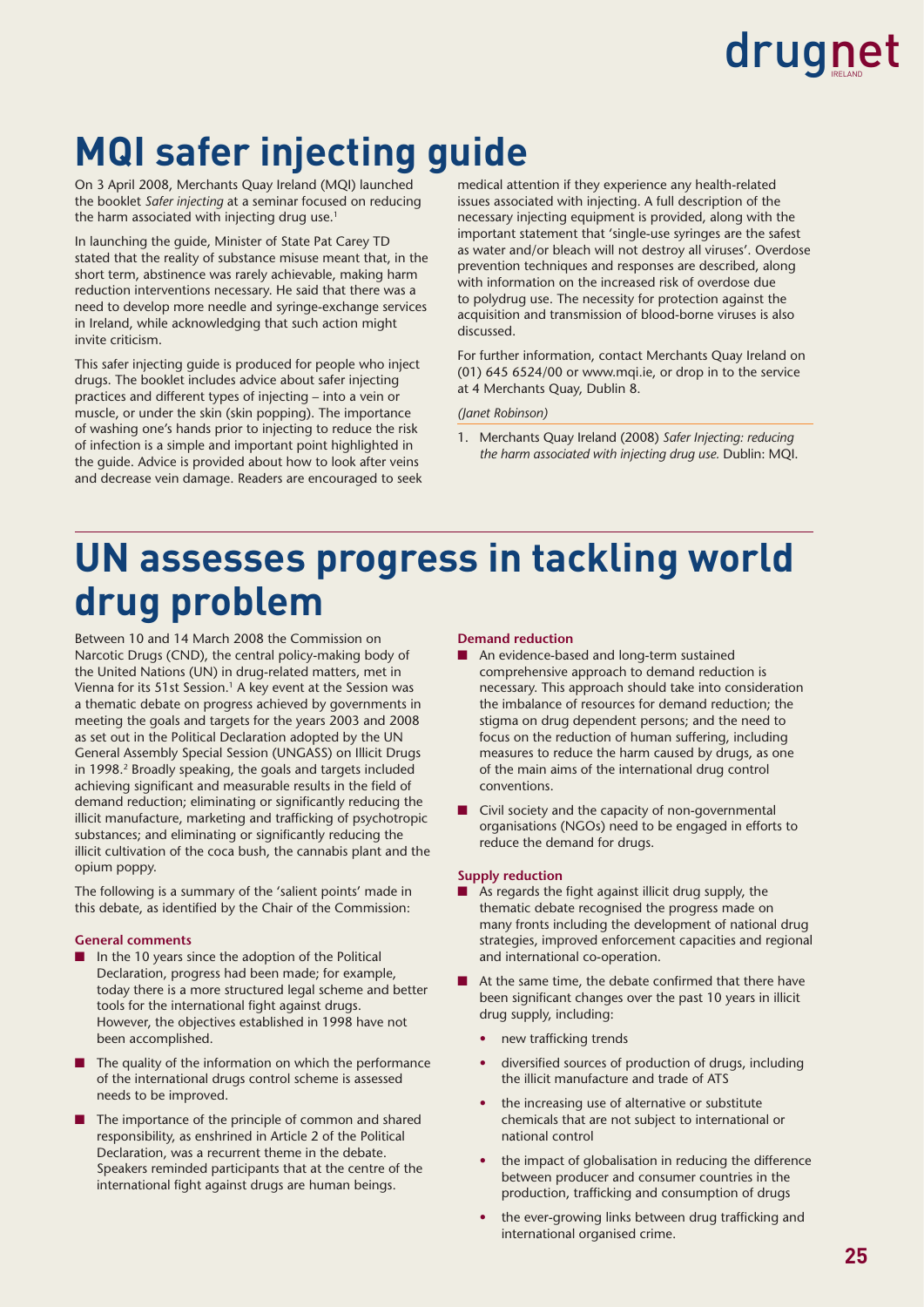#### UN and the world drug problem *(continued)*

As well as the thematic debate, and deliberations on the reports tabled by UNODC and the INCB, the Session also passed 18 resolutions. Among these were the following:

#### **Cannabis**

- Refocusing prevention, education and treatment efforts for young people
- Reducing the demand for and abuse of cannabis
- Combating the illicit cultivation of and trafficking in cannabis

#### **Drug users**

- Promoting early detection of drug use cases by health and social care providers by applying the principles of interview screening and brief intervention approaches to interrupt drug use progression and, when appropriate, linking people to treatment for substances abuse
- Strengthening co-operation between the UN Office on Drugs and Crime and other UN bodies for the promotion of human rights in the implementation of the international drug control treaties
- Promoting co-ordination and alignment of decisions between the Commission on Narcotic Drugs and the Programme Coordinating Board of the Joint UN Programme on HIV/AIDS

#### **Drug control**

- Strengthening cross-border co-operation in the area of drug control
- Achieving a balance between demand for and supply of opiates used to meet medical and scientific needs
- Strengthening international co-operation for the control of precursor chemicals used for the manufacture of synthetic drugs
- Responding to the threat posed by the distribution of internationally controlled drugs on the unregulated market
- Controlling international movement of poppy seeds obtained from illicitly grown opium poppy plants
- Sharing information on the use of non-scheduled substances as substitutes for scheduled substances frequently used in the illicit manufacture of narcotic drugs and psychotropic substances, and on new methods of manufacture of illicit drugs.

#### *(Brigid Pike)*

- 1. The CND Report on the Fifty-first Session (Advanced unedited version, E/2008/28; E/CN.7/2008/15) is available at www.unodc.org/unodc/en/commissions/ CND/session/51.html. The report sets out in full the 18 resolutions passed by the CND; summarises the deliberations on the thematic debate together with the Chair's summary; and provides an account of the deliberations on drug demand reduction, illicit drug traffic and supply, and the implementation of the international drug control treaties. The reports that informed this last series of deliberations are also available on the UNODC website.
- 2. The Political Declaration is available at www.un.org/ ga/20special/poldecla.html.

### **Online innovation and use of new technologies**

In April the Drug and Alcohol Programme (DAP) launched a new section of the www.drugs.ie website. This new section provides a discussion forum for professionals working in the area of drug and alcohol addiction.

So far 125 professionals in the fields of drug prevention and education, research and treatment have registered to use the forum. A core group of regular contributors has begun discussions on a wide variety of topics including concepts of best practice, the National Drugs Awareness Campaign

drugs.ie **drugs.ie website drugs.ie website**

and early-warning systems. These online discussions provide an opportunity for professionals in the drugs field to share knowledge in an informal and constructive environment. The forum also harnesses the benefits of an online environment, the ability to work and communicate across geographic boundaries and the power to link directly to relevant resources.

The forum is structured under the following headings:

■ General Drugs Discussion

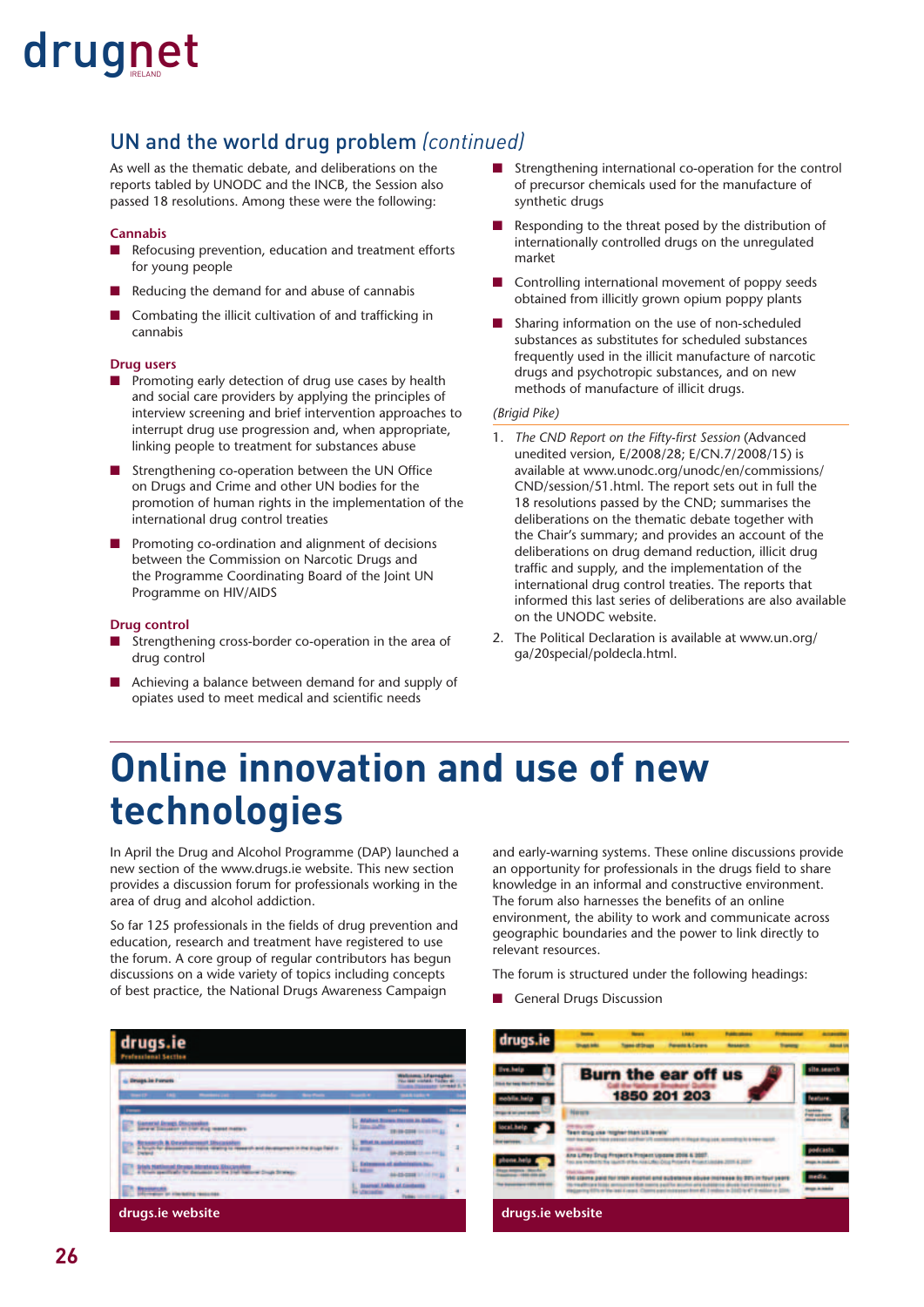#### Online innovation *(continued)*

- Research & Development Discussion (A forum for discussion on topics relating to research and development in the drugs field in Ireland)
- National Drugs Strategy Discussion (A forum specifically for discussion on the Irish National Drugs Strategy)
- **Resources**
- Upcoming Events
- Training
- Jobs

This forum is the first of its kind in the drugs field in Ireland. If you would like to register to use the forum, send an email to helpline@dap.ie. Please include your full name, organisation, email address and telephone number. Staff from the drugs.ie site will then contact you to complete your registration.

#### **Social networking sites**

Other drug-related organisations are developing an internet presence. Prevention and youth groups have been developing a presence on the popular social networking sites. The Southern Regional Drugs Task Force has maintained a presence on the popular Bebo site since 2007 and it can be accessed at www.bebo.com/drugstaskforce. The site provides links to the recent national drug awareness campaign 'The Party's Over' and to the current HSE underage drinking campaign video.



The Fermoy Community Drugs Initiative Bebo site (www. bebo.com/MartinaM58) was created in February 2008 and is maintained by Martina Munnelly, a community drugs outreach worker. The Fermoy site includes links to

Cork-based youth cafés, news cuttings on the dangers of binge drinking and embedded videos of innovative drug prevention campaigns from Australia on the dangers of cannabis use.

The power of such social networking sites lies in their ability to create and foster online networks or groups of people with similar interests. Young people are encouraged to 'become friends' and join a network with groups such as the Fermoy Community Drugs Initiative or the Bantry Youth Café, which has 362 friends. Visitors can upload photographs, leave comments, add drug awareness campaigns to their site and create a journal or blog of activity.

At the international level, America's Truth campaign, designed to prevent young people from smoking, has established a strong presence on multiple social networking sites including Bebo (16,077 friends), Xanga and My Space.

#### **Customised search engines**

A recent innovative development is the Addiction Search Engine (www.addictionsearch.net). Tony Duffin, director of the Ana Liffey Drug Project, has used the Google search engine to create a customised search engine which searches over 600 dedicated drugs and drug-related websites. The selected sites include the National Documentation Centre on Drug Use, EMCDDA, NACD, Drug Policy Action Group, Merchants Quay Ireland and a large number of quality international drug-related sites. By using the Addiction Search Engine as a first port of call when performing an internet search, you will find many more significant and useful results than you would by doing a general Google search. It is certainly a page to be added to 'my favourites.'

The use of online forums, social networking websites and customised search engines by drug awareness campaigns, task forces and prevention groups is a relatively new phenomenon in Ireland. Many of these sites are built on openly accessible software or ready-made platforms such as My Space or Google Custom Search. As such, the cost involved in developing such an online presence is often low, but it takes commitment and time to investigate, develop and maintain the sites. Often this work is undertaken voluntarily. The use of these innovative technologies demonstrates a desire among Irish drugs workers to share knowledge and to provide accurate and timely drug-related information in a variety of accessible formats.

*(Louise Farragher)*

#### **Departing ADRU Staff**

#### **Siobhán Reynolds**

At the end of January 2008, Siobhán Reynolds left the Alcohol and Drug Research Unit (ADRU) where she had worked as an analyst with the National Drug Treatment Reporting System since January 2005. During this time Siobhán made a significant contribution to the NDTRS. Siobhán will be missed by her colleagues in the ADRU and by those outside the HRB with whom she worked in data co-ordination. We wish her every happiness and success in her new position.

#### **Lorraine Coleman**

At the end of February 2008, Lorraine Coleman left the Alcohol and Drug Research Unit (ADRU) where she had worked as a researcher with the National Drug-Related Deaths Index since August 2005. During this time Lorraine, alongside her colleagues, collected seven years' data on drug-related deaths from the coroners' services. Lorraine will be missed by her colleagues in the ADRU and Coroner Services. We wish her every happiness and success in her new position.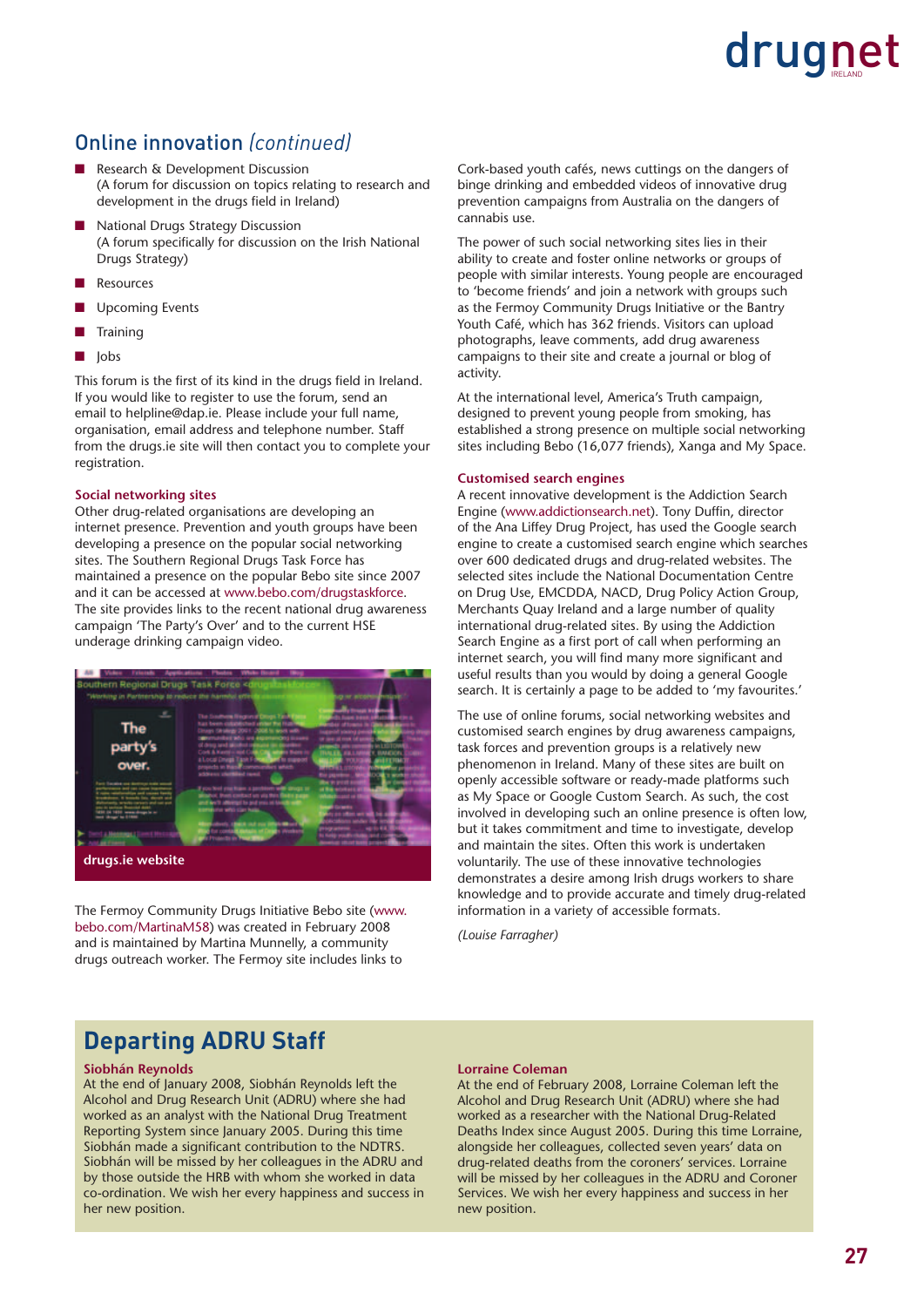### **In brief**

In 2008 the **Democracy, Cities and Drugs (DC&D) II project 2008-2010** was launched. Based on the lessons learned from the first DC&D project, DC&D II aims to help EU cities develop local, partnershipbased drug policies and practices involving all relevant stakeholders. www.democitydrug.org

During 2008 the **Children Acts Advisory Board**  (CAAB), whose mission is to seek significantly better outcomes for vulnerable children through the co-ordinated delivery of services, has been upgrading its website. www.caab.ie

On 24–29 January 2008 as part of **Beyond 2008 – A global forum on the 1998–2008 review of the United Nations General Assembly Special Session on Illicit Drugs**, the regional consultation for the European Union and EFTA countries was held in Budapest. The report from this consultation is available on the website of the Vienna NGO Committee on Narcotic Drugs. www.vngoc.org

On 5 February 2008 COSC, the National Office for **the Prevention of Domestic, Sexual and Genderbased Violence**, launched its website. Set up in June 2007, Cosc (which means to stop or prevent) works with other organisations in the sector to ensure the delivery of co-ordinated services for victims, raises awareness about the level and impact of these crimes and about local services for victims, and develops strategies for preventing and dealing with these crimes in line with best international practice and standards for service delivery and for training programmes. www.cosc.ie

On 5–7 March 2008 the **World Red Cross/Red Crescent (RC/RC) Congress on Humanitarian Drug Policy** was held in Barcelona. After the conference, the attending youth staff and volunteers held an additional youth meeting with representatives of 11 national societies, the International Federation and the Senlis Council, the think-tank that had sponsored the event. At this meeting, participants discussed current programmes and new ideas related to working with drug users. www.ifrc.org / www.senliscouncil.org

On 12 March 2008 **Stereotyping of young people**, a resource pack developed by the **Equality Authority** and the **National Youth Council of Ireland**, was launched. It is intended to support young people and youth organisations to recognise and challenge stereotyping of young people. www. equality.ie / www.nyci.ie

On 12 March 2008 **What research tells us about the reasonableness of the current priorities of national drug control** was presented by Rosalie Pacula of the RAND Drug Policy Research Center before the US House Oversight and Government Reform Committee, Subcommittee on Domestic Policy. In her testimony Pacula argued:

1. although the US drugs strategy appears 'balanced', being based on three primary objectives – to stop use before it starts, to heal America's drug users, and to disrupt illicit drug markets - the budget reflects a strong emphasis on supply reduction efforts (65.2% of the

requested budget for 2009);

- 2. the problem with this unbalanced approach becomes clear if you understand the epidemic nature of drug problems and the current stage of the expected epidemic for each major drug of abuse in the US today. The current mix of enforcement, prevention and treatment strategies is not the optimal for managing the drug situation the US faces; and
- 3. the problem is not just one of balance in the budget, but also one of waste. In several areas, the 2008 National Drug Control Strategy advocates continuing or new support for programmes that have either (a) never been scientifically proven to be effective and which on analytic grounds seem unlikely to be successful or (b) have already been shown to be completely ineffective. www.rand.org/multi/ dprc/

On 27 March 2008 the **National Youth Justice Strategy 2008–2010** was launched. The Strategy focuses on children who have already had some contact with the criminal justice system. Under the objective 'To make the youth justice system more effective through providing clear, unified and strategic leadership', the Department of Community, Rural and Gaeltacht Affairs is called on to: 'Work with the Irish Youth Justice Service (IYJS) to ensure that appropriate synergies are achieved between the National Youth Justice Strategy and policies and the aims of the National Drugs Strategy 2001–2008 and its successor, RAPID and CLÁR programmes, and community and local development programmes, and that there is a coordinated approach to the delivery of services to disadvantaged areas'. www.iyjs.ie

In March 2008 the **Beckley Foundation Drug Policy Programme** published its 13th report *Recalibrating the regime: the need for UN systemwide coherence in drug control and human rights.*  The report looks at the tensions between some aspects of the global drug control system, and UN human rights standards. www.beckleyfoundation. org/policy

On 21 April 2008 **Barnardos** launched a new family support initiative. Barnardos' project in Buckingham Street, in Dublin's north inner city, will work with children from birth to about the age of 12 who face severe or chronic threats to their well-being – for example, children who come from families where there is addiction, financial pressure, parents in prison, or a parent with mental illness. www. barnardos.ie

On 23 April 2008 the **Central Statistics Office (CSO)** released *Garda recorded crime statistics*  2003–2006, the first set of crime statistics using the newly completed Irish Crime Classification System (ICCS), which replaces the headline/non-headline offence classification introduced in 2000. Drugrelated offences form a distinct class of offences in the new system. www.cso.ie

*(Compiled by Brigid Pike)*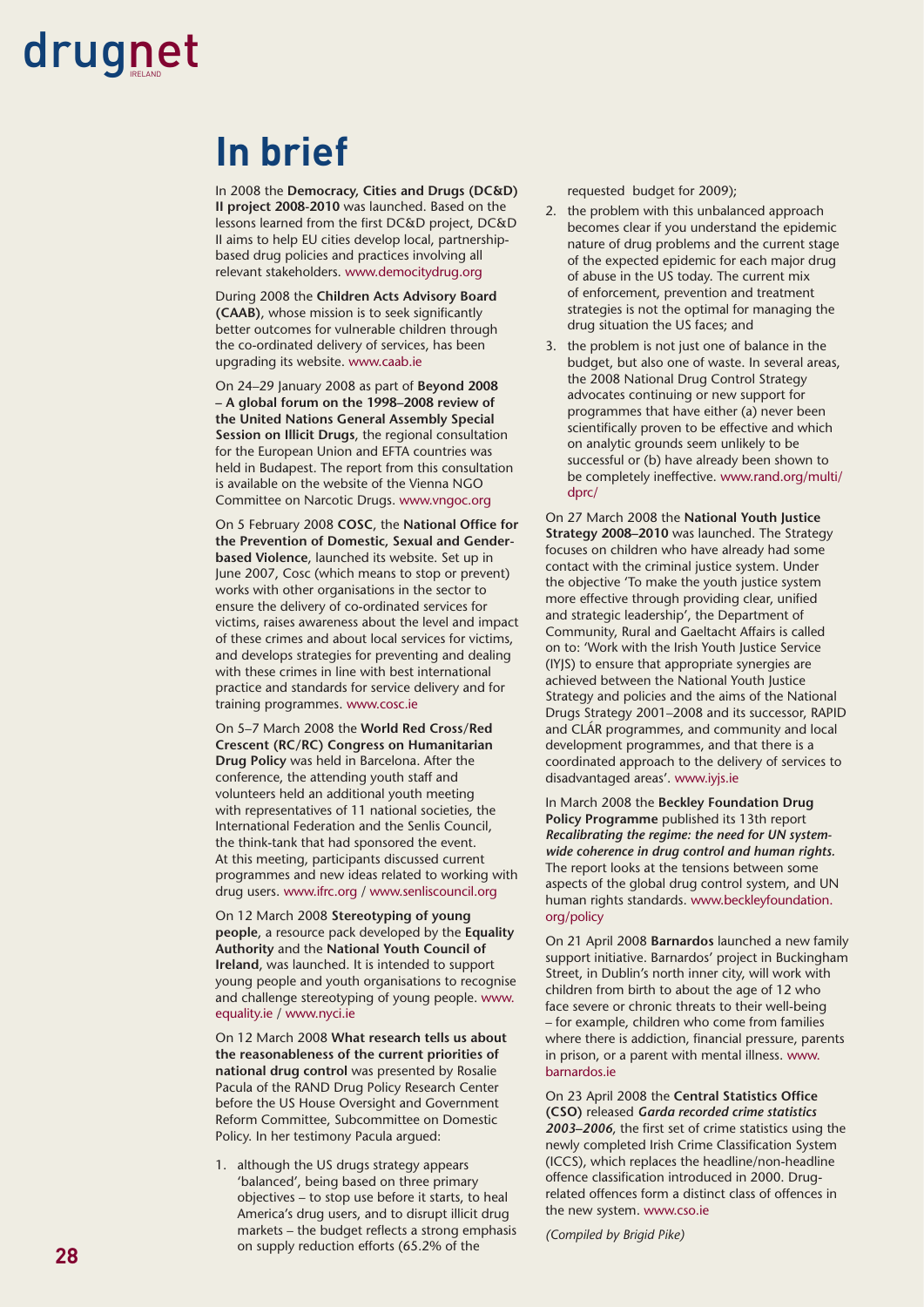### **From** *Drugnet Europe*

**Estimating the total burden of drug-related mortality** *Cited from article by Danica Klempová and Julián Vicente in*  Drugnet Europe *No. 62, April–June 2008* 

The EMCDDA's key indicator on drug-related deaths collects information predominantly on drug-induced deaths (also described as poisonings or fatal overdoses). Several causes of death, besides fatal overdose, are found to be considerably higher in problem drug users than among their peers. These include diseases (e.g. HIV/AIDS, liver disease); trauma (e.g. accidents, homicide) and suicide. It was estimated that in the 1990s and early 2000s, 10–20 % of mortality among young adults in several European cities studied could be attributed, directly or indirectly, to opioid use.

Two innovative approaches, applied to date in only a few studies, involve estimating the total burden of mortality related to drugs by:

- applying the information from cohort studies to national estimates of the prevalence of problem drug use; or
- estimating drug-attributable fractions and applying them to general mortality registries.

Using these methods, the EMCDDA launched a project with Czech experts in 2007 to analyse data availability and the methodological possibilities for estimating the overall mortality of problem drug users in the EU. The project, running until the end of the year, will culminate in a report that will provide the basis for possible work on this issue at EU level in the future.

#### **EMCDDA launches best practice portal**

*Cited from article by Jennifer Hillebrand in* Drugnet Europe *No. 62, April–June 2008*

The EMCDDA has launched the first version of its Internet portal on best practice in the fields of drugrelated prevention, treatment, harm reduction and social reintegration. The portal project was conceived to meet the needs of professionals, policy-makers and researchers. It offers an array of tools and standards designed to improve the quality of interventions and highlight examples of evaluated practice across Europe. Also available are links to further information sources and a glossary to help guide the user through the portal.

The portal is divided into four sections: evidence of efficacy; tools for evaluating practices; standards and guidelines for the implementation of practices; and examples of evaluated practices (Exchange on Drug Demand Reduction Action – EDDRA).

Evidence of how interventions work in real-life conditions can be found in the new edition of the EDDRA databank, now available through the portal. EDDRA is primarily designed to help professionals and policy-makers plan and implement interventions in response to drugs. The databank features examples of evaluated interventions in different countries and settings, thus helping to generate evidence of efficacy of demand reduction projects.

Visit the EMCDDA best practice portal at www.emcdda. europa.eu/themes/best-practice

*Drugnet Europe* **is the quarterly newsletter of the European Monitoring Centre for Drugs and Drug Addiction**  (EMCDDA). *Drugs in focus* is a series of policy briefings published by the EMCDDA. **Both publications are available at www.emcdda.europa.eu**

**If you would like a hard copy of the current or future issues of either publication, please contact: Alcohol and Drug Research Unit, Health Research Board, Knockmaun House, 42–47 Lower Mount Street, Dublin 2. Tel: 01 2345 127; Email: adru@hrb.ie**

### *Drugs in focus* – policy briefing

#### **No. 18: Substance use among older adults: a neglected problem**

According to this briefing in the EMCDDA *Drugs in focus* series, the number of older people with substance use problems or requiring treatment for a substance use disorder is estimated to more than double between 2001 and 2020, placing new and greater demands on treatment services. Programmes that are accustomed to dealing mainly with young populations will need to adapt to meet the needs of this older group.

The paper discusses key issues in relation to substance use in older people under six headings: prescribed and overthe-counter drugs; illicit drugs; alcohol; special risks for the elderly; identification and assessment; and treatment interventions and services.

The briefing concludes with a series of policy considerations:

- Relatively little is known about the treatment of substance use in older adults. However, older patients engage well with treatment programmes, and can achieve satisfactory treatment outcomes.
- Problematic use of prescribed and over-the-counter medications by older adults is common. Improved identification requires reqular monitoring of medication use and treatment response, and careful assessment of other social and health problems that could be caused by substance use.
- The prevalence of illicit drug use by older adults is increasing. Addiction treatment and other healthcare services are insufficiently aware of the needs of older drug users and need to anticipate and prepare for predicted increases in demand from this age group.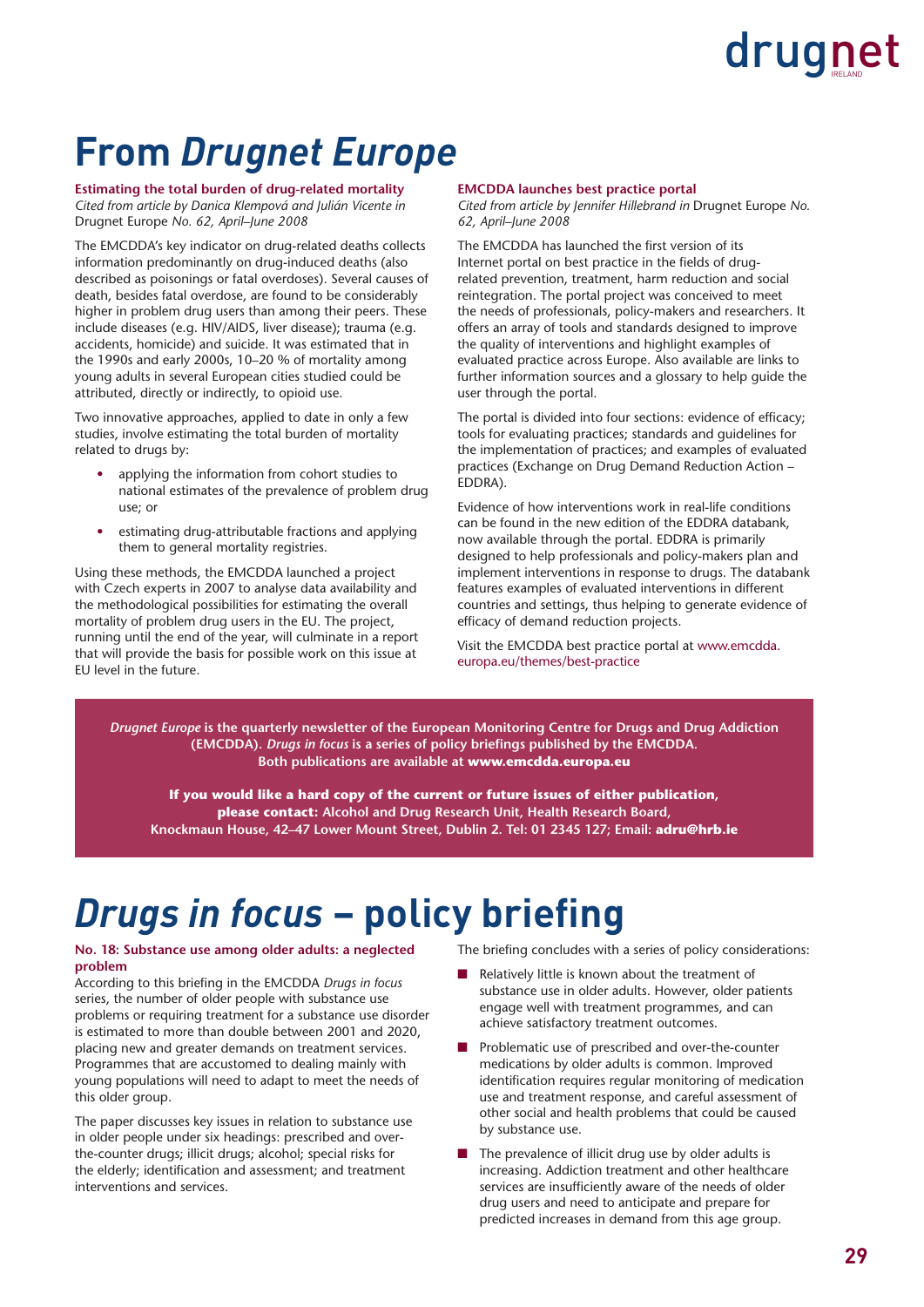#### Drugs in focus *(continued)*

- Alcohol problems are more prevalent among older adults and may co-exist with problem drug use. Drug services may need to review their care systems to ensure that alcohol-related problems are recognised.
- Many social, psychological and health problems may affect older adults and put them at increased risk of substance use. Such problems require specific attention if interventions for this group are to be fully effective.
- Improved assessment of substance use disorders among older adults may require age-specific measures of

use and dependence. Although the identification of substance use disorders may be difficult, primary care and other healthcare services are well placed to screen for substance use problems.

Appropriate and effective treatment should be tailored to the specific needs of older drug users. This may require modifying existing forms of treatment, or developing new ones. In particular, treatment should be more attentive to co-morbid health conditions faced by older adults.

### **Recent publications Journal articles**

The following abstracts are cited from recently published articles relating to the drugs situation in Ireland.

#### **Methadone induced torsade de pointes in a patient receiving antiretroviral therapy** Falconer M and Molloy D

*Irish Medical Journal* 2007; 100(10): 631–632

Adverse drug reactions account for approximately 5% of acute medical admissions. A 34-year-old male patient receiving antiretroviral therapy, methadone and flurazepam presented to the emergency room following collapse with associated loss of consciousness. Cardiac monitoring demonstrated marked Q-T prolongation followed by the cardiac arrhythmia, torsade de pointes. The patient made a full recovery following withdrawal of the antiretroviral therapy and a reduction in methadone dose. Methadone is a recognised cause of this potentially fatal cardiac arrhythmia which is more likely to occur when methadone metabolism is inhibited by drugs such as HIV tease inhibitors.

#### **Rabbitte revisited: the first report of the ministerial task force on measures to reduce the demand for drugs - ten years on** Butler S

*Administration* 2007; 55(3): 124–144

In this article, Shane Butler revisits the *First Report of the Ministerial Task Force on Measures to Reduce the Demand for Drugs* better known as the 'Rabbitte report' to examine how the report has influenced Irish drugs policy since its publication in 1996. He concludes that the Rabbitte report introduced a more 'normalised' and routine style of drug policy making in Ireland and that the statutory structures put in place as a result of the report, including the Local Drugs Task Forces, continue to operate as part of the national response to the drugs situation.

#### **Treatment response of bipolar and unipolar alcoholics to an inpatient dual diagnosis programme** Farren CK and Mc Elroy S

*Journal of Affective Disorders* 2007; 106(3): 265–272

Depressed and bipolar alcoholics represent a significant affective subgroup that has a poorer prognosis than either diagnosis alone. To date few systematic treatment programs have been developed to treat dual diagnosis. An inpatient treatment program was developed at St Patrick's Hospital Dublin to treat dual diagnosis clients with alcohol dependence and either unipolar or bipolar affective disorder. Clients (N=232) were assessed for depression, anxiety, elation, cravings, drink and drug intake on admission, discharge, 3 and 6 months post-discharge from the programme.

In the overall group there was a reduction in number of drinking days and units per drinking day over the study (p<.01). There was a 71.8% complete abstinent rate at 3 months and 55.8% at 6 months in the depression group, non-significantly greater than for the bipolar group at 64.7% and 54.1% respectively. Gamma GT, MCV and craving scores were significantly reduced over time ( $p$ <.01). Mania, depression and anxiety inventory scores fell over time in both groups (p<.01). 15-21year-olds were more severely anxious, had higher illicit drug use, and were more likely to relapse to drug use than older clients. Bipolar 1 clients were significantly more likely than bipolar 2 clients to be on mood stabilisers at all follow-up stages (p<.001). The authors stated that the research was limited by the fact that no control group was used.

The authors concluded that there is evidence for efficacy of a specifically designed dual diagnosis inpatient treatment program as both depressed and bipolar alcoholics had significant reductions in all measurements of mood, craving, and alcohol/drug consumption by self report and biological markers, suggesting both diagnoses can be effectively treated together.

#### **Recipient syringe sharing and its relationship to social proximity, perception of risk and preparedness to share** Smyth BP and Roche A

*Addictive Behaviors* 2007; 32(9): 1943–1948

The authors examined the association between the perceived risk attached to recipient syringe sharing and the past and future practice of this unsafe injecting activity. Injecting drug users (IDU) with a history of past sharing with sexual partner identified significantly less risk in this activity compared to those with no past history of borrowing from sexual partner. Significant differences in risk perception were also found when comparing IDU with and without a history of sharing with close friends and with acquaintances. Preparedness to share in the future was significantly associated with lower perceived risk in borrowing from sexual partners (p=0.009) and close friends (p=0.01).

The authors concluded that perceived risk is associated with both past sharing and preparedness to share in the future, particularly with groups of closer social proximity. Cognitive interventions which succeed in elevating perceived risk could reduce actual sharing with other IDU of close social proximity.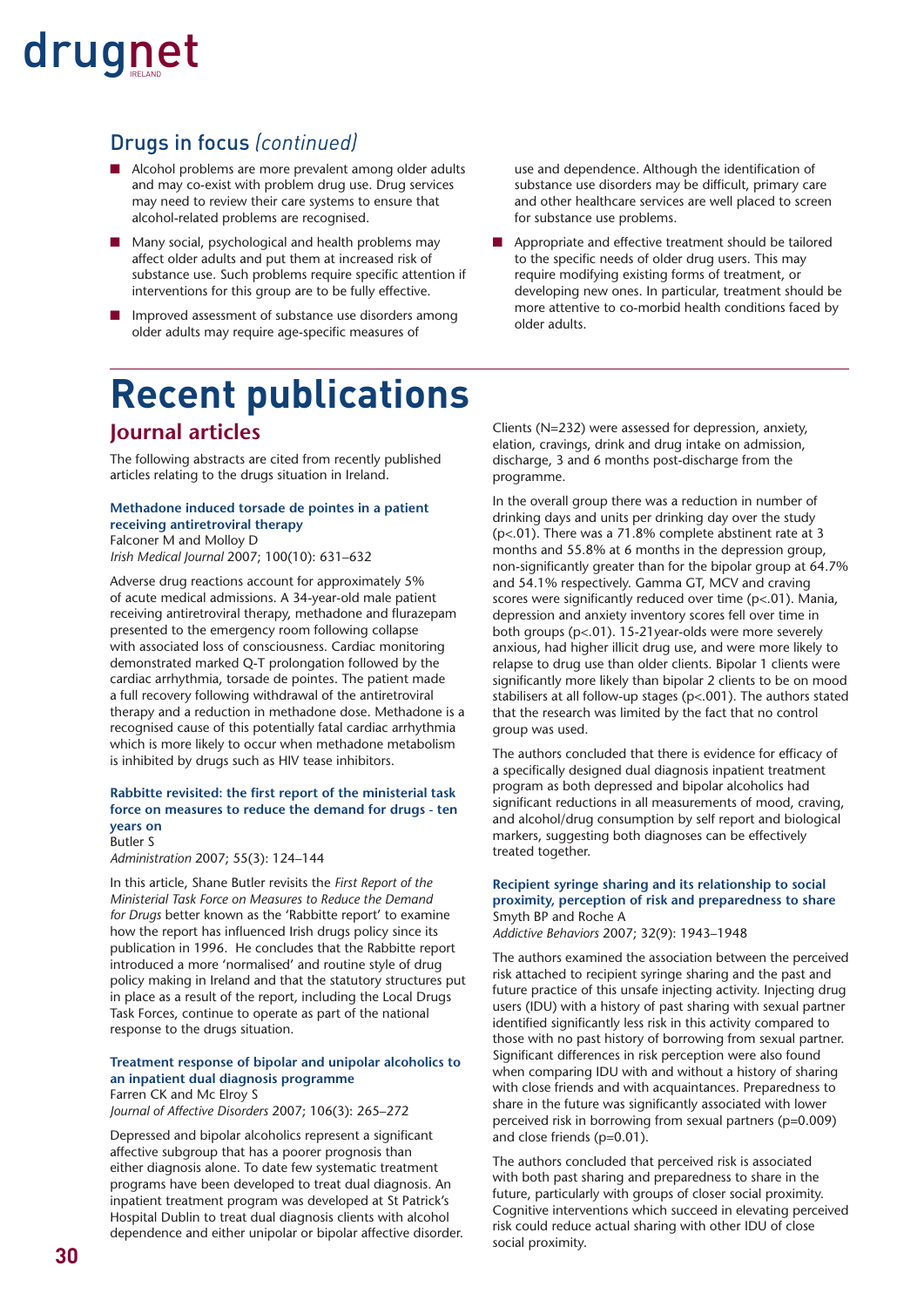

#### Recent publications *(continued)*

#### **The prevalence of self-reported deliberate self harm in Irish adolescents**

Morey C, Corcoran P, Arensman E and Perry IJ *BMC Public Health* 2008; 8: 79

This article is available at www.biomedcentral.com/1471-24 58/8/79

Deliberate self harm (DSH) is a major public health problem, in particular among young people. Although several studies have addressed the prevalence of DSH among young people in the community, little is known about the extent to which DSH comes to the attention of medical services, the self harm methods used and the underlying motives. The aim of this study was to determine the prevalence of DSH in adolescents and the methods, motives and help seeking behaviour associated with this behaviour.

A cross-sectional survey using an anonymous self-report questionnaire was administered in 39 schools in the Southern area of the Health Service Executive, Ireland. Of the 4,583 adolescents aged 15-17 years who were invited to participate in the survey, 3,881 adolescents took part (response: 85%). A lifetime history of DSH was reported by  $9.1\%$  (n = 333) of the adolescents. DSH was more common among females (13.9%) than males (4.3%). Self cutting (66.0%) and overdose (35.2%) were the most common DSH methods. A minority of participants accessed medical services after engaging in DSH (15.3%). The authors conclude that DSH is a significant problem in Irish adolescents and the vast majority do not come to the attention of health services. Innovative solutions for prevention and intervention are required to tackle DSH in adolescents.

#### **Alcohol, cognitive impairment and the hard to discharge acute hospital inpatients**

Popoola A, Keating A and Cassidy E *Irish Journal of Medical Science* 2008; 177(2): 141–145

The aim of this research was to examine the role of alcohol and alcohol-related cognitive impairment in the clinical presentation of adult in-patients less than 65 years who are 'hard to discharge' in a general hospital. The authors conducted a retrospective medical file review of in-patients in CUH referred to the discharge coordinator between March and September 2006.

Of 46 patients identified, the case notes of 44 (25 male; age was  $52.2 \pm 7.7$  years) were reviewed. The average length of stay in the hospital was  $84.0 \pm 72.3$  days and mean lost bed days was  $15.9 \pm 36.6$  days. The number of patients documented to have an overt alcohol problem was 15 (34.1%). Patients with alcohol problems were more likely to have cognitive impairment than those without an alcohol problem [12 (80%) and 9 (31%)  $P = 0.004$ ]. Patients with alcohol problems had a shorter length of stay (81.5 vs. 85.3 days;  $t = 0.161$ , df = 42, P = 0.87), fewer lost bed days (8.2) vs. 19.2 days: Mann–Whitney  $U = 179$ ,  $P = 0.34$ ) and no mortality (0 vs. 6) compared with hard to discharge patients without alcohol problems.

The authors concluded that alcohol problems and alcoholrelated cognitive impairment are hugely over-represented in acute hospital in-patients who are hard to discharge. Despite these problems, this group appears to have reduced morbidity, less lost bed days and a better outcome than other categories of hard to discharge patients. There is a need to resource acute hospitals to address alcohol-related morbidity in general and Wernicke–Korsakoff Syndrome in particular.

*(Compiled by Louise Farragher)*

### **Upcoming events**

*(Compiled by Louise Farragher* – lfarragher@hrb.ie)

#### September

#### **8–10 September 2008 World Forum Against Drugs**

Venue: City Conference Centre, Folkets Hus, Stockholm **Organised by / Contact: World Forum Against Drugs Tel:** +46 8 644 21 74 **Email:** @ info@wfad08.org www.wfad08.org

**Information:** The first World Forum Against Drugs will take place in Stockholm, Sweden. The main theme for the conference is 'One hundred years of drug prevention'. Speakers at the conference will be some of the most prominent people in the world in the field of anti-drug work, people working practically with local projects and people with personal experiences of great interest. World Forum welcomes individuals and organisations campaigning to achieve a society free from the abuse of illicit drugs.

#### **15–16 September**

#### **1st Global Conference on Methamphetamine: Science, Strategy and Response**

**Venue:** Prague City Hall, Czech Republic **Organised by / Contact:** Weave Consulting www.globalmethconference.com

**Information:** The primary objective of this conference is to provide an arena for the world's preeminent scientists, leaders, and professionals working on issues related to methamphetamine to gather to discuss the intersection between methamphetamine use, public health, law enforcement, and civil society.

The conference has been organized in response to an emerging consensus among experts that methamphetamine use is a complex problem that presents a significant challenge to existing philosophies and strategies. While local and national communities are under siege by a perceived methamphetamine epidemic rush to pursue solutions, many facets of the problem remain to be discovered, examined, debated, illuminated and verified.